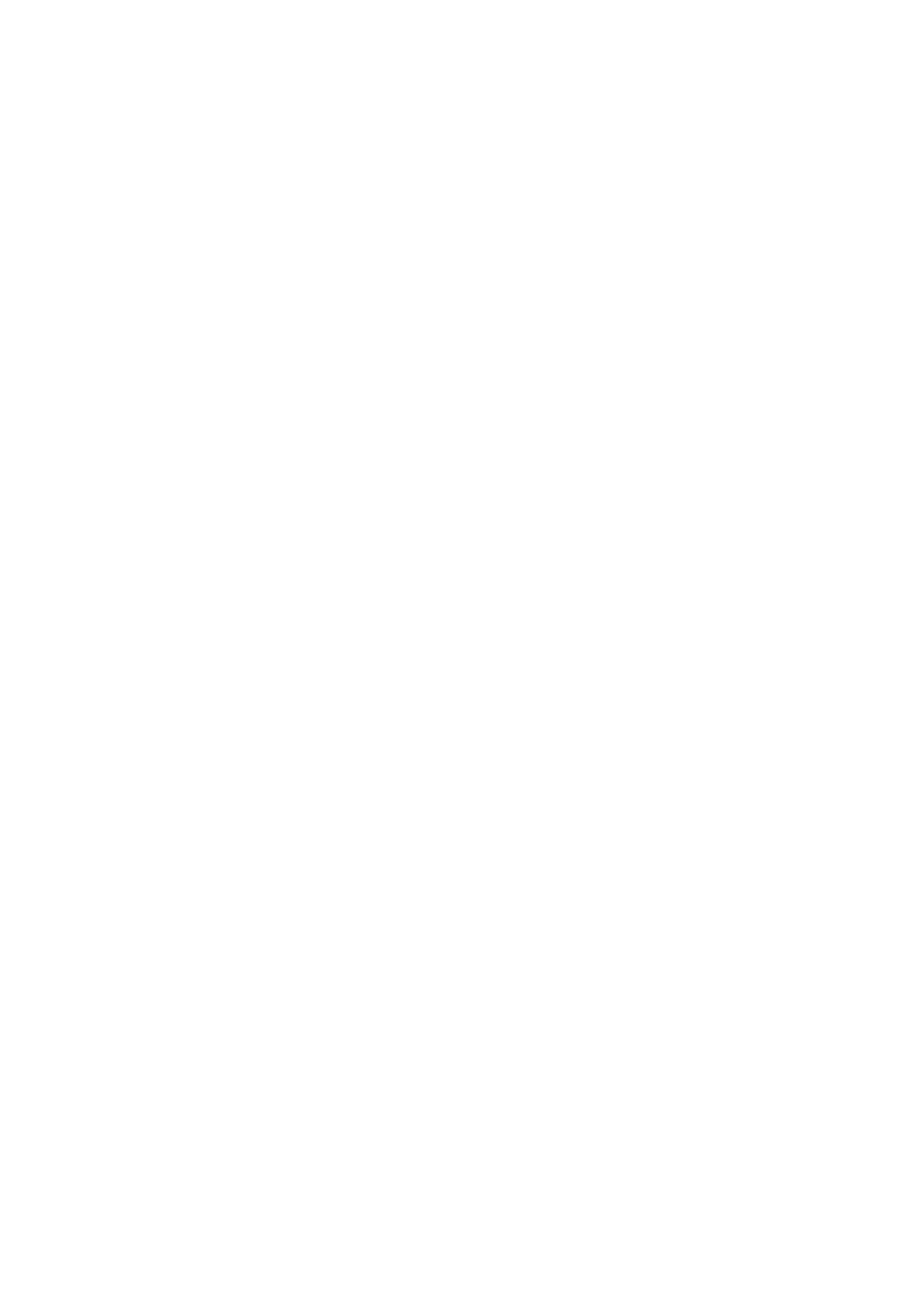# MOBILE BANKING – FINANCIAL SERVICES FOR THE UNBANKED?

Dr. Lennart Bångens and Björn Söderberg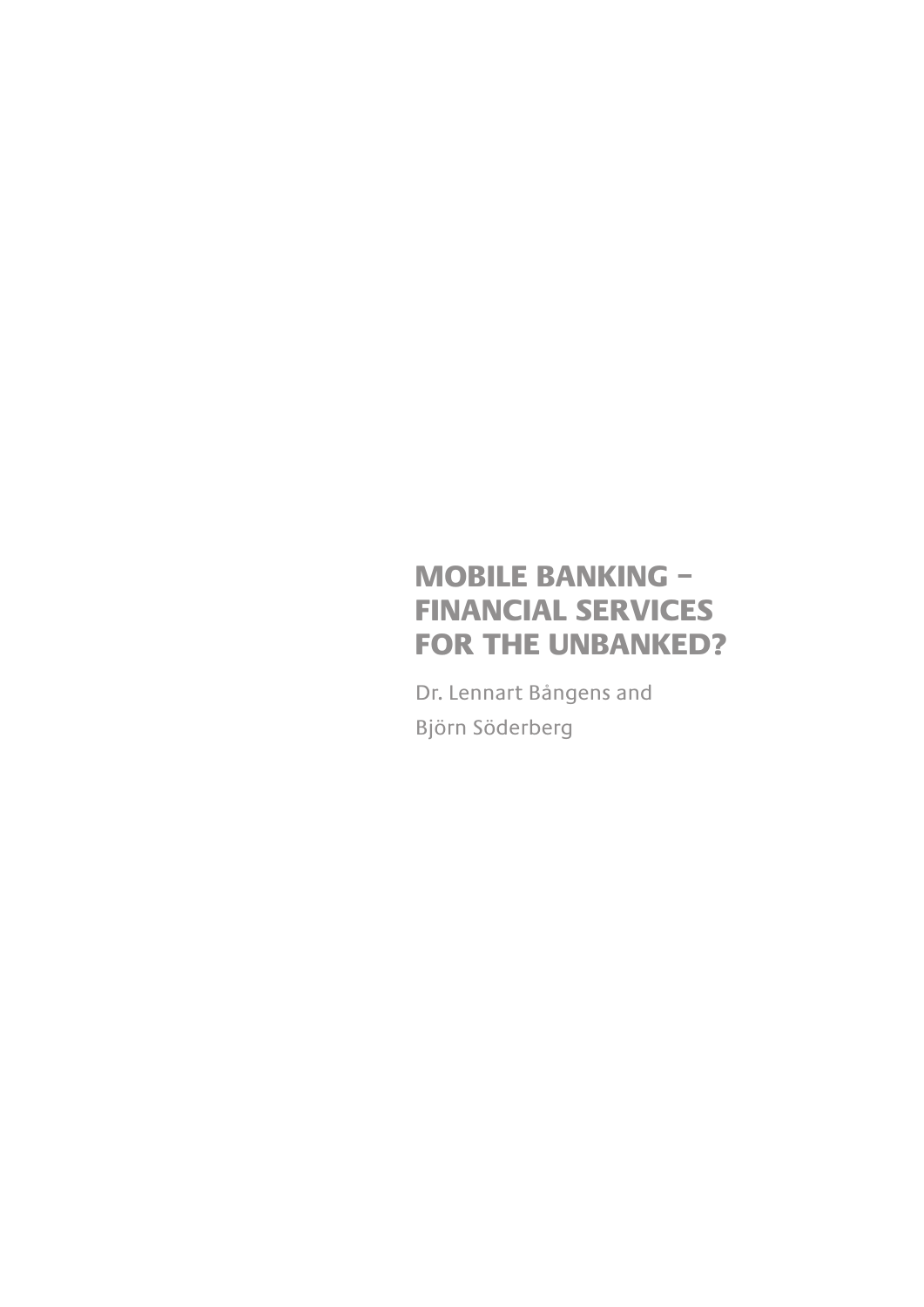Authors Dr. Lennart Bångens and Björn Söderberg

The views and interpretations expressed in this report are the authors own and do not necessarily reflect those of The Swedish Program for ICT in Developing Regions, SPIDER.

SPIDER DSV, SU-KTH Forum 100 164 40 Kista www.spidercenter.org

Production editor: Karoline Beronius Graphic design: Fröjdlund Grafisk Form Printed by Reklam & Katalogtryck

Uppsala 2008

ISBN: 978-91-85991-01-3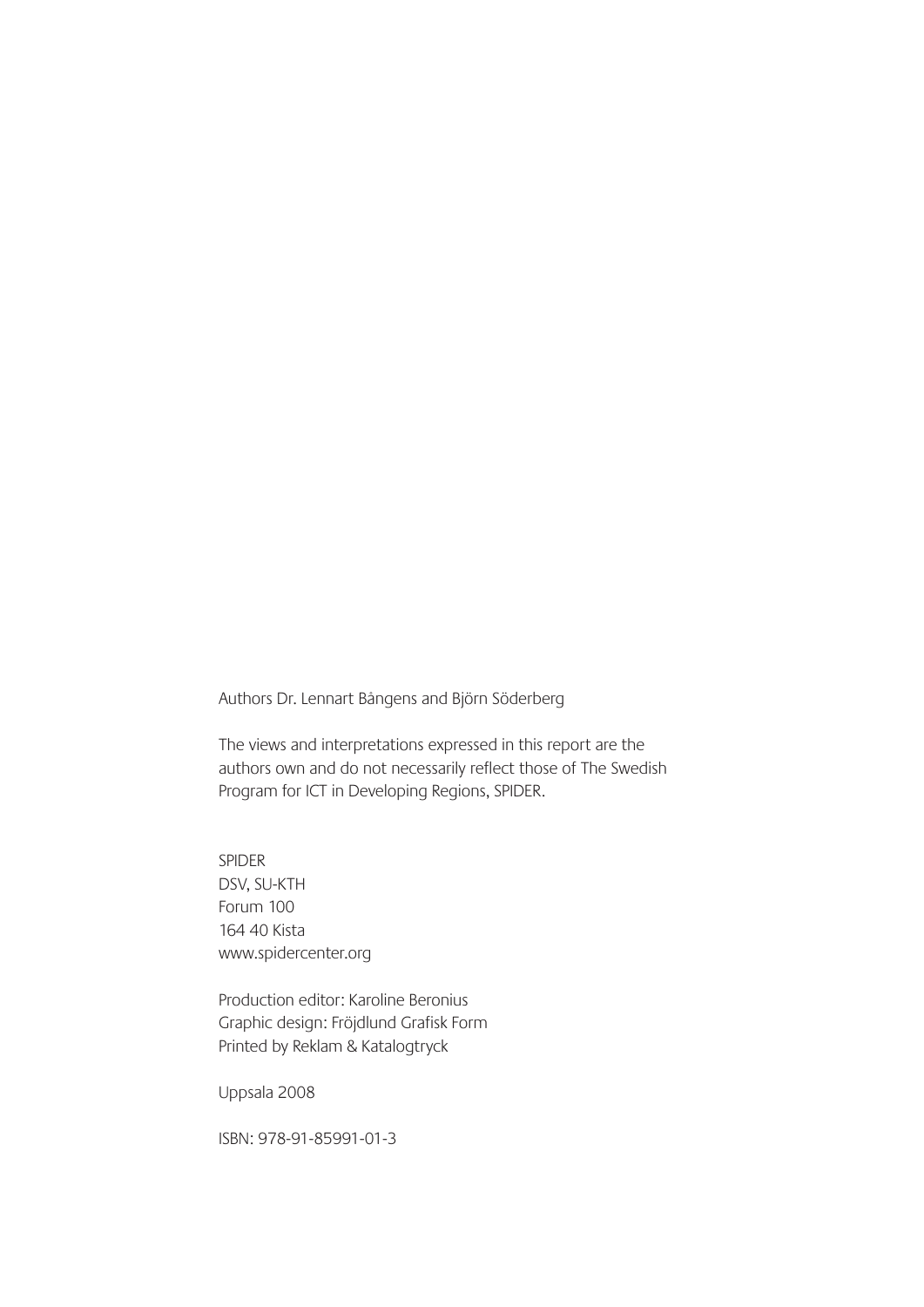# **Foreword**

SPIDER is committed to promote the deployment of ICT for development in developing countries. Mobile Technology has seen an unprecedented development and growth during the last few years and it is becoming a major catalyst for economic and social development. Hundreds of mobile applications ranging from games to GPS and mobile health to mobile banking have been developed, while prices for both handsets and air-time are decreasing. Hence, mobile communication is becoming increasingly affordable for the poorer segment of the population. Worldwide, there are fewer than one billion bank accounts, but more than three billion cell phones. Can mobile operators fill a gap to bank some of those currently not served?

It is fascinating that in the Philippines, more and more people are using mobile phones to take out and repay loans, pay bills, buy goods, make donations, transfer cash and even purchase fast-food burgers; and according to the Asian Development Bank, the service is available to more than 95 percent of the population.

This publication is a result of the SPIDER commissioned study where the objective was to see if any conclusions can be drawn regarding mobile banking as a viable alternative for rural sub-Saharan Africa. This study provides a snap-shot of the current situation and analyses the possibilities and the prerequisites for broader diffusion of M-banking in Africa.

The enthusiasts tag M-banking as double leapfrogging, the first one from landline to mobile and the second one from traditional banking to virtual banking, but the picture is not all that rosy. Challenges and uncertainties remain, for example to reach a deeper understanding of demand, usage, and impact amongst lesser-off market segments. A further challenge is to balance the regulatory evolution between openness towards new entrants and approaches on the one hand, and consumer protection and market confidence in financial systems on the other.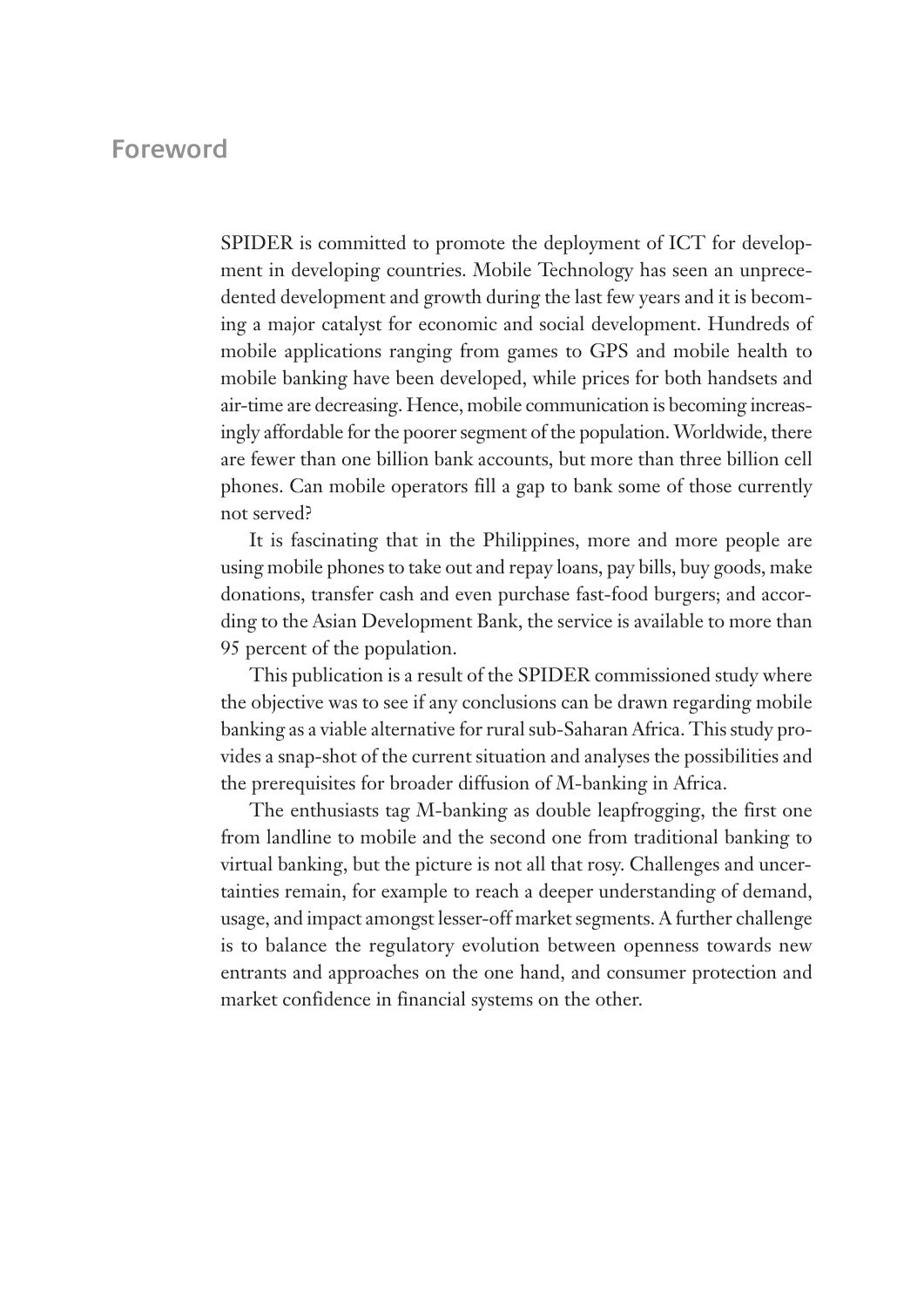We hope that the findings of this study will act not only as a catalyst in raising the awareness about the potential of M-banking in Sub-Saharan Africa but also facilitate in the development of international regulatory frameworks for monitoring and regulating m-payments.

Dr Afzal Sher Director, SPIDER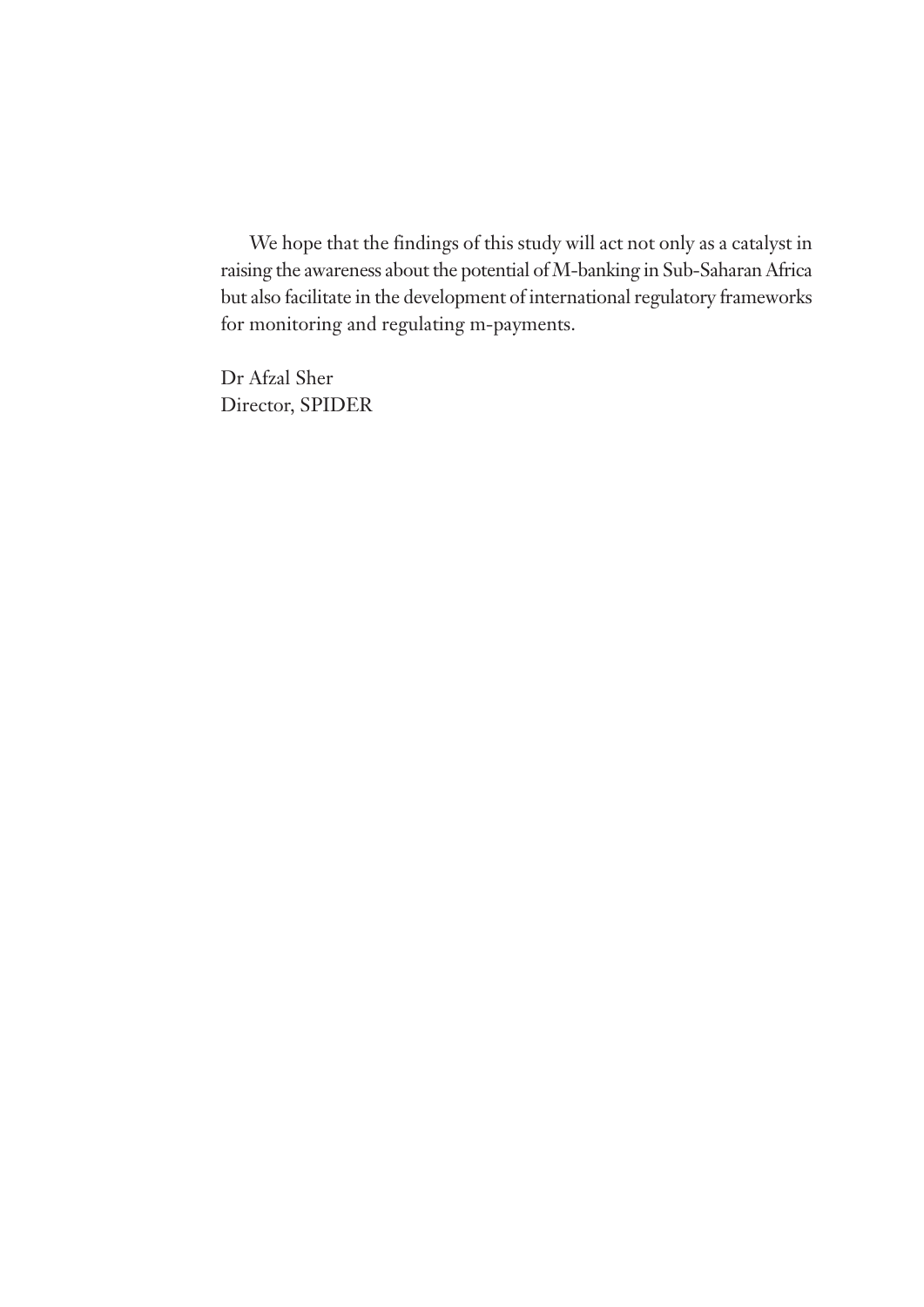# Table of contents

| Foreword                                                 |  |
|----------------------------------------------------------|--|
| Table of contents                                        |  |
|                                                          |  |
|                                                          |  |
|                                                          |  |
|                                                          |  |
|                                                          |  |
|                                                          |  |
| The case for M-banking and common current standpoints 10 |  |
|                                                          |  |
|                                                          |  |
|                                                          |  |
|                                                          |  |
|                                                          |  |
|                                                          |  |
|                                                          |  |
| M-banking: the potential to serve the unbanked 16        |  |
|                                                          |  |
|                                                          |  |
| The scope for M-banking: stakeholder perspective 19      |  |
| A snapshot of M-banking initiatives in Africa 21         |  |
|                                                          |  |
| M-Pesa - Safaricom's Kenya entry in M-banking 24         |  |
|                                                          |  |
|                                                          |  |
|                                                          |  |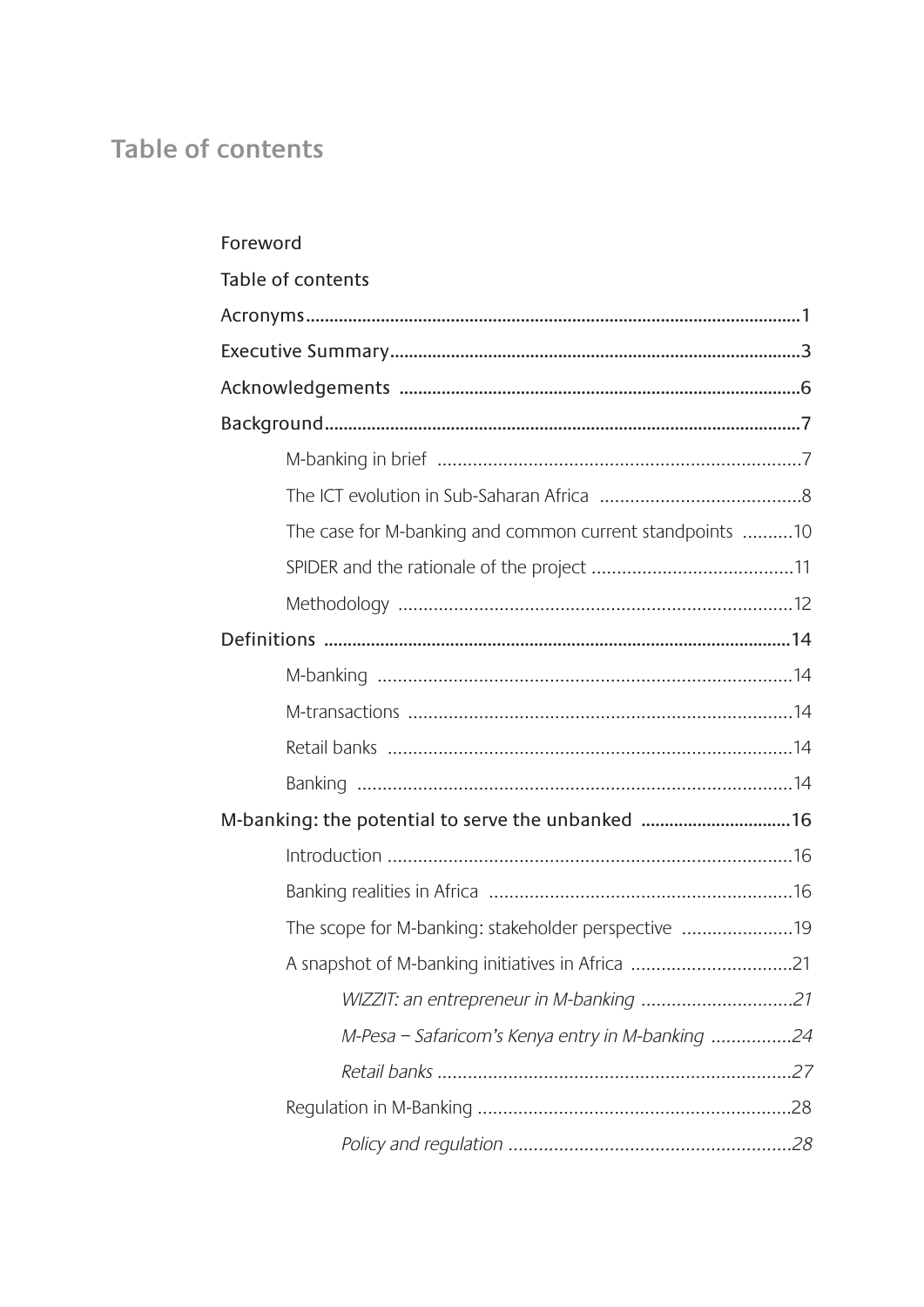| Donor involvement: further scope for supporting M-transactions 39 |  |
|-------------------------------------------------------------------|--|
|                                                                   |  |
|                                                                   |  |
|                                                                   |  |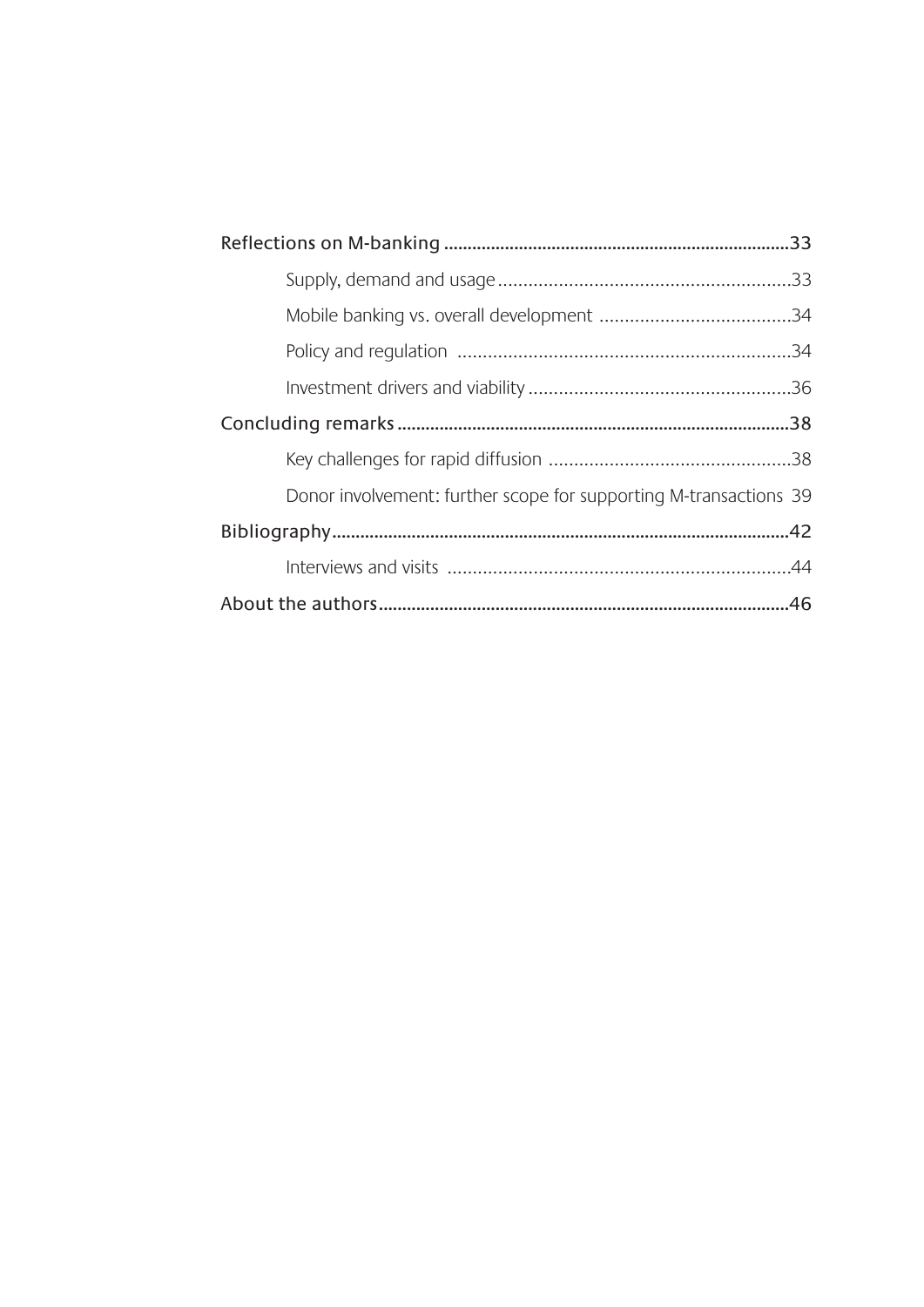# **Acronyms**

| <b>ABSA</b>        | Amalgamated Banks of South Africa              |
|--------------------|------------------------------------------------|
| AML                | Anti Money Laundering                          |
| ATM                | <b>Automatic Teller Machines</b>               |
| <b>CBA</b>         | Commercial Bank of Africa                      |
| <b>CBK</b>         | Central Bank of Kenya                          |
| <b>CEO</b>         | <b>Chief Executive Officer</b>                 |
| <b>CFT</b>         | Combating the Financing of Terrorism           |
| <b>CGAP</b>        | Consultative Group to Assist the Poor          |
| <b>DFID</b>        | UK Department for International Development    |
| <b>DRC</b>         | Democratic Republic of Congo                   |
| <b>EAC</b>         | <b>East African Community</b>                  |
| E-Commerce         | <b>Electronic Commerce</b>                     |
| <b>ECOWAS</b>      | Economic Community Of West African States      |
| <b>FNB</b>         | First National Bank, South Africa              |
| <b>FSD</b>         | Financial Sector Deepening Trust, Kenya        |
| <b>GDP</b>         | <b>Gross Domestic Product</b>                  |
| <b>GSM</b>         | Global System for Mobile communications        |
|                    | (originally Groupe Speciale Mobile)            |
| <b>ICT</b>         | Information and Communication Technologies     |
| ICT <sub>4</sub> D | <b>ICT</b> for Development                     |
| ID                 | Identity (or identity card)                    |
| <b>IFC</b>         | <b>International Finance Corporation</b>       |
| <b>ITU</b>         | International Telecommunication Union          |
| <b>KSh</b>         | Kenyan Shillings                               |
| <b>KTH</b>         | Royal Institute of Technology, Stockholm       |
| <b>KYC</b>         | <b>Know Your Customer</b>                      |
| M-banking          | Mobile Banking                                 |
| <b>MNC</b>         | Multinational Corporation                      |
| M-transactions     | <b>Mobile Transactions</b>                     |
| <b>MTN</b>         | Mobile Telephony Networks Holdings (company    |
|                    | group, in this case the South African company) |
| <b>NGO</b>         | Non-Governmental Organisation                  |
| <b>SABA</b>        | South African Bank of Athens Ltd               |
| <b>SACCO</b>       | Savings and Credit Co-operative                |
|                    |                                                |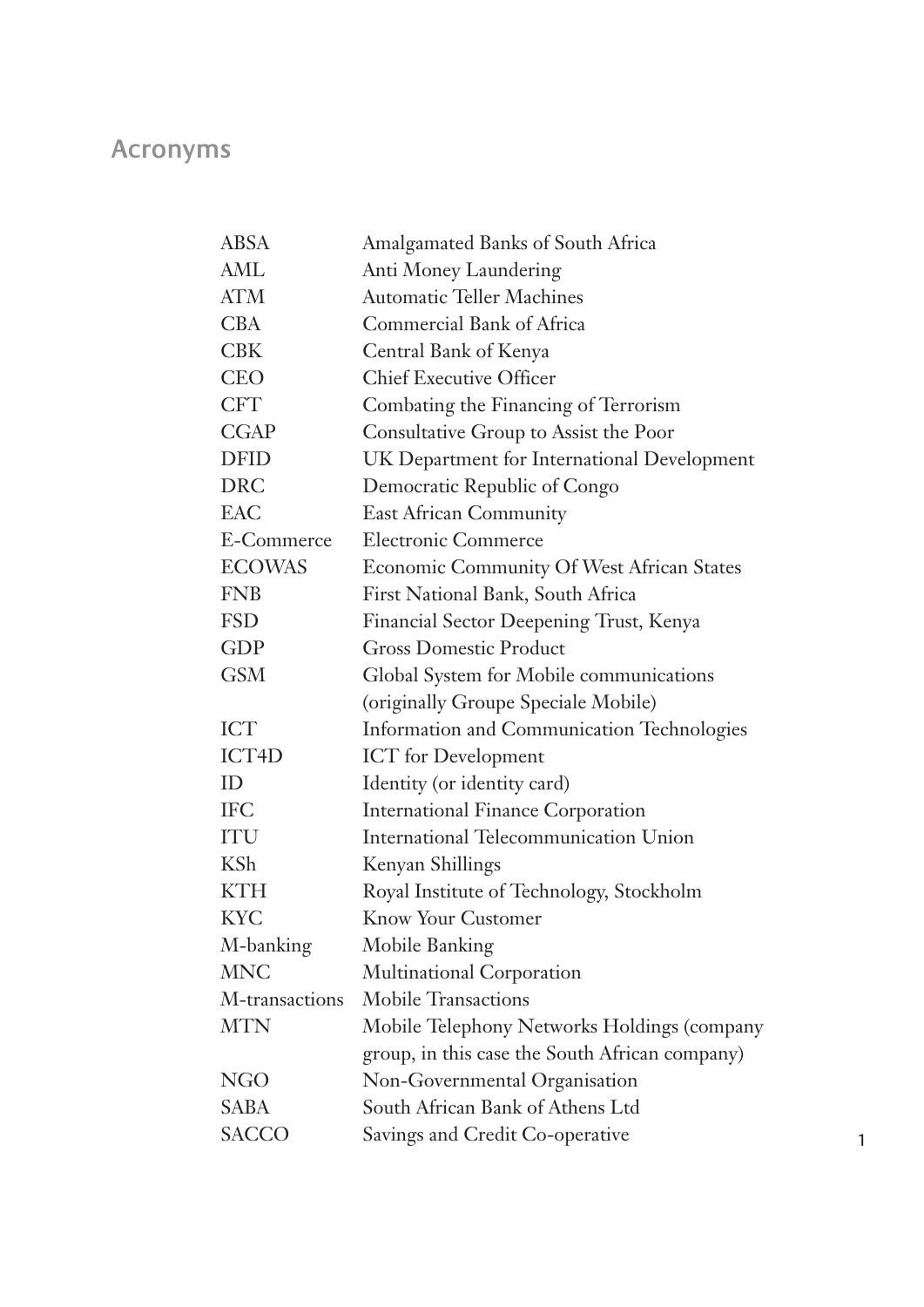| SADC        | Southern African Development Community         |
|-------------|------------------------------------------------|
| Sida        | Swedish International Development Cooperation  |
|             | Agency                                         |
| SIM         | Subscriber Identity Module                     |
| SMME        | Small, Medium and Micro Enterprises            |
| SMS         | <b>Short Message Service</b>                   |
| SPIDER      | Swedish Program for Information and            |
|             | Communication Technology in Developing Regions |
| <b>STK</b>  | <b>SIM Toolkit</b>                             |
| USD         | Unites States Dollar                           |
| <b>USSD</b> | <b>Unstructured Supplementary Service Data</b> |
| ZAR         | South African Rand                             |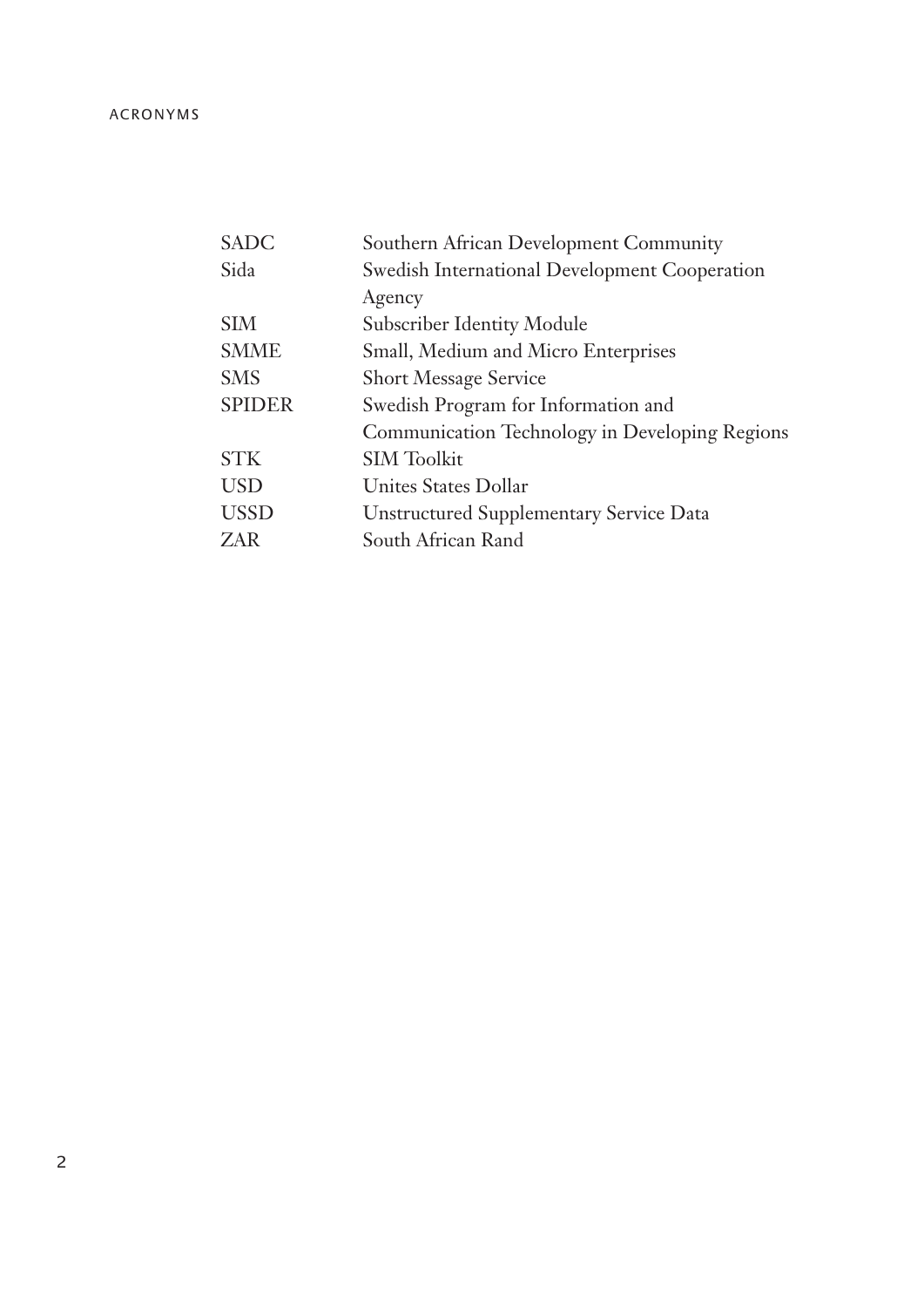# **Executive Summary**

This report focuses on the role of Mobile Banking and its potential to provide basic banking services to the vast majority of 'unbanked' people in sub-Saharan Africa. The rationale for M-banking as an appropriate tool for transforming banking stems from two observations; traditional retail banks do not deliver services tailored to fit the currently unbanked, which has led to a gap in the market. Further, the fast diffusion of mobile telecom networks has enabled M-banking service operators to draw on the geographic coverage of mobile networks and diverse needs of the client base. Hence, the common assumption behind M-Banking ventures is the potential of mobile phones as a channel for undertaking financial transactions. The objective of the study is to take a fresh look at the current M-Banking experience in a selected number of countries using primary and secondary data from the existing pool of literature.

A key market driver for the diffusion of mobile banking services is increasing income levels and permanent employment. This is corroborated by literature reviews that show that most unbanked have consequently no formal earnings, rely on farm income, or live on 'welfare' from friends and family (Finscope, 2007). Moreover, irregular income, earnings too small or earnings too small to save are also reasons for not having a bank account (Fincsope, 2006). What is demanded across income levels is the need to "move money", i.e. remittance that is a common phenomenon in sub-Saharan Africa which includes remittance from abroad as well as from urban to rural areas.

The importance of Telcos should not be underestimated, being in control of the mobile telephony networks. However, the Telcos seldom operate independently and in most cases team up with a traditional retail bank to complement their core competence. Three distinct models have been identified; telco-led, bank-led, and an independent "hybrid" version. The oldest model is actually the bank-led that was introduced as an extension or add-on to existing services; not for reaching new customer segments. Increasingly and more recently traditional banks are looking into M-Banking as a means to acquire new customers from previously unbanked segments. The "hybrid" model comprises an innovate way of offering M-Banking across mobile networks in cooperation with telcos and banks, but spearheaded by a non-incumbent firm. 3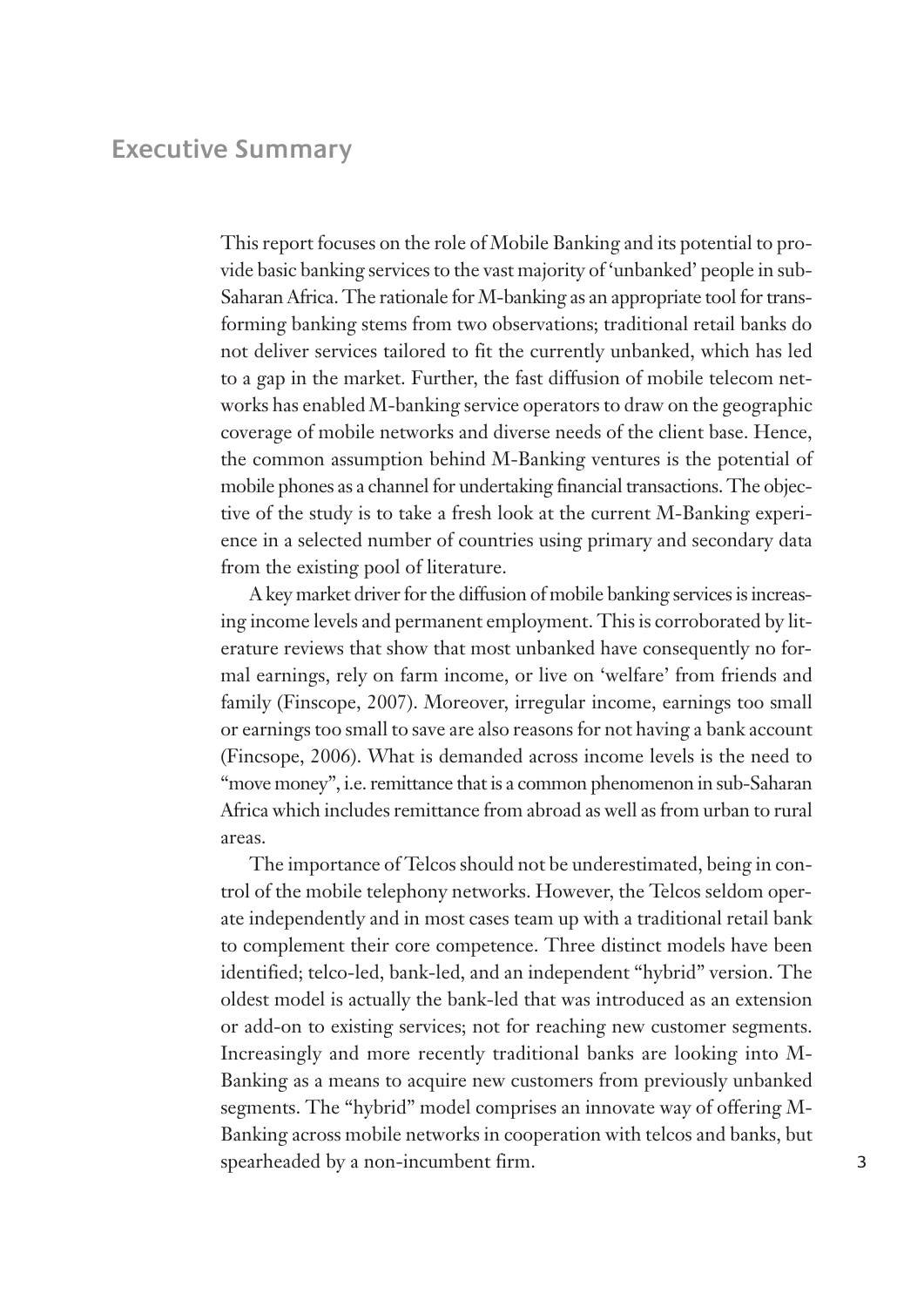From the case illustrations presented a number of lessons can be learned. The case of WIZZIT tells us about the cumbersome innovation process for a small player to overcome market inertia in spite of technological success. Market uptake is slow, which is a result of user need and behaviour rather than technological reasons. M-Pesa's relative achievement in Kenya with an offer that is more simple and limited has in a short period of time diffused to a large number of users, points to other factors of success such as building extensive agent networks, cash in/out systems suited for a cash economy, and the advantages of offering a reduced set of services. Retail banking has low credibility amongst the unbanked, and to switch from addon M-Banking to transformational banking will require a substantial shift in customer focus.

A major blocking mechanism for increased use of banking services has been the bureaucracy involved in acquiring an account. The process for signing-up as an M-Banking customer is somehow simplified but client's safety and money laundering require KYC (Know Your Customer) procedures. Since rural population rarely holds national ID documentation, a number of alternative means of verification have evolved such as letter from village heads and employers. The lighter control of M-banking is justified by the regulatory enforcement that limits ceiling amounts for transactions and account balances.

M-Banking regulations also affect the preferred model of operator entry, such as the need for a banking license or a partnership with a bank, limitations on transactions, management of float and deposits, and other consumer protection measures.

The study's review of M-Banking boils down to four main areas that have a bearing on its role in providing financial services for the unbanked: a) real demand, b) the drivers for further market development, c) role of policy and regulation, d) investment incentives.

Unbanked are predominantly rural poor people that live in a cash-based economy which is highly informal. This is the current situation which will not change unless economic development takes off. But unbanked people are willing to adopt new technologies when they meet real needs; i.e. solve a problem worth paying for. The study pinpoints transactions or remit-4 tance as the strongest market driver for the time being.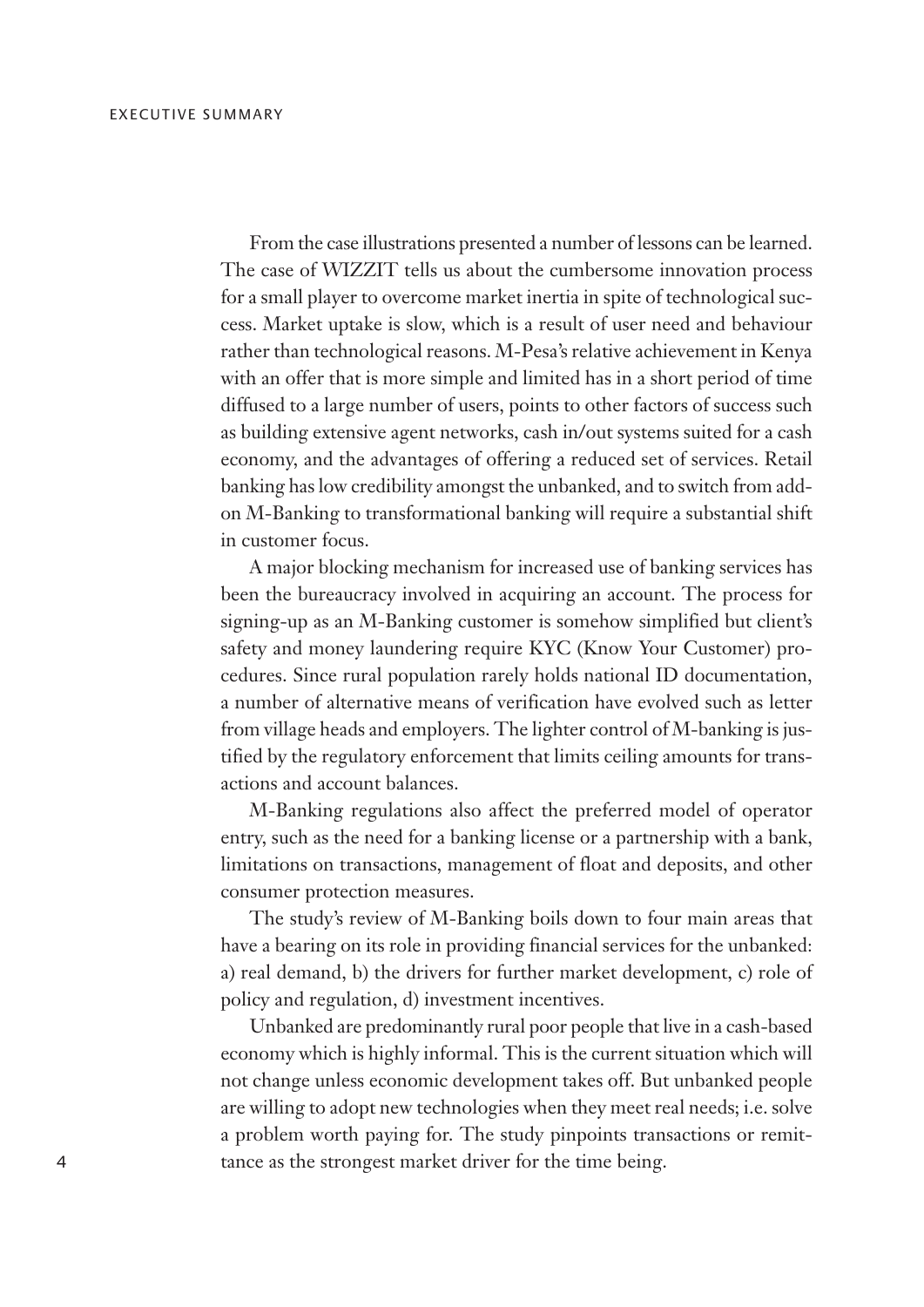The M-banking markets that show high growth rates are driven by such explicit demand; e.g. M-Pesa in Kenya. Whether M-banking will support economic development or follow in its track is not hitherto verified in the existing pool of evidence. More advanced M-Banking behaviour among the previously unbanked is yet to begin. M-Banking should rightly be viewed as M-transaction based on the study's observation.

Policy and regulation has so far been fairly liberal to ongoing M-Banking ventures by allowing operation under exemptions or non-banking license. Hence, from the perspective of regulators M-banking has not been seen as fully-fledged banking but as a hybrid between Telecom and banking. There are different interpretations, South Africa with the more strict and bank-like regulatory framework, whereas Kenya has taken a totally different stance; M-Pesa is not defined as "banking".

The motivation to invest varies, but short-term profits are not a pivotal driver. Marking future territory, lowering churn rates (the frequency by which a mobile operator's customers change operator), and strengthening the brand are a few possible motives for offering a service with seemingly low rates of return. Most likely M-banking operators with financial solidity, probably drawn from other business areas, will be able to wait for future revenues.

To conclude, future diffusion of M-banking depends on the organizing of markets and the interplay with regulation. Technology per se will not comprise the main hurdle but how to meet the real needs in a dynamic market place.

The donor community has been more active in pursuing studies than directly intervening in the market. Generic support to enhance awareness of M-banking is one possible task at hand, and another is to facilitate development of international regulatory frameworks to cater for international standards and future international mobile transactions. The relationship between M-banking and economic development should be better understood before substantial support is considered.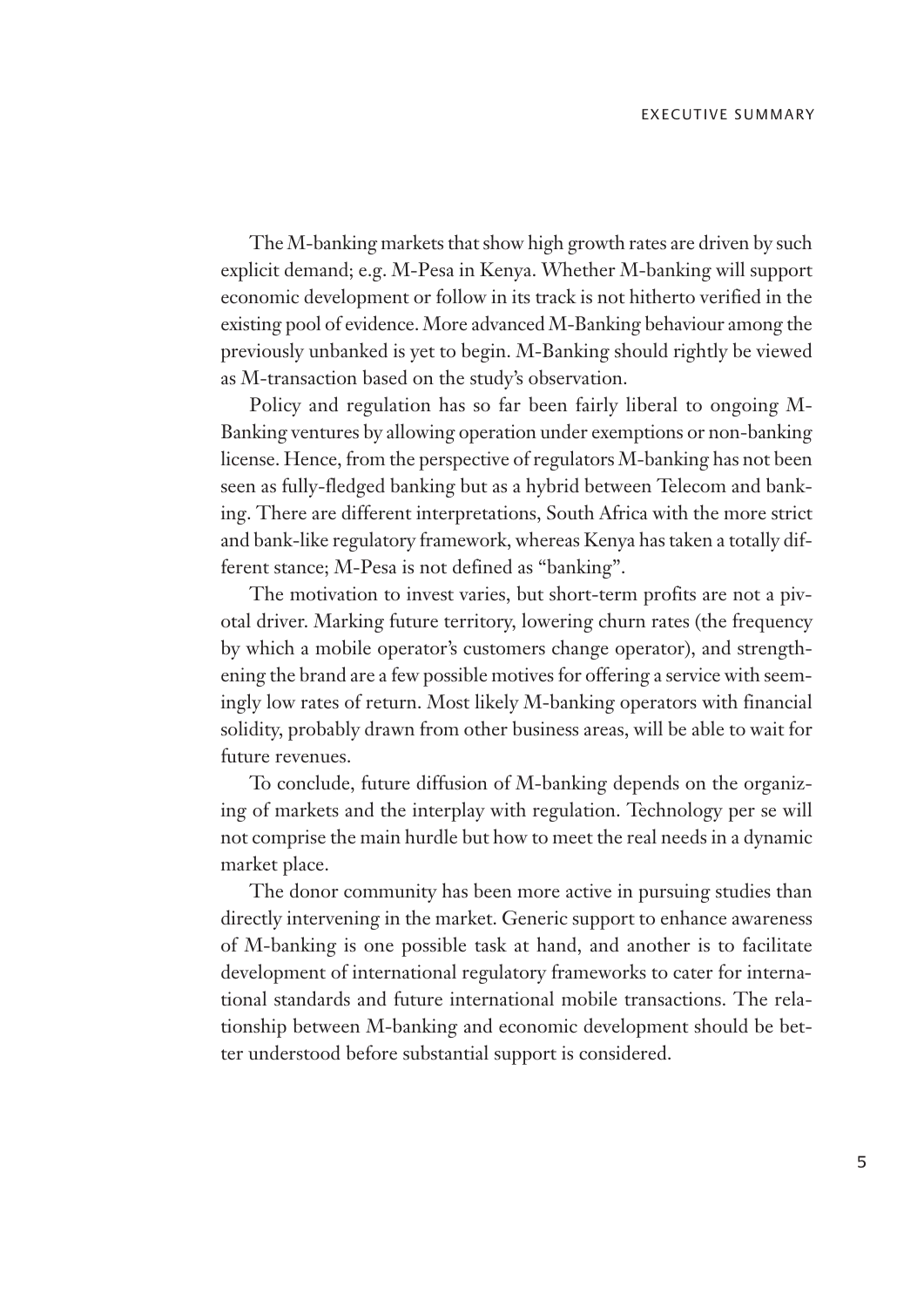# **Acknowledgements**

This study on M-Banking took place between February 2008 and September 2008, with field research conducted in South Africa, Kenya, and Tanzania between March and July 2008.

First, thanks to SPIDER for providing the financial means to carry out the study, and a special thanks to Karoline Beronius of SPIDER for support and feedback.

More importantly we would like to express out gratitude to all – see interview list – who took the time to discuss M-banking with us. Your experience and knowledge forms the backbone of this report.

Lennart Bångens Björn Söderberg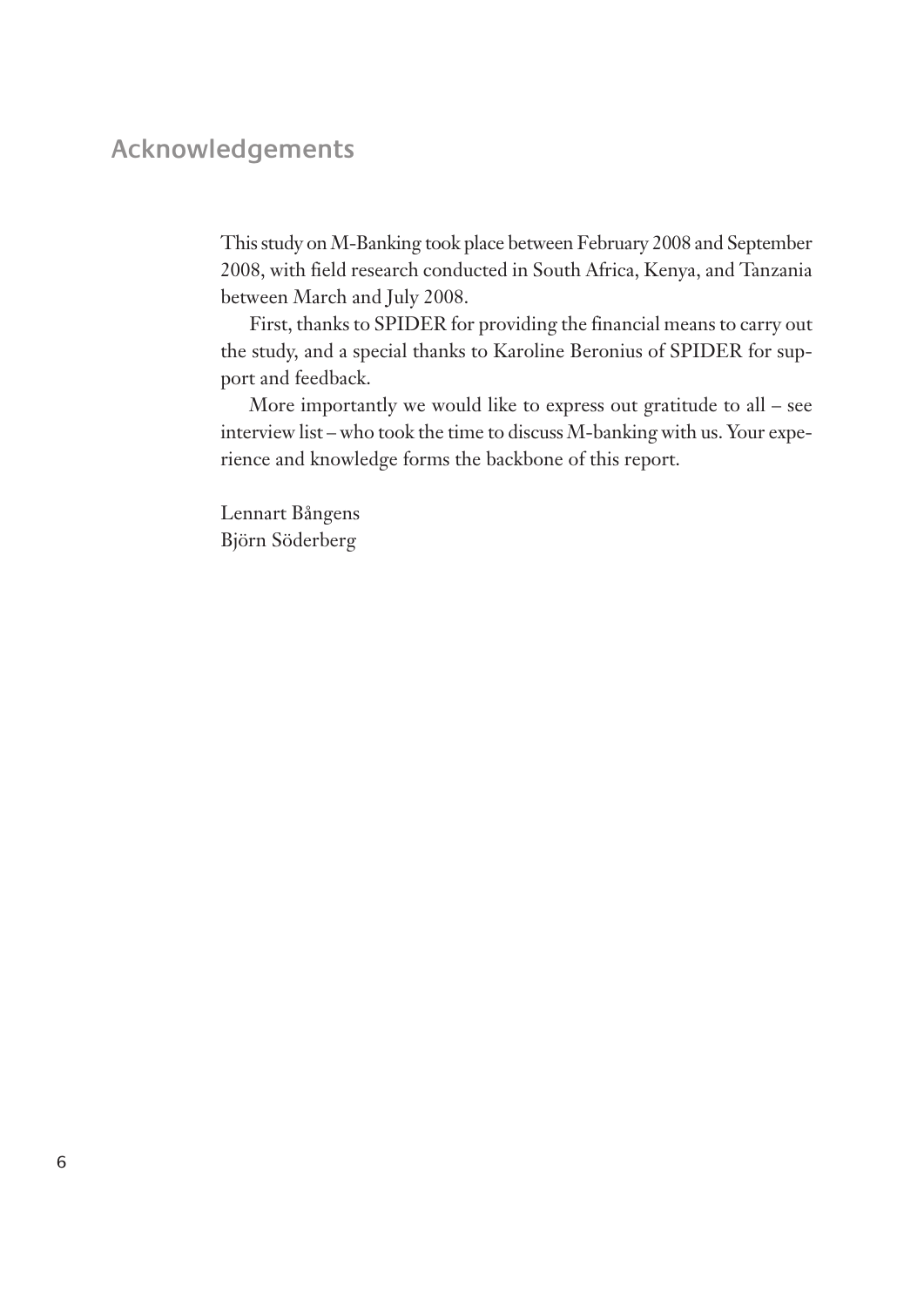# **Background**

Banking services using mobile phones (M-banking) have been available in developing as well as developed countries for several years, but it is not until recently new modalities of applying M-banking have started to diffuse rapidly to previously unbanked people. The main driver for the rapid development is the new M-banking services that are less expensive and have a geographical footprint defined by the reach of mobile networks in contrast to services offered by traditional retail bank branches, that are out of reach for many people in rural areas from both an economic and geographical perspective. The main benefits to rural users are affordable, fast and secure transactions. The topic is interesting as M-banking access amongst previously unbanked groups is believed to have a direct, positive effect on users, positively affect a transition from informal to formal transactions and hence alleviate poverty and add lubricant to the overall economic development machinery.

## M-banking in brief

Mobile banking, or M-banking, is the term we use to describe financial services delivered via mobile networks using mobile phones. Normally, such services include depositing, withdrawing, sending and saving money, as well as making payments. (Using a laptop and an Internet connection as the link to the bank would instead be referred to as Internet banking.) M-banking is by Porteous (2006)<sup>1</sup> separated into two categories; additive and transformational, where the additive model uses M-banking as an extra access channel for existing clients. This model is the most commonly used amongst retail banks. The transformational category is according to Porteous categorized by business models that draw upon existing telecom and agent/ representatives infrastructure, run by new or alternative banking actors, and has a geographic coverage and pricing with the potential to attract previously unbanked segments. Further, it may also have a transformational effect in terms of formalising previously informal transactions and hence bringing people and their financial assets into the formal economy.

<sup>1.</sup> Porteous, David (2006), The Enabling Environment for Mobile Banking in Africa (DFID / Bankable Frontier).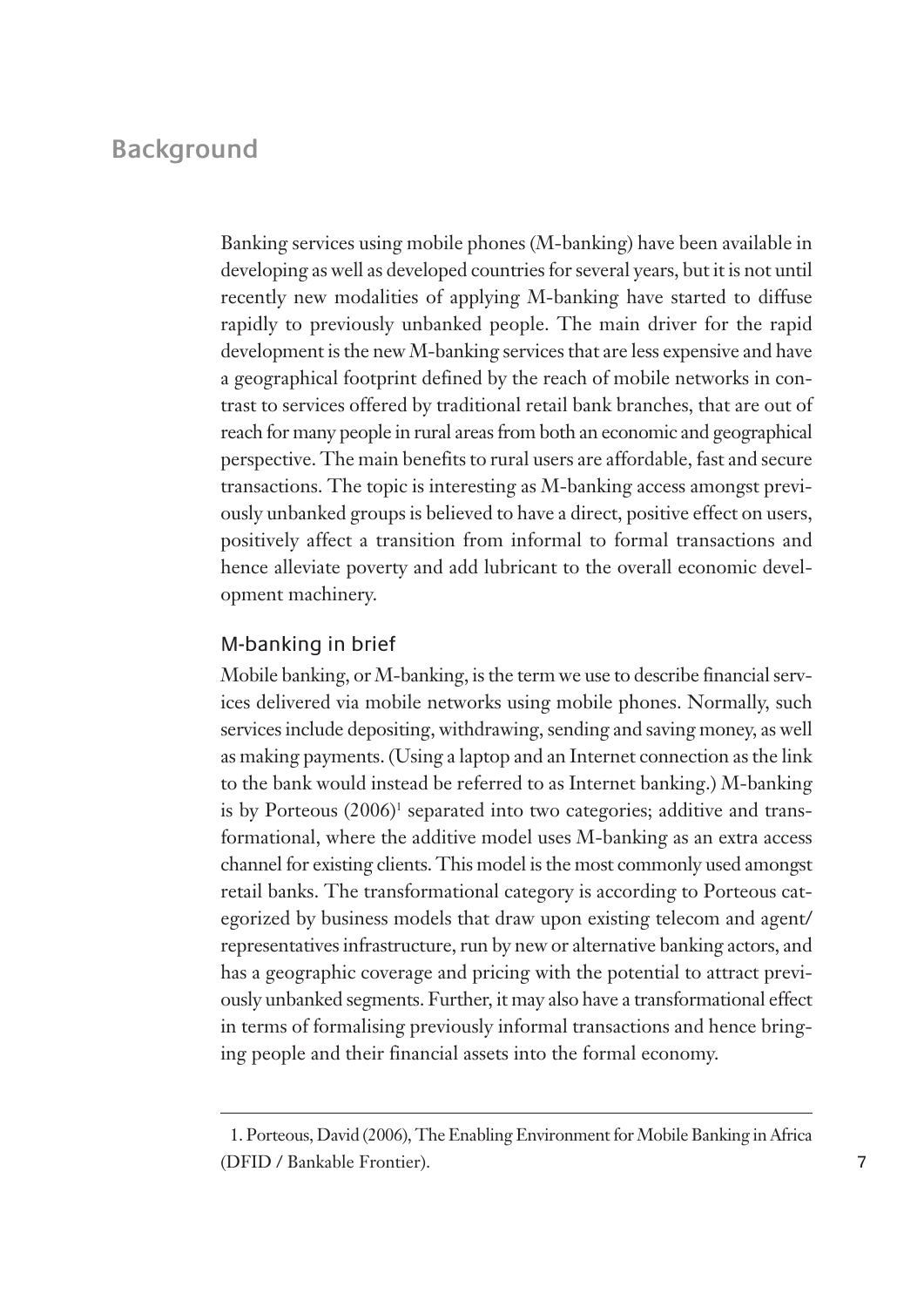Branch based retail banking services are usually outside of geographic and affordable scope for the average rural user in Sub-Saharan Africa, and more advanced M-banking services offered by retail banks would typically require a handset that also is too costly for most people. Rather, in parts of Asia, Latin America and Africa, transformational models have evolved. In e.g. Sub-Saharan Africa, transformational M-banking markets in South Africa, Kenya, and Democratic Republic of Congo (DRC) have been growing fast, but there are few successful initiatives elsewhere.

M-banking initiatives in Sub-Saharan Africa are generally launched by banks, telecommunication operators (telcos), by an independent entrepreneur or by any combination of the above. Besides revenue, telcos also have another motive; their clients are less likely to switch operator if they are hooked up to an operator-specific banking service.

The transformational services currently launched in sub-Saharan Africa are cheaper to produce, hence cheaper to buy, and do not require expensive handsets. What *really* makes them inexpensive compared to conventional retail banking services is that they are not backed by bank branches, but by an agent network that clients interface with to sign up, deposit or withdraw money. (In South Africa, WIZZIT clients use ATMs for cashing out.)

Transformational M-banking is still in many aspects virgin land; business models are still to prove themselves, policy making and regulating bodies are still to formulate appropriate frameworks, and a sense of careful, tentatively positive trial period attitude is noticed as M-banking market figures slowly are picking up.

"Transformational" M-banking is the main focus of this paper, and when we discuss "M-banking" further on, we normally refer to M-banking services with the transformational characteristics as defined by Porteous mentioned above.

# The ICT evolution in Sub-Saharan Africa

This section is aimed at the reader that is new to ICT (Information and Communication Technologies) and ICT4D (ICT for development) issues. There is ample further, free reading online on ICT4D for readers new to the topic.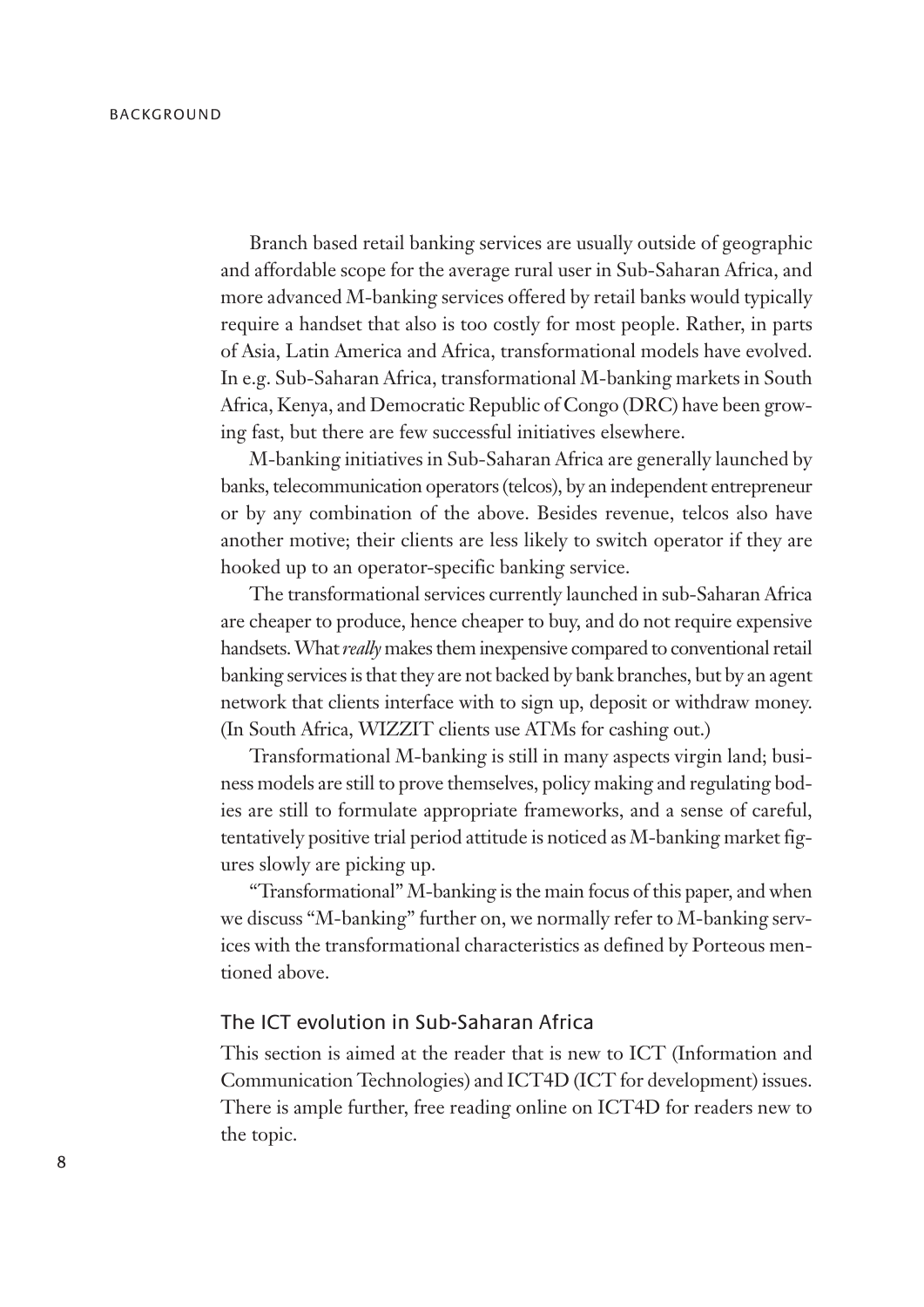Although it still has far to go, the ICT evolution across Sub-Saharan Africa has moved significantly forward for the past decade. The rapid expansion of mobile phone networks as well as GSM market uptake following liberalization and deregulation is the most frequently used example when trying to describe this evolution.

There were, according to ITU, 271 million mobile subscribers in Africa in 2007, compared to 15 million in 2000. Internet subscribers (i.e. excluding Internet café usage) in Africa were according to ITU about 9.7 million; up from 1.2 million in year 2000. The figures above include the more penetrated Northern African markets. In Southern Africa, South Africa dominates with high penetration of 40 million mobile subscribers<sup>2</sup>, mostly pre-paid.

Behind these impressive growth figures hides both urban and rural market expansion. Although it is very common for people in urban areas in Sub-Saharan Africa to have a mobile phone, the situation is less certain for people in rural areas. If rural people reside in an area with GSM coverage and can afford a phone, he or she may have one. Or, maybe more likely, he or she has access to someone else's phone, and hence has a shared phone arrangement, with or without an individual SIM card.

It is on these mobile networks M-banking services can travel seemingly effortless across distance, and which constitutes the bridge that many donors now put their hope to. M-banking services are believed to have a real development impact, as it can bring financial services to previously unbanked people. We will look briefly at how these services are needed, demanded, supplied and used in other sections of the report.

There are however still many rural areas that have never seen the sight of any terrestrial based mobile services, not to mention absence of any type of fixed connectivity or electricity grids. These areas are still today outside of service coverage, not only by telecom operators and other utilities, but also by banks and financial services. For people in these areas the only technical available connectivity solutions are satellite-based ones, which of

<sup>2.</sup> Source: www.vodacom.co.za and www.mtn.co.za. These two mobile operators dominate the South African market and the third player Cell-C has a small market share.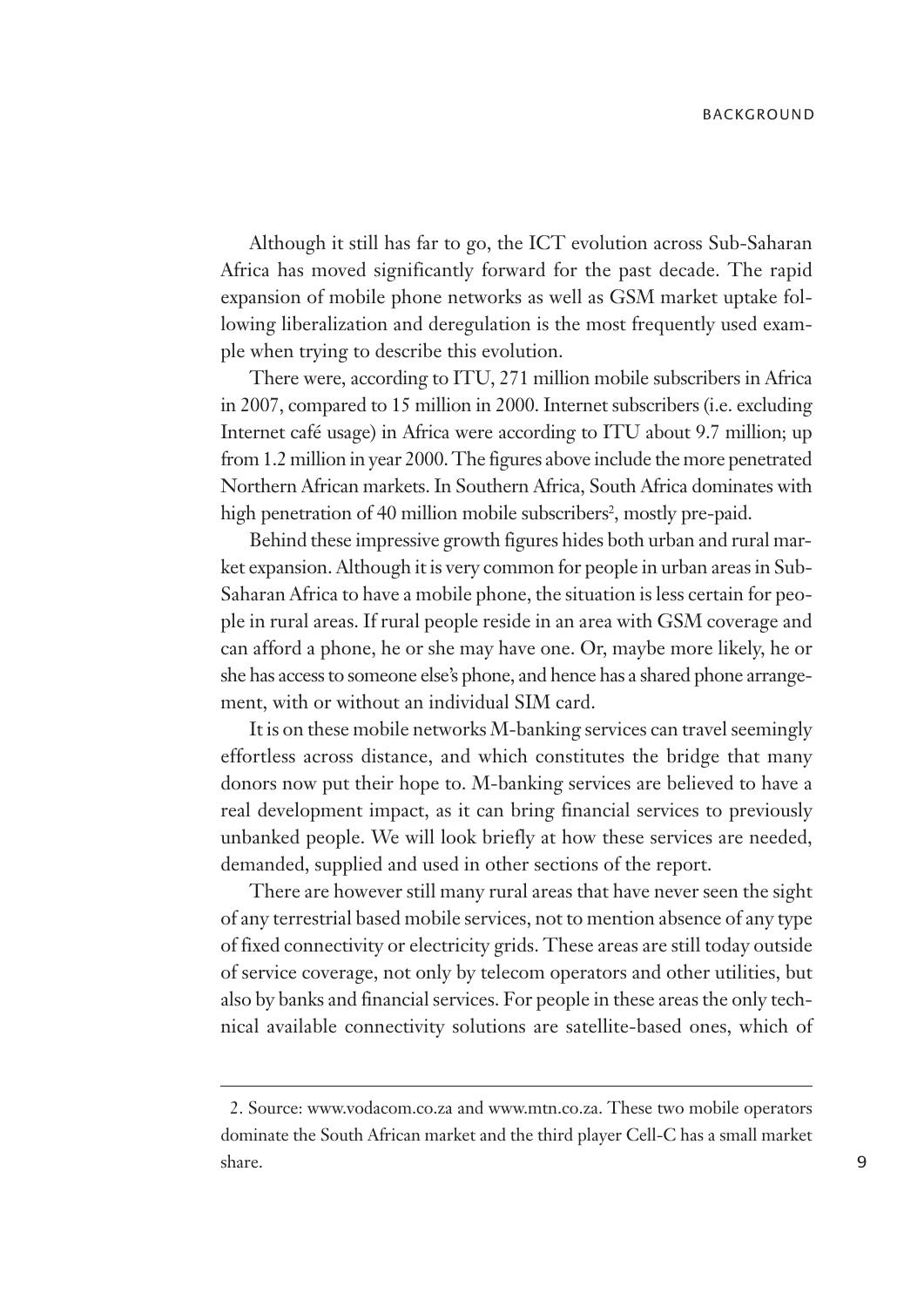course are not within the financial means of most people. Needless to say, people in such areas are also out of any Internet- or M-banking service range.

#### The case for M-banking and common current standpoints

M-banking has increasingly been heralded as the tool for bringing financial services to the largely unbanked population of Africa. Its potential to transform the livelihood of people – who previously have been outside the formal financial sector – is the key rationale put forward. Firsthand it will provide affordable and secure services that will facilitate financial transactions, primarily money transfer, for the previously unbanked. This is much more convenient for rural users, compared to today's more time-consuming options. It may even serve as the inroad or eye-opener to large segments of the population that are accustomed to a cash-based economy. Hence, they will gradually become a part of the formal financial systems which potentially will turn them into bank customers, which led to the term "transformational banking." The rationale hinges on the assumption that once included in modern financial systems, poverty can be addressed in a more efficient manner.

As a word of warning or caution, there is little evidence yet to verify the prospects of serving unbanked through M-banking models and their impact on poverty alleviation. There is still a monumental gap between the visions and the mundane "financial reality" of poor people in sub-Saharan Africa. The harsh reality is that only 1% of the sub-Saharan population is banked and a substantial part of the rest lives in a cash-based, subsistence, barter-trade economic environment. Relying on GDP per capita data from the region, the majority survives on less than one USD per day, which means there is an extremely small window for savings. The North-South and urbanrural divide has created a need for distribution of wealth through remittance; mostly within extended families but also between friends. E.g. even in the most developed economy in Sub-Saharan Africa, South Africa, 45% have nothing remaining when the monthly bills are paid (Finscope, 2005). A second observation is the low reliance on formal employment as a source of income; only 4% in Tanzania has earnings that easily could be transacted through the bank systems (Finscope, 2007). Most people are self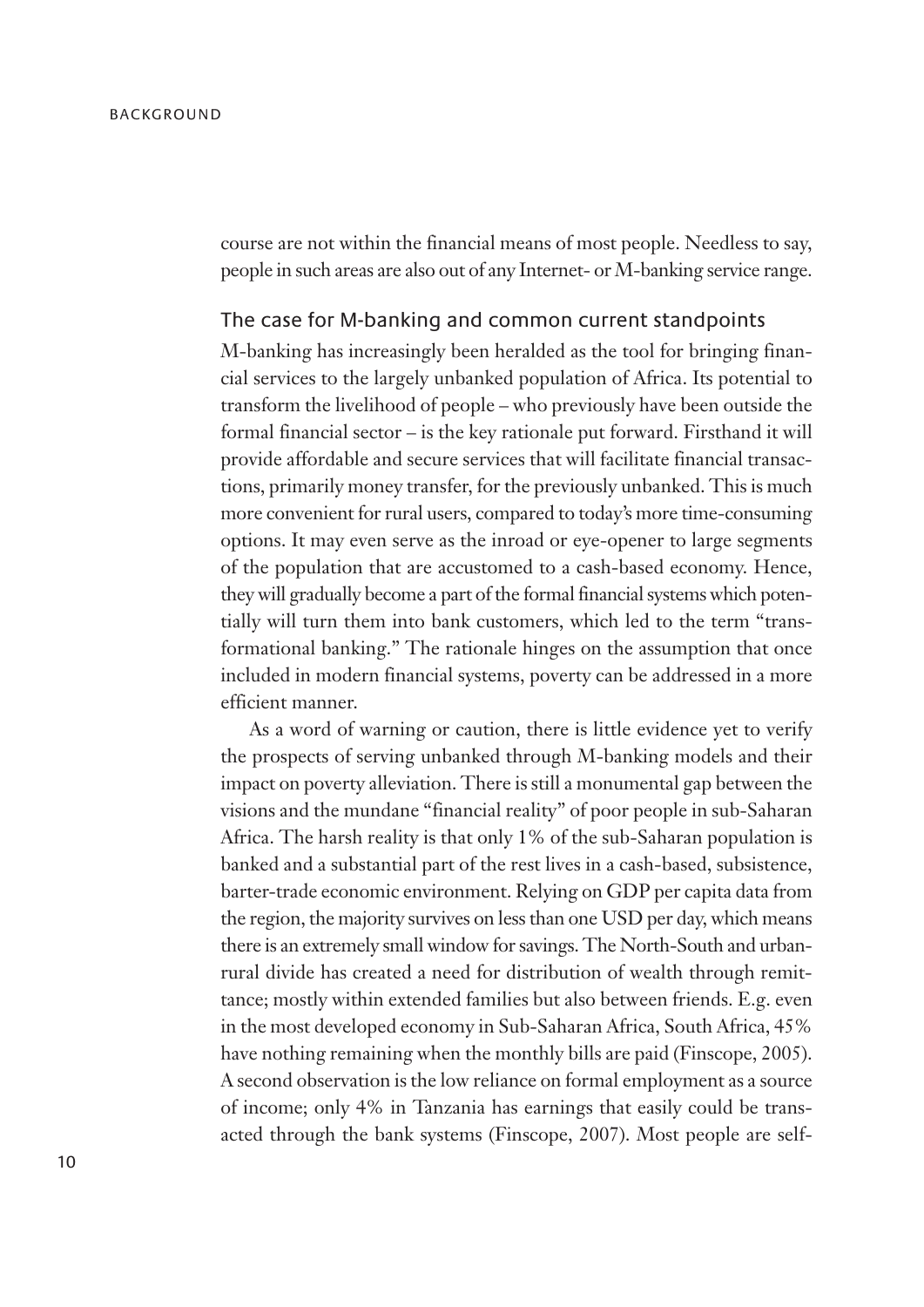employed, selling produce from the farm or work in the informal sector which typically all are cash-based in sub-Saharan Africa.

To sum up, two lines of thought can be discerned in the ongoing debate on M-banking for development; one side argues that by providing more structured financial services to the unbanked, socio-economic development will follow in its track. Then there is a strand that merely views banking and financial services as pieces of a larger puzzle that need to co-exist with other components in a synergistic manner to trigger development. That is, there is no single quick fix for development.

## SPIDER and the rationale of the project

SPIDER, the Swedish Program for ICT in Developing Regions, is a Swedish national centre created to unify ICT for development knowledge resources and make them available to developing countries. SPIDER is created as a multi-stakeholder network consisting of a web of institutions, organisations, companies and individuals committed to promoting ICT for development by sharing resources and utilising synergies. Behind the program stands Sida, the Swedish International Development Cooperation Agency and KTH, the Royal Institute of Technology, Stockholm, where SPIDER is hosted. Amongst governments, academia, the private sector and civil society, SPIDER forms partnerships with and assists developing countries with promotion and deployment of ICTs to reduce poverty and promote economic development, in line with the UN Millennium Development Goals (MDGs).

SPIDER has identified the M-banking area as an interesting and relevant one. SPIDER has previously taken part of a Sida paper on the same topic focussing on the Philippines, but this current paper is the result of the first project that SPIDER conducts on M-banking with a Sub-Saharan focus. Internally for SPIDER, this paper serves as a baseline study as well as an inventory of commercial, regulatory and supporting initiatives primarily in the two countries visited; Kenya and South Africa. Market conditions, stakeholder structures as well as the current status and market uptake of existing commercial initiatives have also been judged being interesting angles, after a few years of operation. Adding to current market uptake, it has also been our ambition to provide a fresh and critical look of the M-banking phe- 11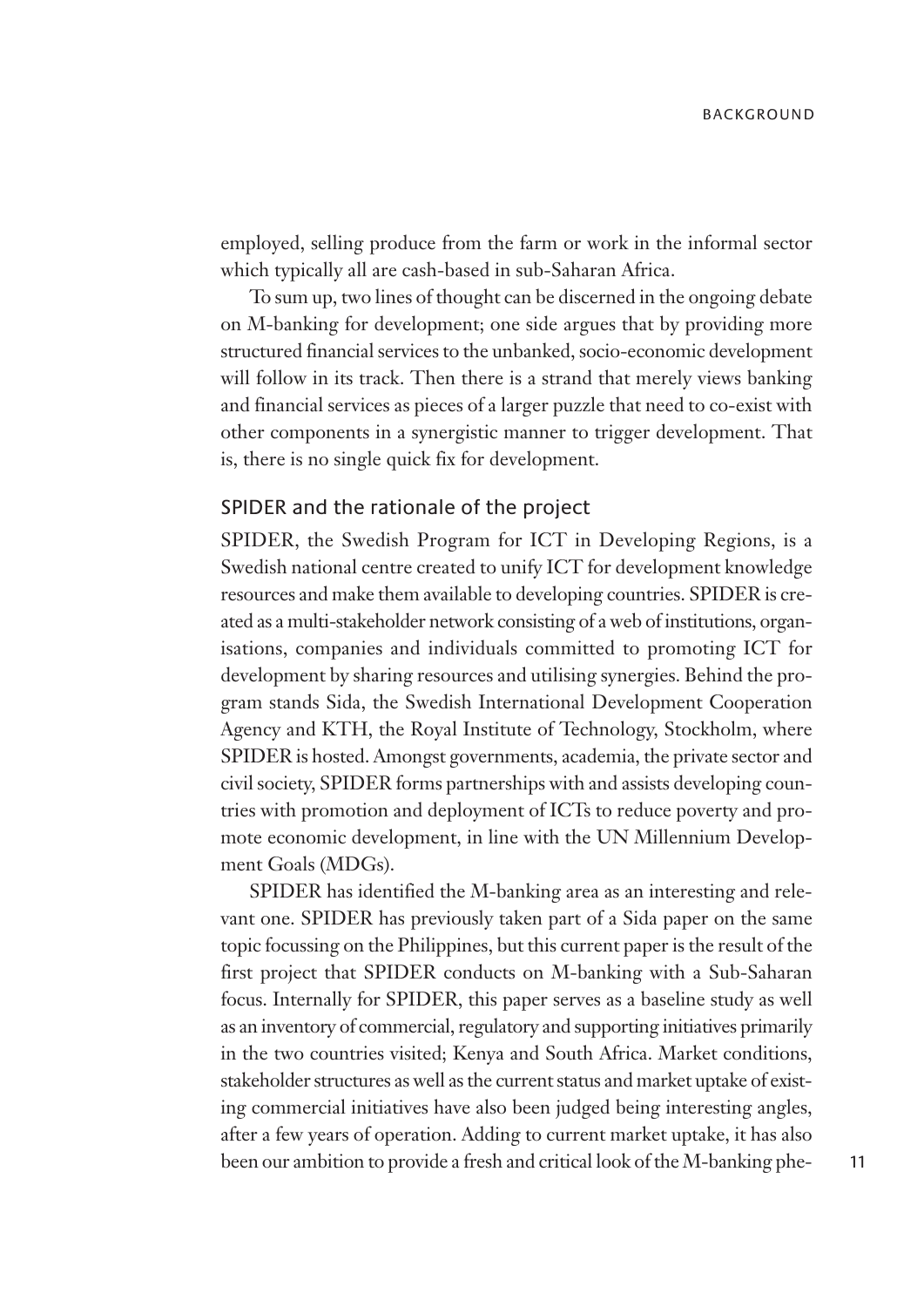nomenon in visited countries. Actual usage of M-banking services and impact are of course issues of immense importance; for this small project we were however able to draw such knowledge from existing sources. Although usage data do exist to some degree<sup>3</sup>, relevance to poverty alleviation and actual impact to date has been little discussed in the openly available sources we have come across. Hence, in existing documentation and research we have reviewed, there is a lack of an in-depth and balanced analysis of whether or not M-banking activities to date have had any impact on poverty alleviation amongst previously unbanked groups. We will discuss this further in our final chapters.

To the layman, interested organisations and individuals new to the topic, this paper as a whole may serve as an introduction, while the final chapters also may be of benefit to more experienced M-banking executives, policy makers, regulators, consultants and civil society.

The authors have a background in development issues in general, and in particular ICT's and private sector development, including market access to financial services. Both SPIDER and the authors emphasize their humble attitude towards the vast amount of research and knowledge available in this field.

### Methodology

This paper was developed after a desk review of literature, interviews with banks, mobile operators, M-banking stakeholders as well as during collection of primary data in South Africa and Kenya. The countries were selected because of their relative position in promoting and implementing M-banking ventures. The two countries represent the majority of M-banking users in sub-Saharan Africa.

<sup>3.</sup> In addition to the material in the reference list of this report, FSD Kenya (http://www.fsdkenya.org/) will during the latter part of 2008 release a market report on M-banking services in Kenya, which may disclose interesting facts on needs and usage in Kenya. At the finalization of this paper however, FSD's field work had not yet commenced.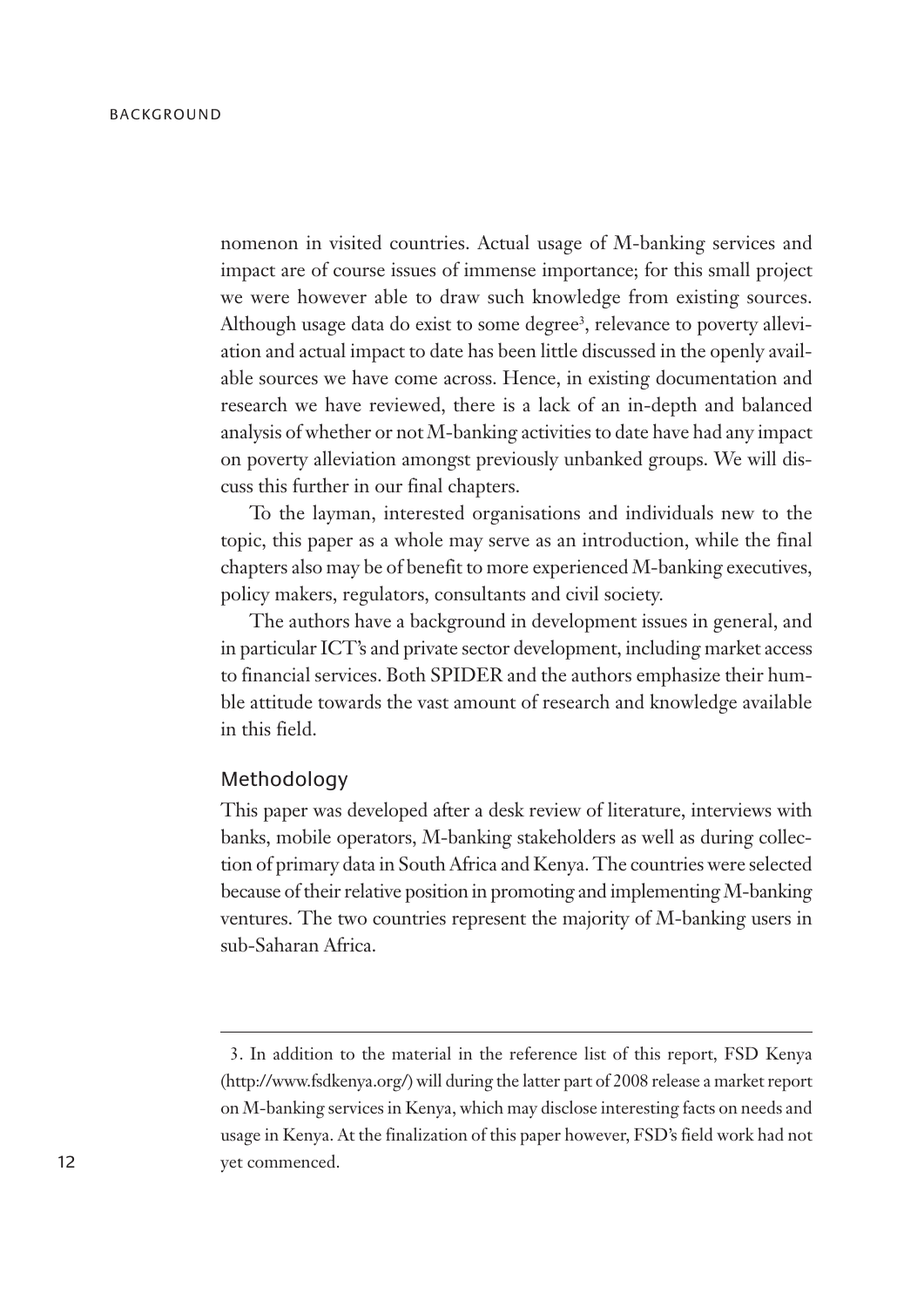The first phase of the study involved a review of literature on M-banking at a general level such as conceptual papers and experiences from other countries mainly in developing countries. The identification and separation of general vs. specific issues led to various priorities for the two target countries. The literature review then focused on the already ongoing efforts to launch M-banking in the two case countries.

The next phase of the study involved identifying the stakeholders to be interviewed and the development of an interview manual. The main data collection took place in March and May, 2008.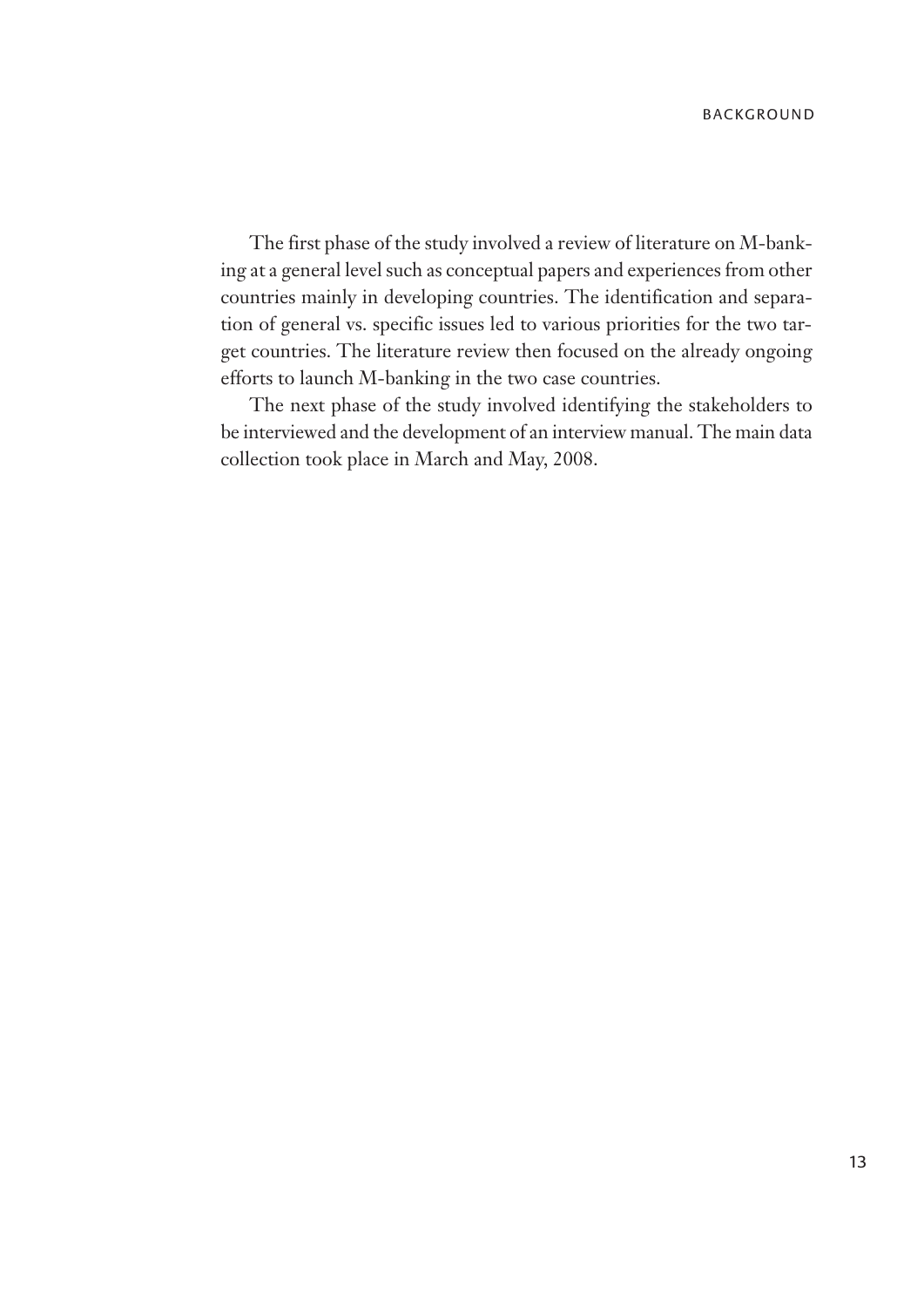# **Definitions**

## M-banking

By M-banking we refer to financial services delivered via mobile networks and performed on a mobile phone. These services may or may not be defined as banking services by the regulator, depending on the legislation of the country in question, as well as on which services are offered. Hence, we may refer to an initiative as M-banking service even though it would not fall into the banking definitions under that particular country's regulatory regime.

As described previously, M-banking is by Porteous (2006)<sup>4</sup> separated into two categories; additive and transformational, where the latter is categorized by a new type of services that could attract users from rural areas and poorer segments of the market, and hence can have a transformational effect. When we casually use the term "M-banking", we refer to transformational M-banking services

## M-transactions

Transactions such as remittances and payments delivered via mobile networks and performed on a mobile phone.

## Retail banks

By the term retail banks, we refer to conventional banks that offer services to individuals from the public.

## Banking

To conduct banking normally means one or both of the following: a) receiving from the general public money on current, deposit, savings or other similar account repayable on demand, or b) paying or collecting cheques drawn by or paid in by customers. Hence, banking is viewed as holding accounts in a branch office, which does not suffice as a definition for M-banking. We deem that it in our reasoning is more appropriate to view banking in a wider context to also include branchless banking and sim-

<sup>4.</sup> Portoeus, David (2006), The Enabling Environment for Mobile Banking in Africa (DFID / Bankable Frontier).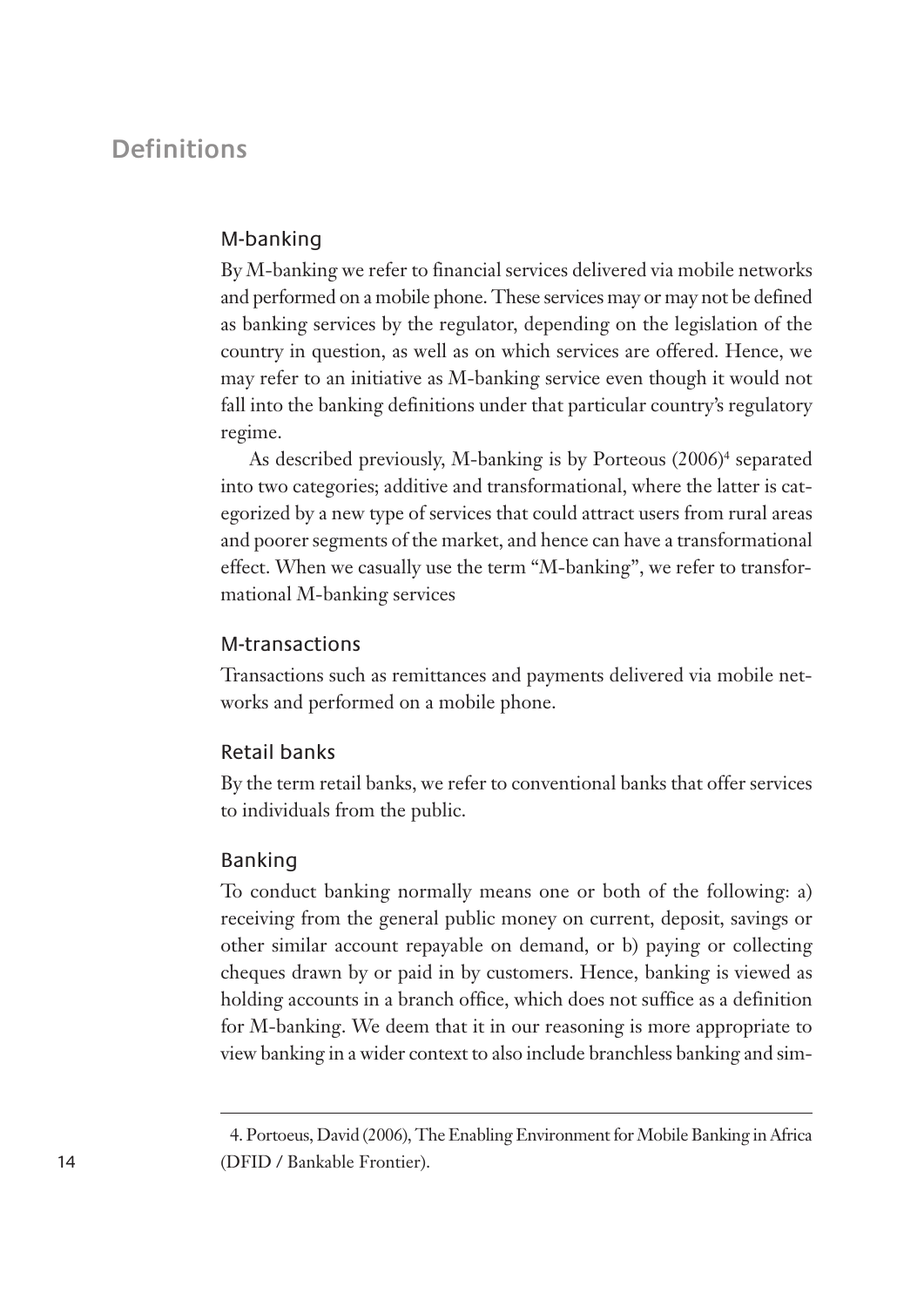ple money transfers between parties not holding accounts. These services are customarily defined as money transactions but we have chosen to view them as a sub-set of banking.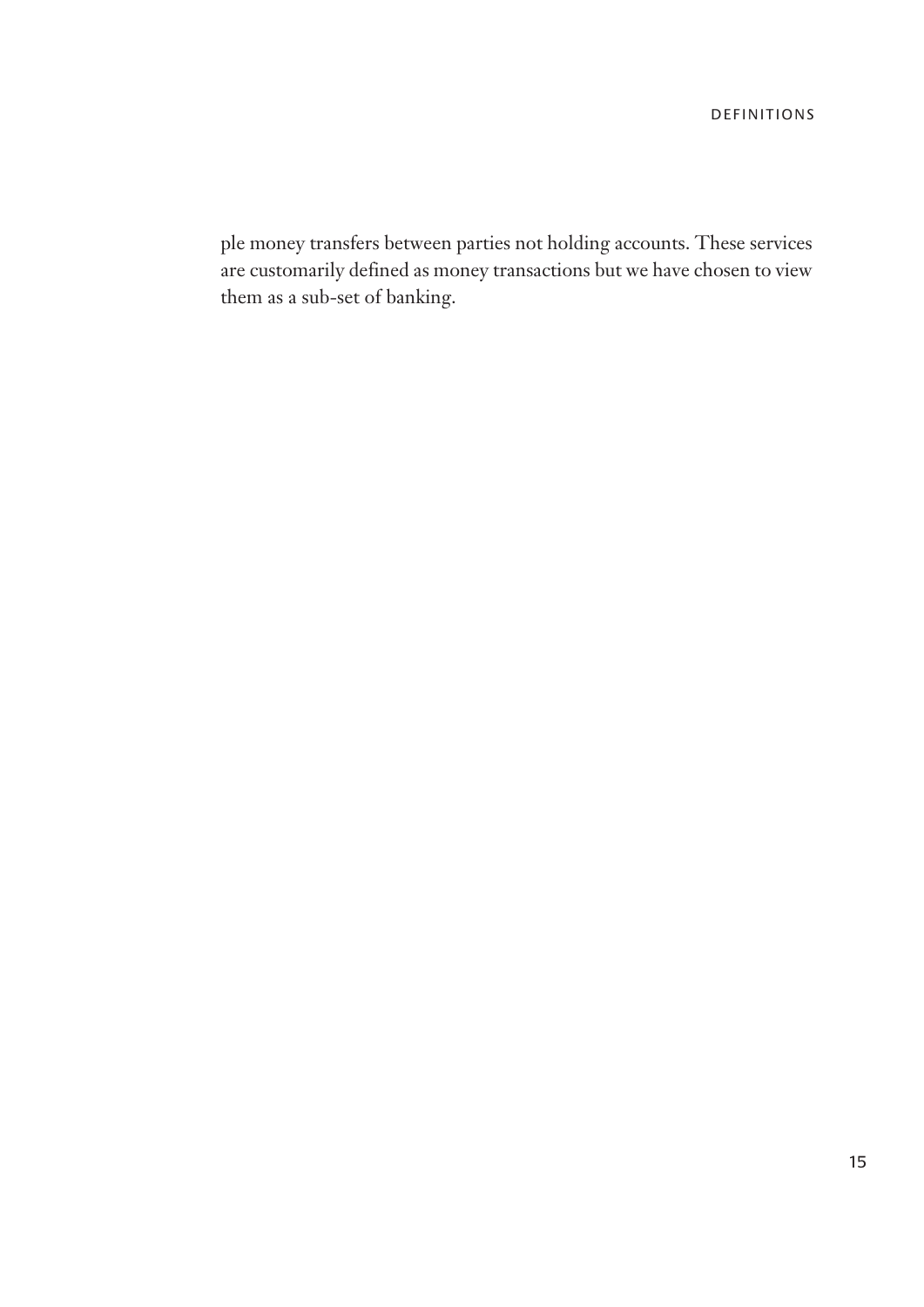# **M-banking: the potential to serve the unbanked**

## Introduction

This chapter presents the findings of the study, which are drawn from primary as well as secondary data sources. The second section, *Banking realities in Africa,* deals with profiling of banked and unbanked people in order to understand their different banking needs. It also discusses the type of services in demand, and what either causes the unbanked to stay unbanked, or triggers the unbanked to search for more advanced financial solutions. The section that follows, *The scope for M-banking: stakeholder perspective*, explores M-banking mainly from a banking and telecom perspective. The following section, *A snapshot of M-banking initiatives in Africa,* sets the scene for Mbanking in sub-Saharan Africa. This section comprises three cases of M-banking mainly drawn from South Africa and Kenya. The final section, *Regulation in M-Banking,* highlights the role of regulation in influencing the salient features of M-Banking services.

## Banking realities in Africa

*Banking explored:* M-banking is increasingly seen as the new tool to bank the previously unbanked. A first issue to clarify is the dichotomy bankedunbanked: is it just black and white or are there other ways of being served? Banking is more than stepping into a branch office as the word M-banking indicates. Branchless banking is an additional way of accessing banking services without physically visiting a branch such as using the Internet or mobile phones. Apart from retail banks, numerous intermediary forms of financial services providers have mushroomed in sub-Saharan Africa. This is largely as a result of the poor historical outreach of retail banks. Micro finance institutes, SACCOs (Savings and Credit Co-operatives), NGOs (Non-Governmental Organisations), peer-pressure groups, traditional savings groups, etc. meet the demand for credit and savings without qualifying as banks. The informal economy has been a salient feature of sub-Saharan Africa for a long time, and dramatic changes will not occur overnight.

Instead of riding on the hype of M-banking there is a need to take a fresh look at the target group in order to understand the potential of transformational M-banking, if any. Considering the lifestyle and earnings of unbanked people, to stay unbanked may be a sound choice until their economic situation has reached a certain threshold level – should we maybe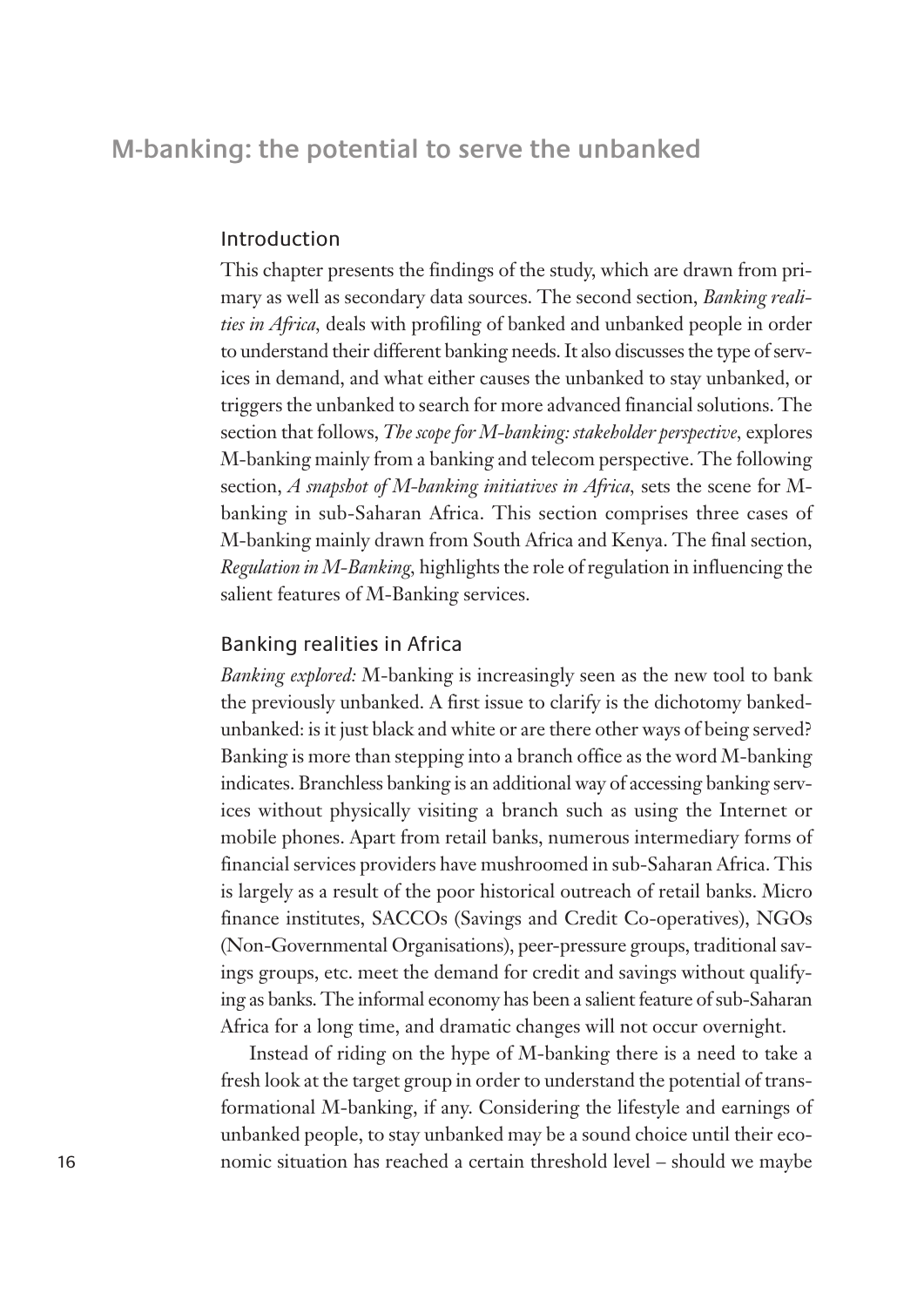take a more humble stance on the short term potential of M-banking? In order to address the fundamental issue, there is a need to further clarify the role of users' profile such as education, level of income, employment, urban – rural settlement, type of earnings, remittance intensity. Hence, there is a need to better understand the demand for financial services among the unbanked vs. the currently banked.

*Profiling bank markets:* A first distinction is the banked vs. the unbanked parts of the population. In sub-Saharan Africa large portions of the populations are still unbanked though there is great variation among the countries. In South Africa e.g. the banked – unbanked represent respectively 51 – 49% (Fincsope, 2006). In Tanzania, only 9% have access to formal banks and 89% either have no access or rely on informal financial services whereas in Kenya the number of banked people is higher (19%) and only 38% are unbanked. Botswana and Namibia show similar profiles as South Africa while countries like Uganda and Zambia portray similarity to Tanzania<sup>5</sup>. The habit of using someone else's bank account means that access is actually higher for certain segments of the unbanked. This is more common within families with few members having formal employment<sup>6</sup>.

*Profile of banked vs unbanked:* What features banked vs. unbanked? Drawing from Finscope data, the marked difference is employment security as formal employment is the strongest correlation to accessing and using formal banks. Most unbanked have consequently no formal earnings, rely on farm income, or live on 'welfare' from friends and family (Finscope, 2007). Moreover, irregular income, earning too little or earning too little to save are also reasons for not having a bank account (Fincsope, 2006).

<sup>5.</sup> The level of development (GDPper capita) is equally skewed between the two "camps": South Africa (4960), Namibia (2990), Botswana (5180) and the LDCs; Kenya (530), Tanzania (340), Uganda (280), Zambia (490). Source WDI (2005), currency USD.

<sup>6.</sup> In many sub-Saharan countries, banking costs are perceived as high, and the majority of the population is excluded from formal employment.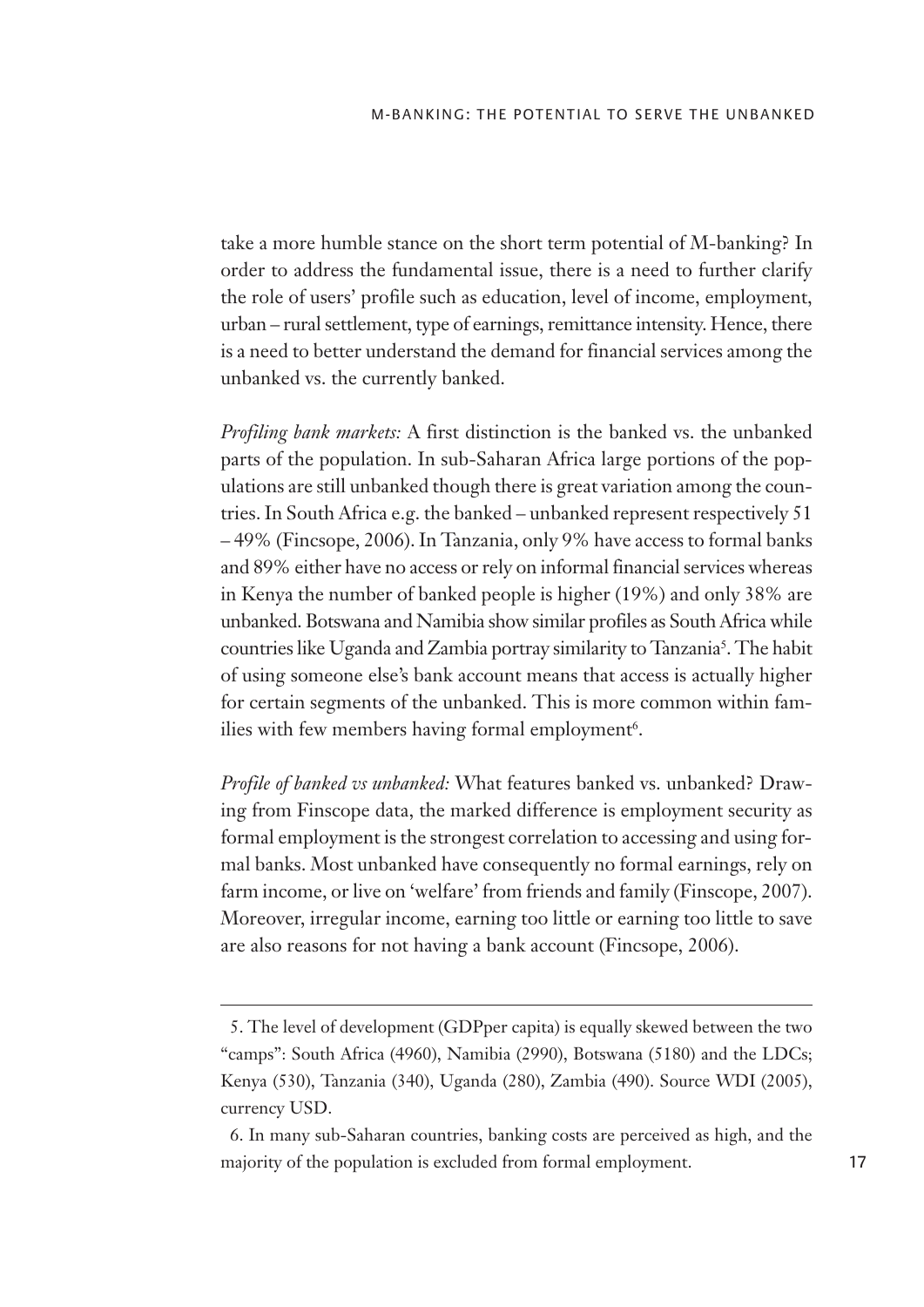*Profiling services:* What services do banked and unbanked people demand? The prime reason for holding an account is to save money in a "safe" place, but is often triggered by employers' wish to pay out salaries to accounts rather than in cash. Most accounts have limited number of transactions, and as soon as salaries are paid, money is withdrawn; this is the case for 39% of accounts in South Africa (Finmark, 2007). The low-income accounts in South Africa – so called Mzansi – shows a higher instant withdrawal at 46%. Even in a country like South Africa, the level of sophistication is low among low-income earners who mainly are the ones using the account for withdrawal, only. For instance, ATM cards are used by 31% and debit cards by 14% (ibid.) in this group whereas high-income earners commonly use the service; 85% and 51% respectively.

Remittance is a common phenomenon in sub-Saharan Africa which includes remittance from abroad as well as from urban to rural areas. The Finaccess (2007) Kenyan study states that whilst around 16% have received remittance from within Kenya only 2.8% have received remittances from abroad. Sending money within Kenya is done by 16.9% whereas remittance abroad is minimal. The most common means of transferring money is to use a friend who is travelling (52%), followed by nationwide bus coaches (25%), and remittance services through Western Union or MoneyGram (23%). Bank transfer, cheques, money orders are not often used. At the time of the Finaccess study no one indicated using M-Pesa. Data from Senegal points to similar remittance patterns (Gamos, 2007).

*Drivers for transition:* Income levels and employment have the closest correlation to use of financial services, which means there are average threshold levels for stepping inside the formal banking sector. In Tanzania the transition takes place in earning levels per month around USD 80 whereas the crossover level is around USD 110 in South Africa. Lowering the entry level has also a clear effect on the diffusion of bank products. The Mzansi<sup>7</sup>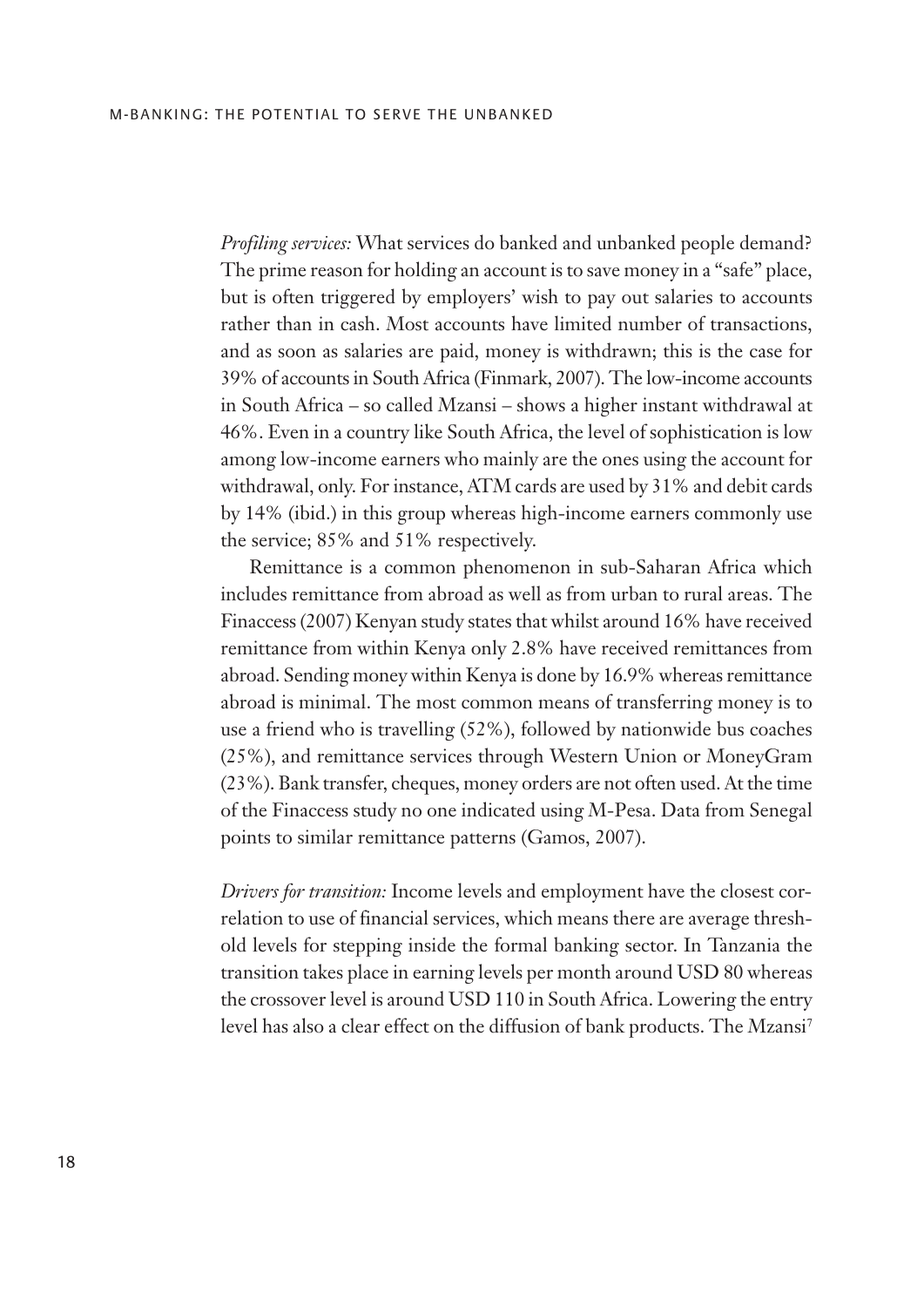accounts introduced in South Africa in 2004 have speeded up the use of banking services by previously unbanked. It is estimated that within two years around 1.2 millions such accounts were opened (Porteous, 2008). The bureaucracy involved in becoming a bank customer should not be underestimated, which comprises a main barrier in most sub-Saharan countries. The requirement to submit employer's certificate, referral letters, permanent address and P.O. Box may sound trivial but serve as major obstacles to most common people. These hurdles may in fact support the diffusion of M-banking, as such accounts often come with ceiling amount restrictions, which allows for lighter control mechanisms.

#### The scope for M-banking: stakeholder perspective

M-banking has evolved rapidly over the last few years in a number of sub-Saharan countries with South Africa and Kenya in the lead. The development is mainly an answer to the gap in retail banking that excludes the majority of the population but also seizing of business opportunities on the back of the fast growing mobile phone markets. There is also the so-called additive M-banking which is offered by retail banks to existing customers as an add-on service where the reason for investing was to provide additional services to the current customer base. This sector has however lately changed M-banking objectives in favour of extending services to the unbanked (Van Wyk, 2008). Most efforts to reach out to the unbanked – as stated previously, referred to as transformational banking – has predominantly been carried out by telcos (such as Safaricom, Celtel, MTN) and new entrants in cooperation with telcos and banks. These are classified as three distinct models; telco-led, bank-led, and an independent "hybrid" version. Business rationale for the various models is such as retail banks interest in high-value services to existing customers whereas low-

<sup>7.</sup> Mzansi is offered by the banking sector in South Africa and an account can be opened at Absa, Nedbank, Standard Bank, FNB and the Post Office. It is designed for customers who never had a bank account before. There is no minimum balanced required but there is only one free cash deposit per month. The account comes with a Visa Electron debit card at a cost of ZAR 30.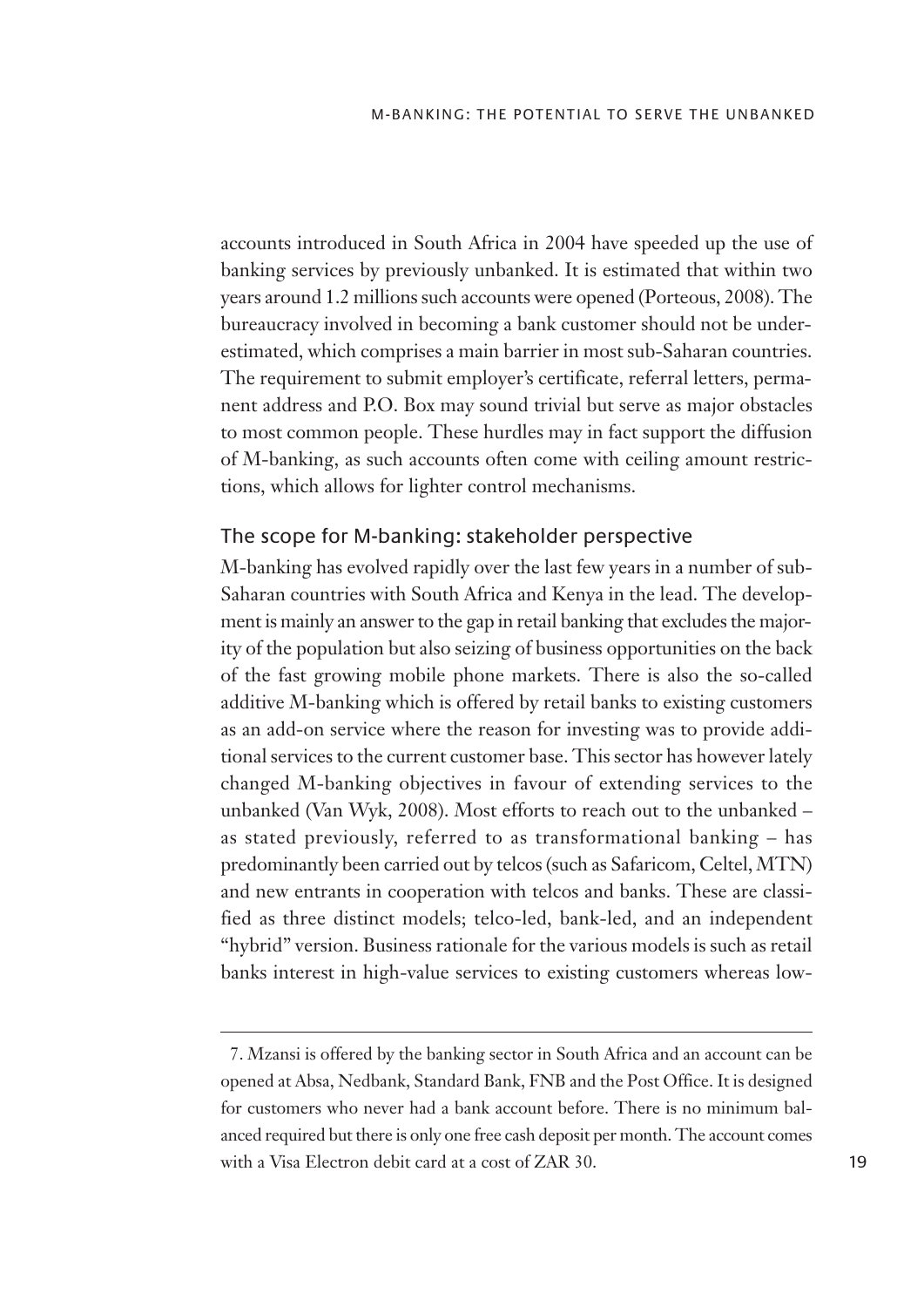#### M-BANKING: THE POTENTIAL TO SERVE THE UNBANKED



income segments are seen as low- or no profit business, as well as telcos's additional motivation to keep churn rates low and increase revenues in the GSM network.

Hence there are three models: M-banking initiatives are so far lead by i) a bank (in partnership with one or more mobile operators), ii) a mobile operator (that may be in partnership with a bank) or iii) another company drawing upon partnership with one or more mobile operators, a bank, or both. The simplified figure above (Figure 1) illustrates how main commercial stakeholders are organized in a generic M-banking structure.

The models that have surfaced and regarded as relatively successful in terms of gaining market acceptance amongst previously unbanked groups, are from the mobile operator- and "another company" types. Existing bank-lead initiatives can of course be regarded as successful from a profitability, branding or customer loyalty standpoint, but have so far gained little ground in terms of market acceptance amongst previously unbanked 20 market segments.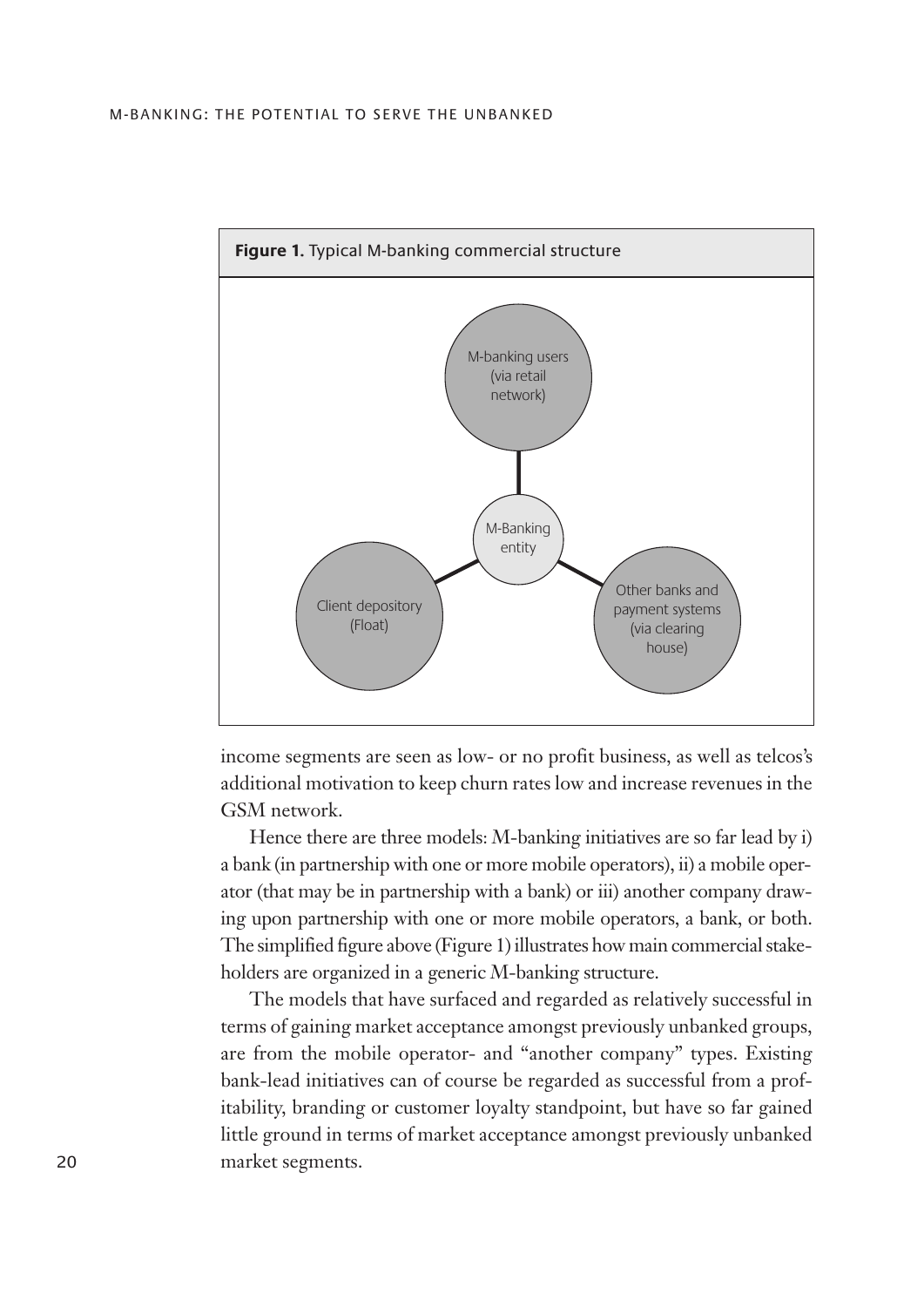What makes a particular business model successful, and why do we see these various types of ventures emerge on different markets? Is one model better than the others? In addition to the plain fact that the company who identifies a business opportunity and decides to pursue the idea represents a bank, a mobile operator or "another company", there are of course several aspects that will affect the business model in a particular country.

The only mandatory component in the business model on the supply side is the mobile operator. Regardless of who you are as a promoter of the initiative; using a mobile platform requires access to one or more mobile networks. Hence it is technically possible for mobile operators to pursue an M-banking initiative on its own, regulation permitting. This is for example the case with M-Pesa in Kenya, which is backed by telecom operator Safaricom. (M-Pesa argues however that it foremost is a remittance service, and its activities have not been defined as banking by the Kenyan regulator. This is currently being disputed by Kenyan retail banks.)

The legal and regulatory frameworks set the rules of the game. In both the cases of retail banking and telecommunications as separate areas of regulation, policies and regulation have matured – not at all to perfection, but to a level where major uncertainties in most places are removed. In *mobile banking* however, policies are still to a large extent to be formulated. Central banks are, by and large, aware of the currently unbanked millions, and are reluctant to prematurely crack down on sustainable, commercial initiatives that may bring financial services to currently unbanked people. Both in South Africa and Kenya we have noticed a carefully positive attitude, when at the same time central banks must look after important obligations such as consumer protection and anti money laundering measures. Mobile banking services are new animals on the financial services savannah, and policy makers and central banks are still figuring out what the risks and the benefits are.

Telecommunications regulators seem to generally take the position that mobile operators already are licensed to transfer information over mobile networks, and that this license also includes financial information. Regulatory risks pertaining to telecommunication regulation is hence small, given that the operator in question looks after its general license commitments.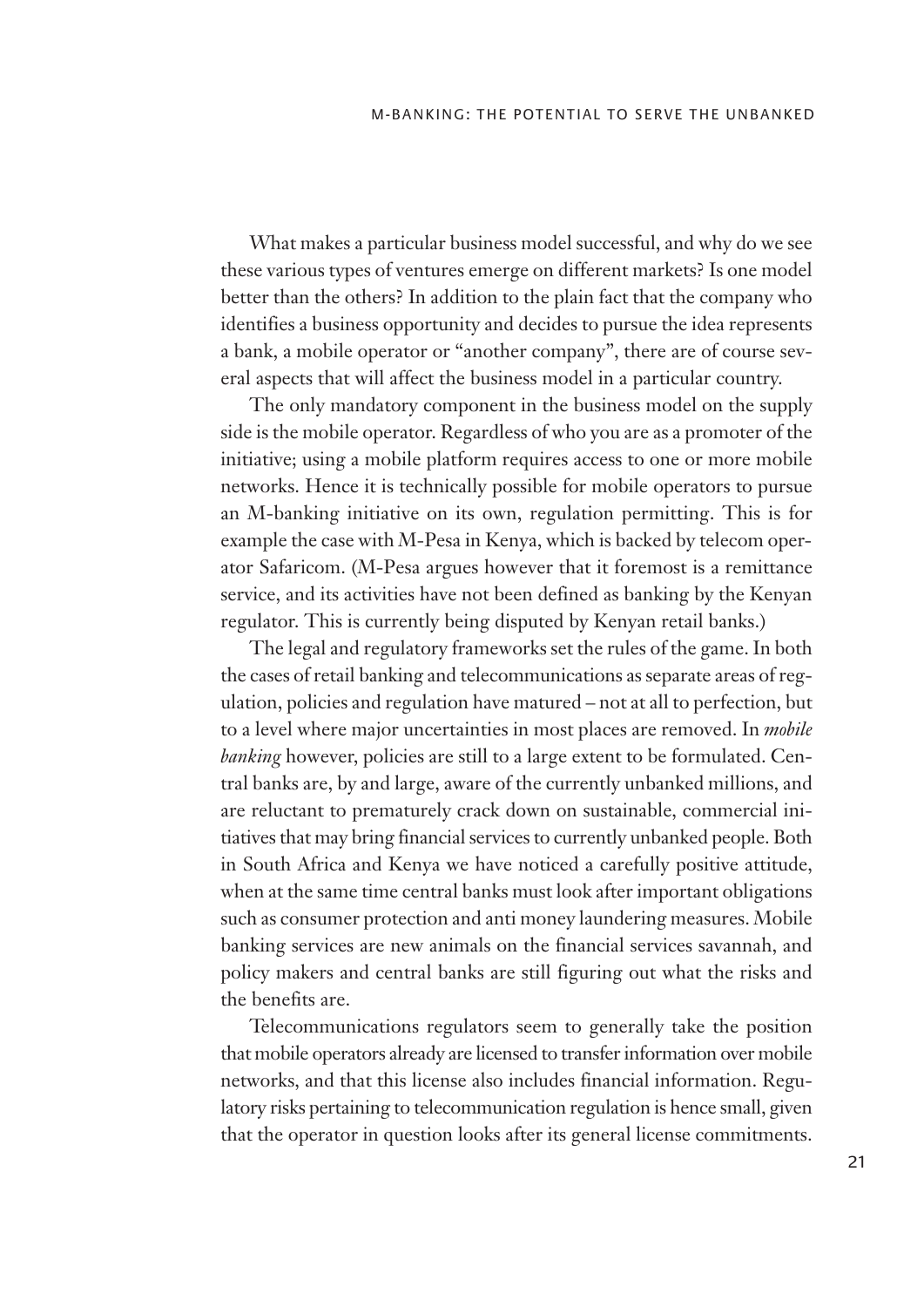Banking policies and regulation are of paramount importance in terms of choice of M-banking model. Some central banks have for example made it clear that it is not tolerated that companies not holding a banking license are conducting M-banking activities (for example taking deposits) even in smaller scale. In such a country, for example South Africa, M-Banking entrepreneurs will have to team up with a banking license holder that can guarantee to the regulator that the initiative adheres to the rules. In South Africa this has led to M-banking operators WIZZIT teaming up with Bank of Athens and MTN Banking with Standard Bank.

### A snapshot of M-banking initiatives in Africa

M-banking is not yet a decade old but has received considerable attention. Three cases will be described more in detail; WIZZIT of South Africa, M-Pesa of Kenya, and a typical, generic retail bank's M-banking offers. The cases have been subject to study in the past which will be used in combination with survey data to illustrate the current position of M-banking. Each is drawn from separate M-banking models earlier described. WIZZIT is a typical independent "hybrid" that has teamed up with Bank of Athens partly for regulatory reasons. Retail banks such as FNB and Nedbank of South Africa are illustrations of the bank-led model, and M-Pesa is an example of a telecom operator, Safaricom, that has entered into M-banking.

#### WIZZIT: an entrepreneur in M-banking

WIZZIT is a South African start-up company that in 2002 began to discuss how to serve the unbanked in South Africa. Initial market research by the company found that there was a huge need to design a product that would offer "affordable transactions that will enable sending cash to family, paying rent, and buying airtime." (South African Wireless, 2005). The need to establish a loan facility at this stage was seen as low. The potential market WIZZIT foresaw was the 16 million unbanked that would require low-cost solutions in order to be introduced to bank-like services. Research also indicated that unbanked are unbanked for two main reasons; high cost of retail banking and difficulties to access. The principle according WIZ-ZIT's CEO Brian Richardson is to build trust and "transactional history" 22 and once this is done you [WIZZIT] can start offering other products (Mav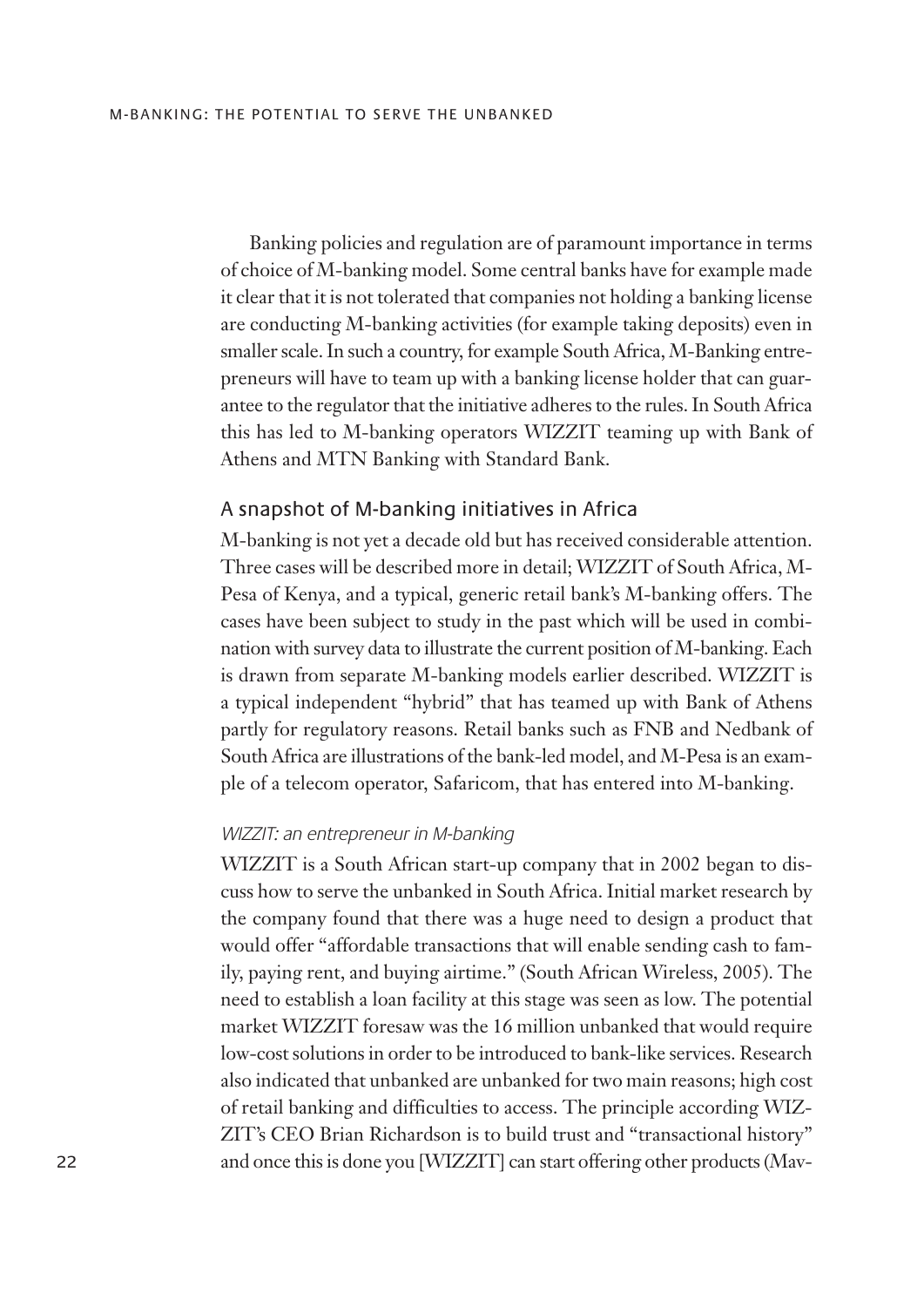erick, 2005). Retail banks in South Africa have historically not focused on the poorer segments of society that have been excluded through explicit and implicit barriers. The existing fee structure, charging as much as 25–30 percent of smaller deposited amounts deters most financially weaker from seeking formal banking services (Richardson, 2008).

To find the appropriate technology that would meet requirements and user profiles WIZZIT spent considerable time to develop the interface and keep costs down. The actual launch was in November 2004 with an Mbanking system that works across all networks, on all phones (even old ones), and requires a simple registration and set-up procedure.

WIZZIT operates under the so-called exemption 17, which stipulates conditions for transactions and balance: maximum balance ZAR 25k, maximum transaction size ZAR 5k (8 ZAR=1 USD, Aug. 2008).

The WIZZIT technology is not tied to a specific telco and works on Vodacom, MTN, and Cell-C networks developed on a USSD (Unstructured Supplementary Service Data) platform. Even the simplest handsets with a 16 K SIM (Subscriber Identity Module) card will operate in the WIZ-ZIT system. Registration is done by agents, the so-called WizzKids, who educate and earn a commission for signing up customers. The number of agents grew to around 1300 in the first year and reached 2000 within 2 years of operation (Financial Mail 2005; Ivatury and Pickens, 2006). Today, there are 3000 WizzKids working on commission basis for WIZZIT; ZAR 20 per registered new customer (iWEEK, 2007).

A CGAP review of M-banking (Ivatury and Pickens, 2006) in South Africa analyzed why customers use WIZZIT: it is "cheaper (70%), safe (69%), convenient (68%), and fast (68%). The service allows the user to check balance, do payments (inter-account, person-to-person, bill payment, airtime purchase), and accessing cash via ATM or branch. The most common activity is to buy airtime followed by balance enquiry, and lastly money transfers (ibid.). It should be noted that buying airtime is by far the most common transaction conducted by WIZZIT customers which represents 40% of all M-banking activities. Money transfer is done once in two months on average (ibid.).

So how successful is the WIZZIT model? The company has not disclosed any exact figures on the number of users but there are estimations 23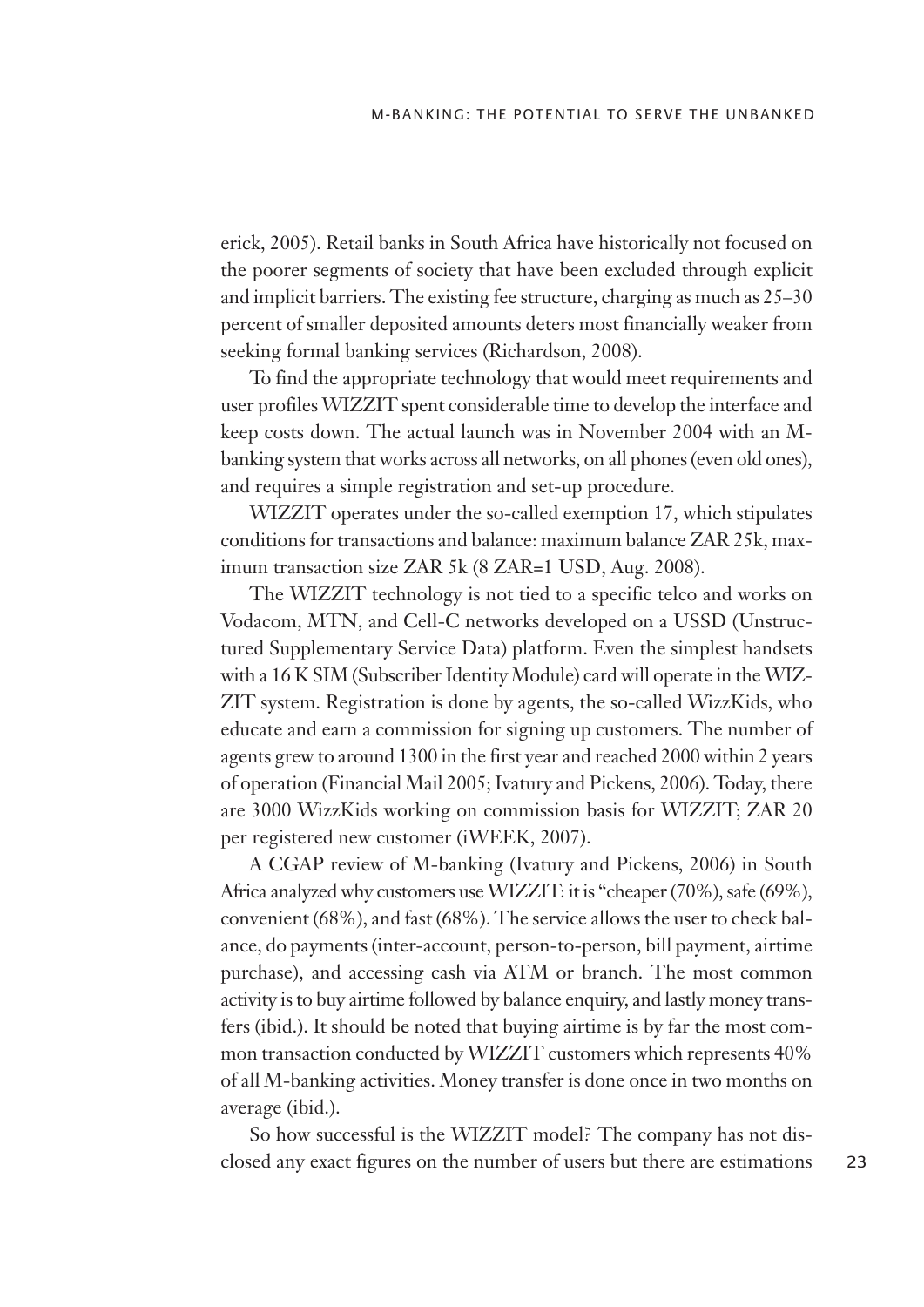that WIZZIT has around 50 000 customers (ibid.). The company has not yet reached the break-even point according to Richardson (2008) because of the small margins. However, it is expected that the operations will be profitable by the end of 2009 (Krebsbach, 2008). The average monthly cost per user is ZAR 27 (Porteous, 2008) which provides a rough indicator of WIZZIT's turnover. Although the cost is lower than competitors – FNB, Absa, MTN – WIZZIT is a small innovation company with less financial base and is solely dependent on M-banking in stark contrast to competitors' portfolios.

Who are WIZZIT's customers? Does the model reach the previously unbanked? Surprisingly a profile analysis reveals that the customer earns more, resides in an urban area, and has more often formal employment than banked people with mobile phones (Porteous, 2008). It should be noted that "earns more" is relative and the majority of WIZZIT customers makes less than ZAR 1500 per month (< USD 250).

Lessons learned: Cashing out services are still mainly ATM based and do not reach distant rural areas. WIZZIT is not reaching the poorest, yet. WIZZIT is not yet profitable, which may hamper investment in infrastructure and staff. Client's tendency to pay bills, etc. is limited because few potential organisations and companies have signed up to be recipients in the system. The regulatory framework in South Africa has impacted WIZ-ZIT's model; agreement with SABA and the need to set up bank accounts for customers. The cash-out solution is also a result of regulation. On the other hand WIZZIT is a visionary in the conservative banking sector and its mere existence will put pressure on other banking operators to act. In addition, WIZZIT is telco operator neutral, which allows for banking across different GSM networks.

#### M-Pesa – Safaricom's Kenya entry in M-banking

M-Pesa was launched early 2007 by Safaricom and established itself quickly as an accepted M-banking operator by reaching 300 000 customers within three months. There were 1.6 million subscribers already in February 2008, attained within only 12 months of operation (Safaricom Press Release, March 2008). The M-Pesa offer is unique in the sense that no bank account 24 is needed; the customer gets an M-Pesa account instead. Vodafone, part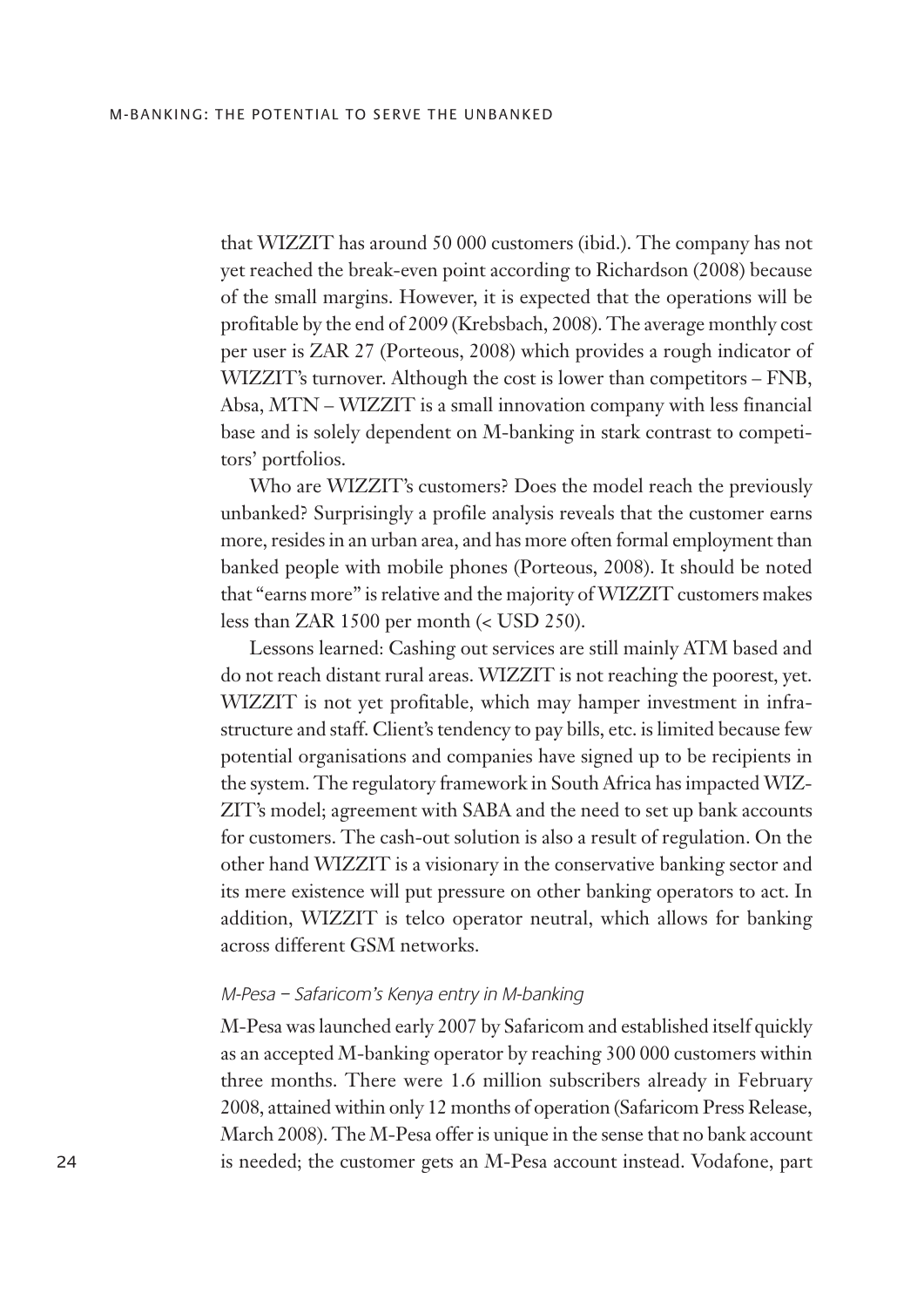owner of Safaricom, was the initial driver of the project that started at the concept level in 2003 (Hughes and Lonie, 2007). The rationale and underlying need assessment was based on the assumption that it is the "velocity of money" that drives development. That is, how to transfer money from A to B as swift and efficient as possible. The challenge at hand was to alter and adapt Vodafone's technology to a totally new and different application; M-banking. This was easier said than done and Vodafone had to work closely on location with Safaricom in Kenya.

The conceptualization and pilot phase took years and started when Vodafone support expertise landed in Nairobi early 2005 (ibid.). The development work addressed six basic issues: i) Safaricom's capabilities are pivotal for implementation and sustainability, ii) the target audience is the unbanked and the assumption was (our interpretation) that there was no need for traditional bank accounts, iii) the transactions will be carried out with virtual or e-money which necessitates a financial framework to meet the requirements by the central bank. In short, e-money floating around in Safaricom's system must have corresponding value of real currency deposited at a bank. iv) the technology must work across all types of handsets, even the simplest ones. It was decided that SMS using a platform built on the STK platform (SIM toolkit) for setting up user menus. v) the "offer" must meet a real market need that could relatively easy translate into a demand. Although there is a perceived need for moving money in Kenya, it was not clear if the market was ready for mobile solutions. Discussions with local MFIs convinced Safaricom/Vodafone that the time was ripe. vi) The process of cash in/cash out was seen as the final stumbling block for convincing customers. It was decided to use Safaricom's existing dealers that had to apply to become M-Pesa dealers as well.

During the pilot phase in 2006 a number of additional challenges surfaced. The agents were quite reluctant to cash out solely based on an SMS, not trusting the system fully. Users' understanding and skills to handle their mobile phones varied a lot; some could not find the SMS inbox. The learning was typically by doing, testing and showing in small groups. As literacy is an issue, the diffusion of the technology is driven by being 'shown' (Vodafone, 2008).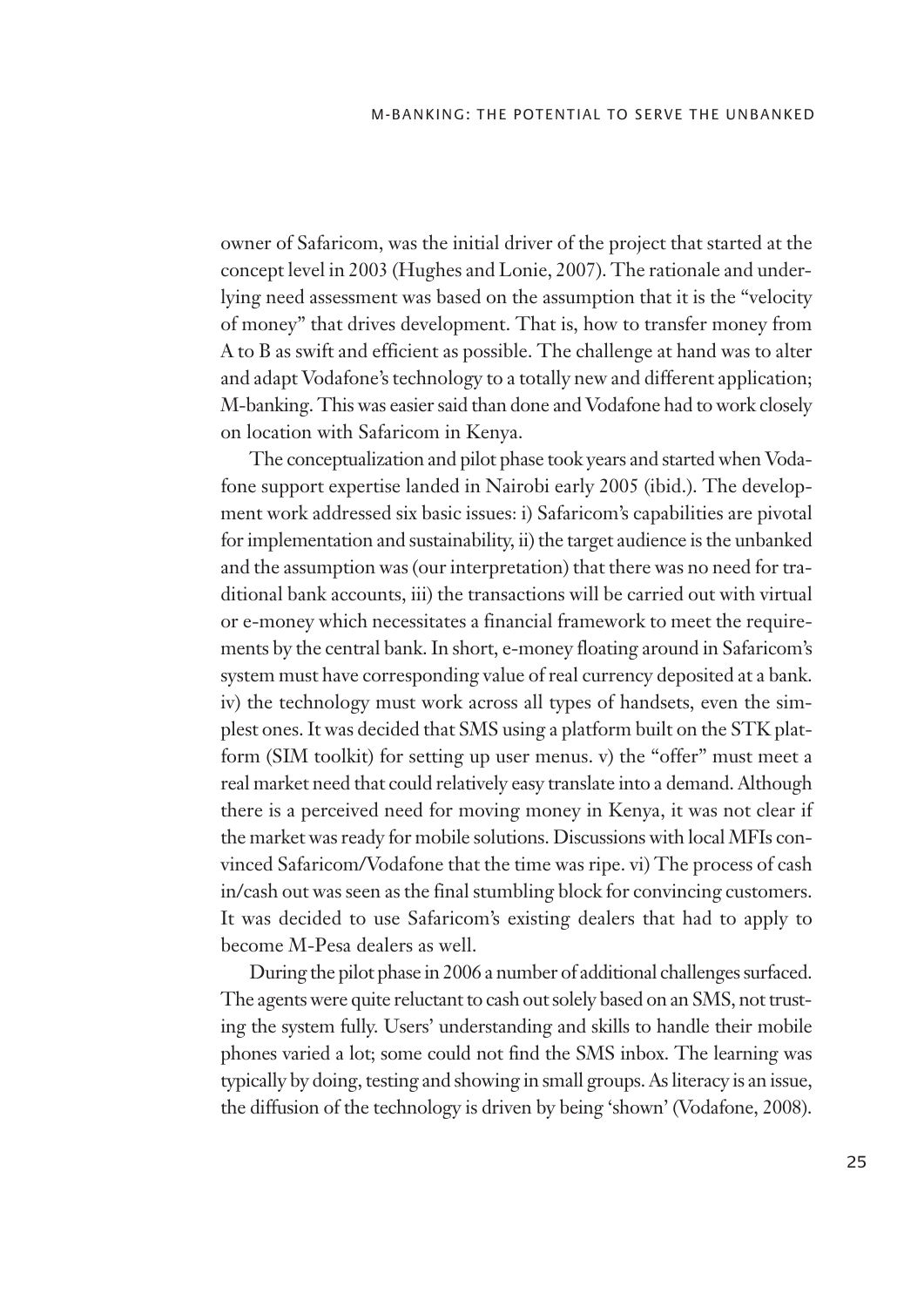The management of transactions, from Safaricom's viewpoint, was more cumbersome and complex than anticipated which required simplification of procedures. Hence, three main types would be allowed; deposits or withdrawal at agents' office, money transfer person-to-person, and to purchase airtime.

The regulation of M-Pesa's services is not yet formalized by the Central Bank, which has agreed to allow the transactions under the assumption that "remittance is not banking"<sup>8</sup> (CBK; 2008) and should be viewed as a payment service. This means e.g. that deposit taking by Safricom is not allowed, which would require a bank license. The agreement, apart from M-Pesa's strict control and supervision of transactions<sup>9</sup> and float, there are restrictions on the size of transaction; minimum KShs 100 and maximum 35000 (70 Kshs=1 USD, August 2008). Recently the debate has heated up in Kenya by the retail banks' request to the Central Bank to clearly define rules for M-transactions (Standard, 2008). M-Pesa is aware of the delicate situation but assigns the current success as partly a result of the Central Bank's cooperative and positive standpoint. It should be observed that the issue is about M-transactions, only as Safaricom is unlicensed. 100 percent of the prepaid balances are deposited as a pooled account at a Kenyan bank (CBA).

In comparison with other remittance services, M-Pesa stands out as competitive. The cost ranges from KShs 55 to 400 (USD 0.8 to 5.8) plus SMS charges (lower if both are registered M-Pesa customers) to compare with local Wester Union services that charge around KShs 1750 (USD 25) for sending up to KShs 10 000 (USD 142). The registration process is fairly simple which is done at an agent's office showing a valid national id or pass-

<sup>8.</sup> M-Pesa's legal position is clarified against definition of a financial service according to the Banking Act (Chapter 488 of the Laws of Kenya) (Source Vodafone, 2008). According to CGAP, the Kenyan financial sector is not well regulated: "banking law and regulations do not set clear standards regarding the ability to use agents to perform banking functions; in contrast, nonbanks are permitted to perform various payment functions virtually unregulated." (CGAP, 2007).

<sup>9.</sup> M-Pesa has a complete tracking and reporting system, and is developing anti money laundering measures (Vaughan 2007).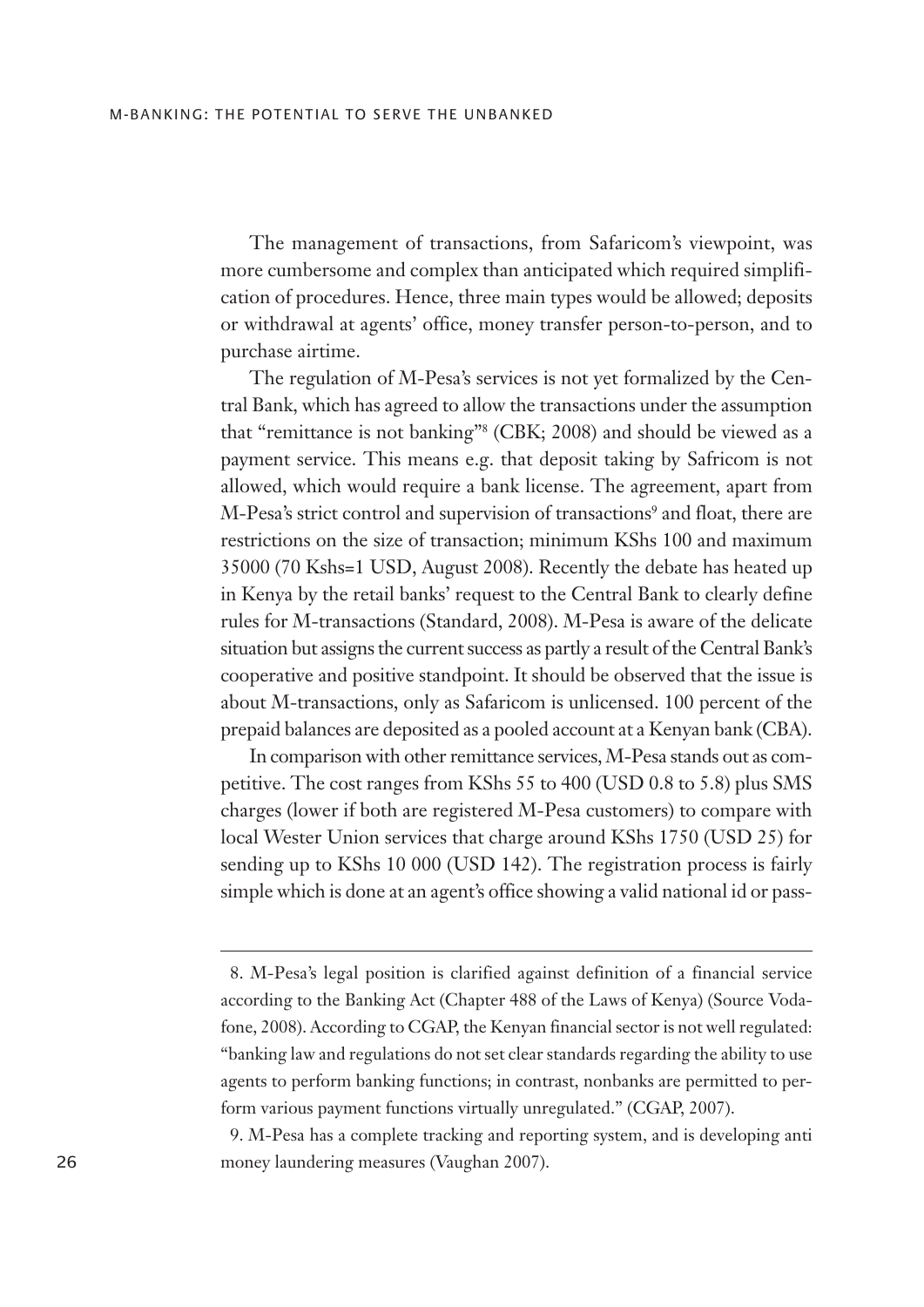port. The majority of Kenyans carry a national id card. Registration is free but the user must replace the SIM card due the STK platform (though they can keep the same number). An additional edge is the free service to transfer airtime between customers and that money can be sent to any mobile network like Zain (former Celtel). However, the M-Pesa and airtime accounts are totally separate and airtime can never be traded into e-money whereas the reverse applies. Since M-Pesa does not qualify as M-banking, paying bills is not possible. International remittance is not yet endorsed.

But M-Pesa has a number of challenges ahead; the cash-out issue and the unclear regulatory framework mentioned above. Agents' liquidity has the potential to become a real problem. Normally agents finance M-Pesa transactions with liquidity from their other business activities, such as selling airtime, or merchandise in a small shop. When their own liquidity is not sufficient to cover for M-Pesa withdrawals for example on a payday, problems start<sup>10</sup>. Agents may then have to leave their business to get more cash and then transport it back, which leads to both security and loss of income problems. Further, M-Pesa customers can get irritated when they cannot withdraw their cash at the vendor in question, whereby the vendor also may face the fact that his other business activities are being affected negatively.

It is obvious that M-Pesa is a success story just by counting the sheer number of users as a result of the very high growth rate. It is also clear that the market favours the simplicity and cost structure of M-Pesa drawing from the outspoken need to transfer small sums of money relatively frequently. Regulatory issues may however pose a threat to M-Pesa because of the current unregulated situation and their disputed non-banking status.

#### Retail banks

Retail banks are conventional banks dealing with individuals from the public and other clients such as companies and organisations. Banks allow for their client to deposit and withdraw money from their accounts, as well as to transact money. They also offer credit to persons they judge reliable and that can present sufficient security in case repayment would fail. Banks profit on the

<sup>10.</sup> Pulver, Caroline (2008), FSD Kenya.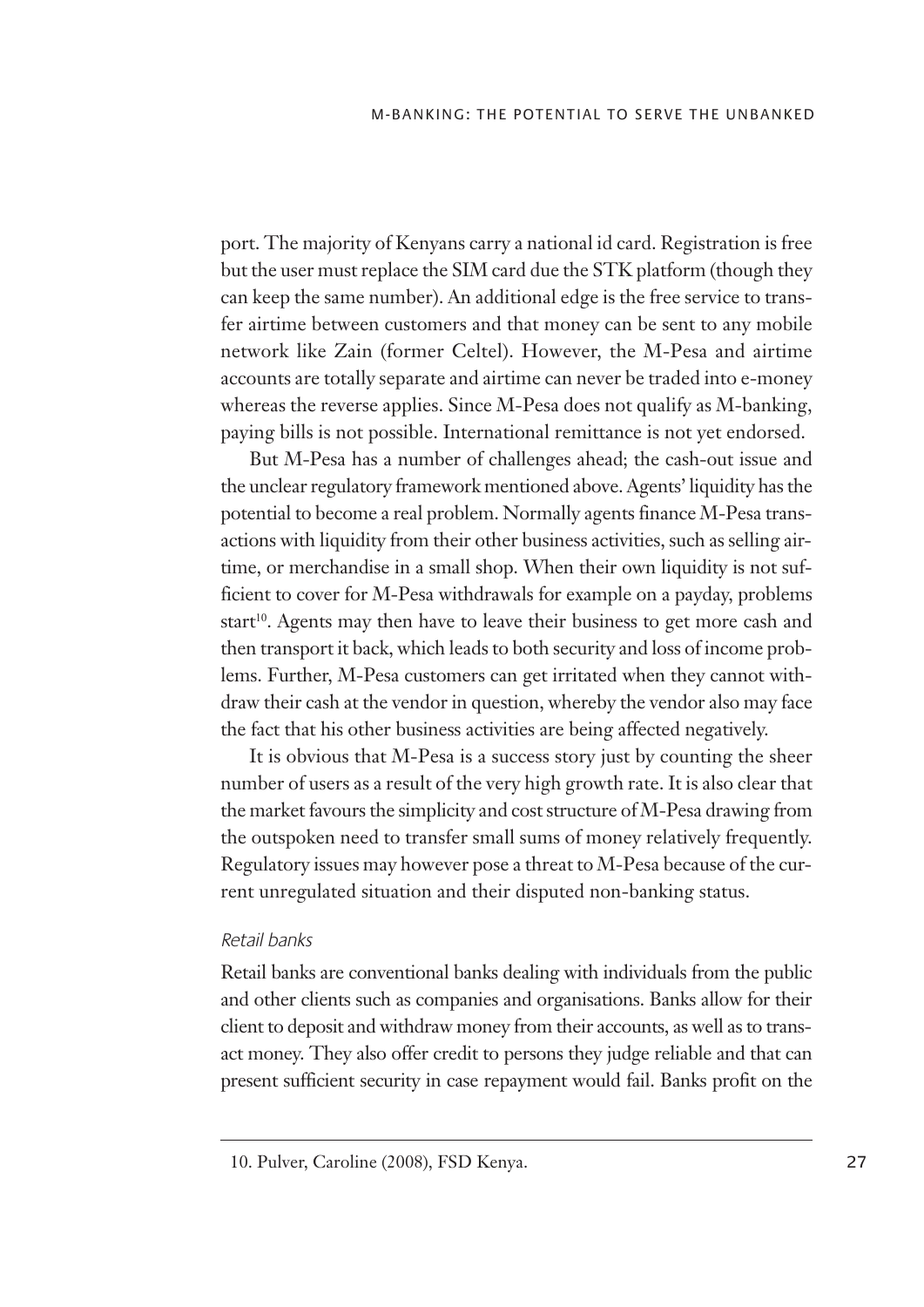retail side come from margins on both lending and borrowing interest rates as well as from fees charged for all sorts of transactions and services. Retail banks in Sub-Saharan Africa have traditionally only had a business interest in the wealthier segments of society, with a given business case built on a cost, revenue, business and shareholder value standpoint. Traditionally, it has also made little sense to do anything else, as banking has required fixed and expensive structures in the form of bank branches and staff, and as these costs would not be possible to carry without clients paying substantial fees. Retail banks and their branches have hence stayed close to financial centres where it has made sense to operate. As mobile banking enters the stage, it is all of a sudden obvious that banking – or at least "light version" banking – is possible to do much cheaper and with much less staff and fixed structure. Many retail banks have offered mobile banking for quite some time, but then as an additive channel for their existing customers, rather than as a vehicle to cover new geographic areas and new customer segments. The fact that many banks have ignored the potential of new customer segments can either depend upon their tradition of doing so, or in a disbelief in the rural customer segment as being potentially profitable [enough]. In South Africa, banks must by law offer a "Mzansi" account, which is a "light version" bank account offered by all retail banks in South Africa. The enthusiasm with which Mzansi accounts are marketed or actively promoted is said to vary amongst the larger banks. Several retail banks have however started to look in the direction of less well off customer segments and rural areas. This may be triggered either by that some banks have arrived at the conclusion that there might be a rural business case after all, or that they are worried of new market entrants that will take overall market shares, regardless if profitability in these market segments is proven to date or not.

#### Regulation in M-Banking

### Policy and regulation

As indicated above, policy and regulatory frameworks are of utmost importance when considering M-banking business models. Financial policies and regulation is the area that have shown most critical, but also telecommunications, competition and e-commerce policies and regulation do matter.

To understand major financial regulatory issues, we also need to under-28 stand the main components of retail payment activities that financial reg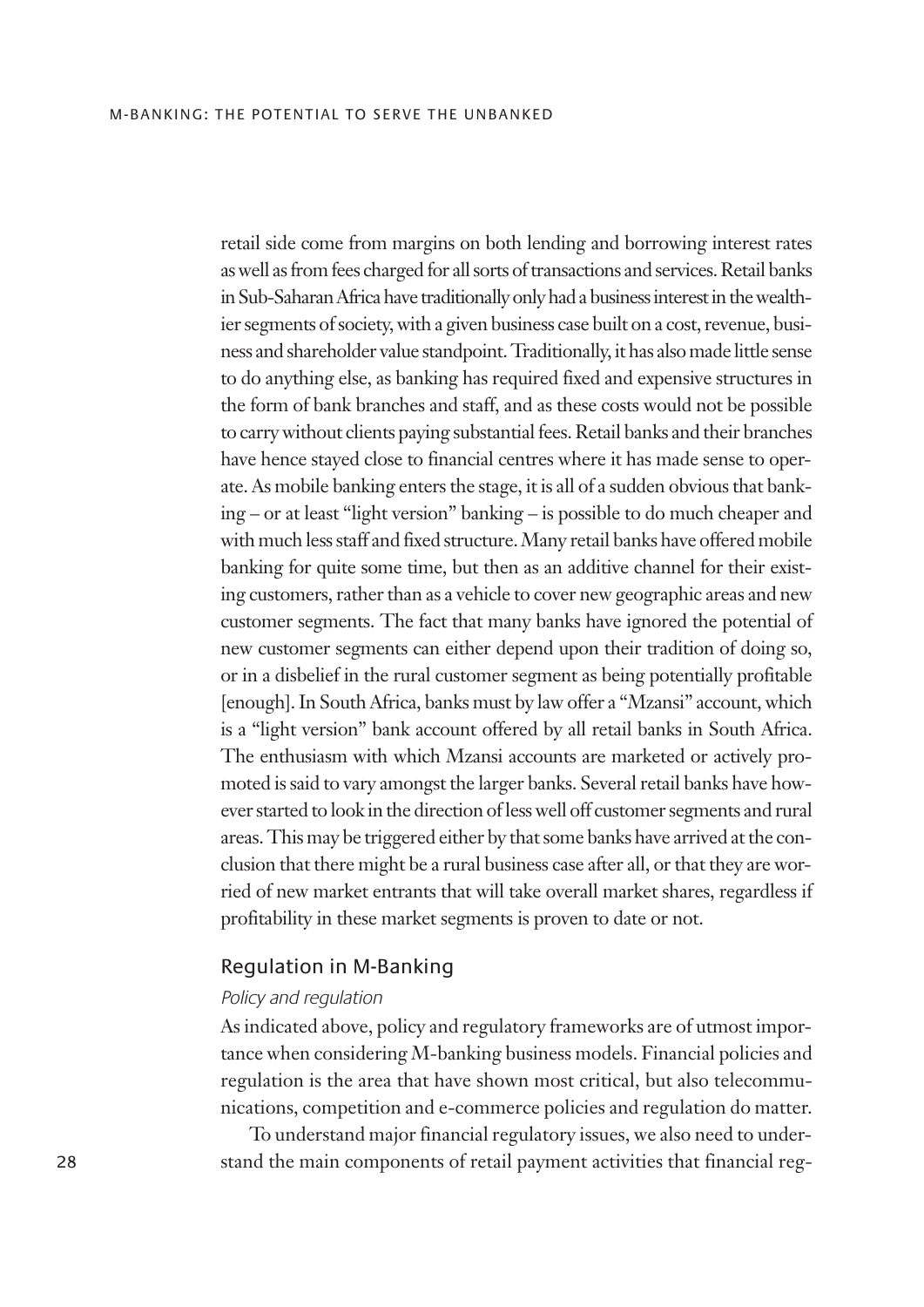ulators are concerned of. Financial regulators generally address issues such as consumer protection, financial stability as well as financial integrity aspects (Anti Money Laundering measures, AML; Combating the Financing of Terrorism (CFT); as well as Know Your Customer, KYC).

Regarding *consumer protection*, the main issue is deposit taking. In order to avoid that consumer one day will find their deposited money lost due to the fact that the deposit taker is bankrupt, insolvent or simply vanished, regulators exercise control regarding entities to enter the market as deposit takers. The public is supposed to trust the financial system and its actors, and should not be required to make such risk assessments themselves.

Depending on the entrepreneurs' ability and ambitions – as well as the regulators approach to the matter – a company without a banking license, such as a mobile operator, can opt to liaise with a bank, try to obtain a banking license or negotiate with the regulator under which terms it could operate (i.e. if it could operate without a license under low ceiling amount restrictions). The regulator's challenge is to find a decent balance in between consumer protection and still enable new initiatives to evolve. One could argue that a light version of deposit taking is already conducted by mobile operators, in the form of selling of prepaid call credits. The deposit is then consumed via the cost that placed phone calls and text messages causes, or by a straight transfer to another mobile phone.

Retail banks as well as a new M-banking venture are required to keep satisfying control mechanisms to ensure the *financial integrity* of its clients and their transactions, to make sure that accounts and transactions are not used for money-laundering, terrorism or criminal activities. Typically, financial institutions are required to verify its client's identity and physical address. This is particularly hard in a rural M-banking context, where poorer people rarely have a government acknowledged or issued ID or a formal physical address. Porteous (2006)<sup>11</sup> states that only 22 percent of households in Africa receive regular mail at home. In Tanzania, where M-Pesa recently has entered, the issue has been dealt with by temporarily accept a document

<sup>11.</sup> DFID/Bankable Frontier Associates:/David Porteous "The enabling environment for mobile banking in Africa" (2006).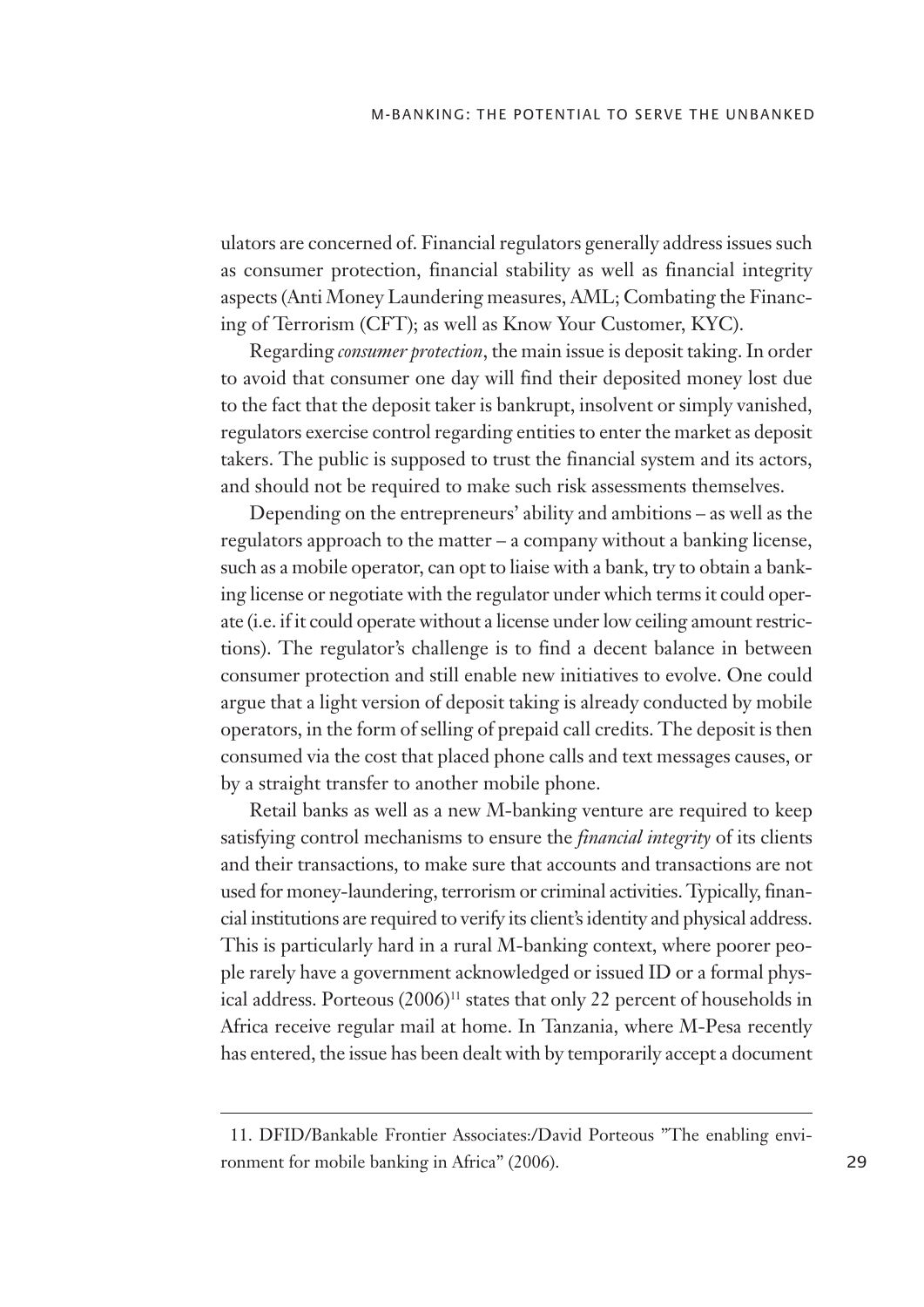from the head of a village that verifies the identity and physical address of an individual. In South Africa, legislation permits for "lighter" control on holders of accounts with restricted limits of transactions and maximum balances ("Exemption 17")"<sup>12</sup>. This light version AML/KYC/CFT legislation has been criticized for being unclear.

An M-banking service provider in a rural setting hence needs – via its rural agent – to ensure the identity and physical address of their customers. The operation's ability to operate in a rural context consequently depends upon its AML/KYC/CFT procedures' legal recognition.

The rural M-banking operator's next problem is how to deal with this identification document. If he or she is far away from a fax, a photocopier or a scanner, there is also a big practical problem related to the transmission of the identification information to the head office. In South Africa, WIZZIT (and their WizzKids agents) struggles with this exact problem, despite the fact that they fall under "Exemption 17", and now have a system in place where the agent takes a photo of the individual applying for an account, which he or she sends via MMS to the head office. The issue for WIZZIT is that the legal validity of this procedure is uncertain. This relates to the e-commerce legislation in place, which typically defines which electronic verifications and signatures that are legally recognized (such as faxed and scanned documents as well as pin codes in when mobile phones are used for transactions). Voices are raised that it makes sense to shift towards a more risk-based approach, which would increase AML, CFT and KYC measures on identified high-risk elements, rather than the current very wide approach aimed at the public at large. AML/KYC/CFT requirements are there for a very good reason, but they do undoubtedly disfavour rural regions and people without an ID and formal address, despite softer levels of formalities for accounts with restrictions on balance- and transactions volumes. The current M-Pesa roll out in Tanzania has been considerably delayed because of the lack of a national identification system (Voogt, 2008). In Kenya, retail banks are said to have started to lobby the Central

<sup>12.</sup> Government Gazette, Regulation Gazette No.: 8103, Vol. 473, Department of Finance, Government of South Africa (Exemption 17).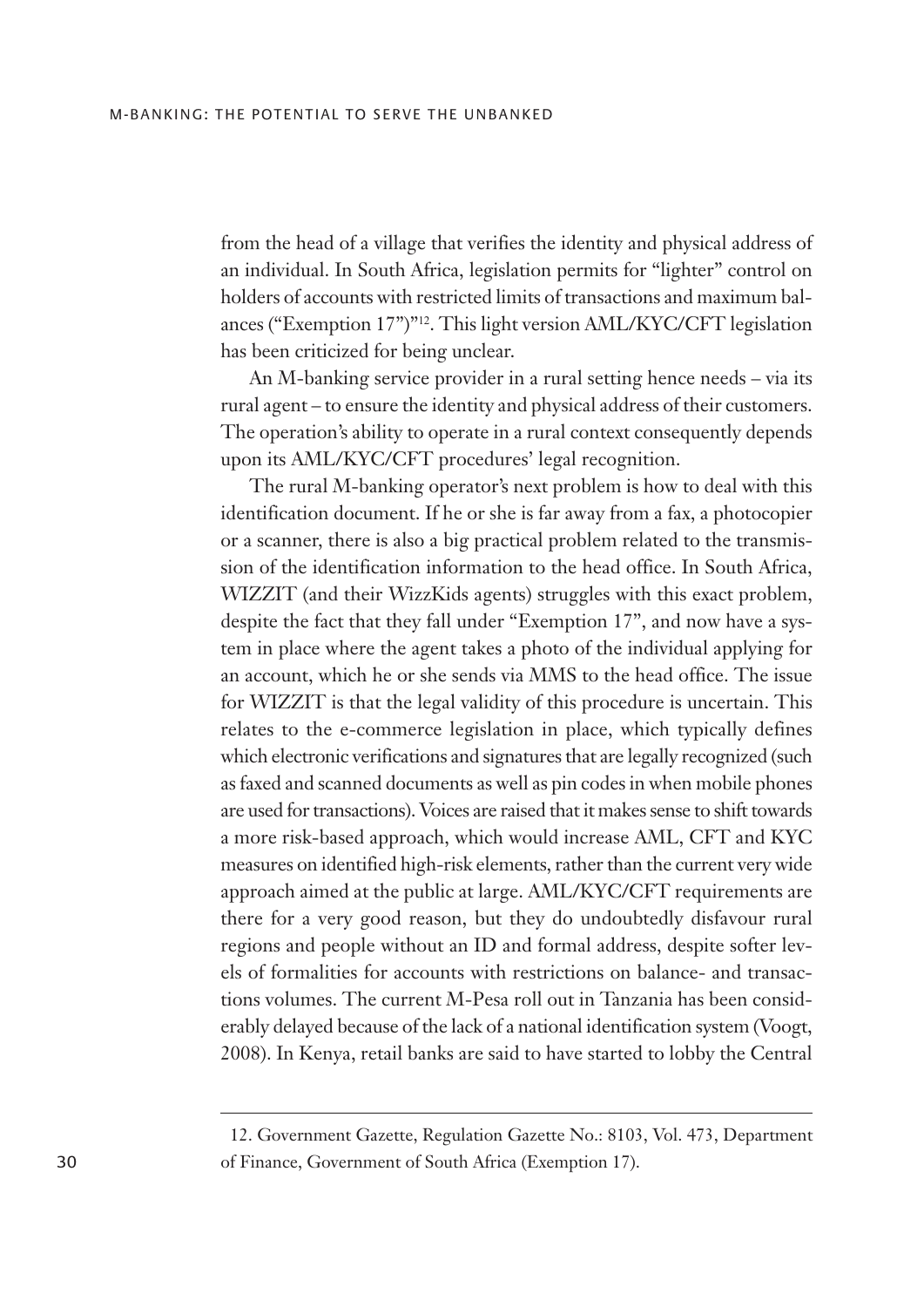Bank of Kenya (CBK) regarding the unclear regulations on M-banking operations AML/KYC procedures.

Financial regulators are also concerned with *stability of national payment systems and banking systems.* This is why there is – have to be – a very careful approach and critical scrutinizing of new market models and entrants. Factors that have the potential to affect a country's financial system may have been of marginal importance in their infancy, but as they grow and gain market ground that can have a real impact, both in terms of financial system stability and consumer confidence. That is one reason why regulators struggle over E-money. Money generally has three roles; it is a unit of account, a store of value and as a means to settle claims. Conventional money is currency, normally issued by a central bank. There are however also other forms of tokens for value, both physical and electronic, in the form of gift certificates, casino tokens, shares, bonds, coupons and vouchers, etc. These are used to a limited extent, and do not threaten to compete with the national currency as a more general unit of account, a store of value or as a means to settle claims. Electronic money or M-money has the potential to grow to a significant factor and (to the national currency) become parallel units of account, stores of value or means to settle claims. The consequences of such a scenario include a wide range of aspects such as national financial stability, consumer protection- and confidence, competition and taxation.

As mentioned above, other regulatory areas are also concerned with Mbanking ventures. Telecommunication regulators seem generally to have come to the conclusion that being the bearer of financial information is within telecom licensees' mandate. Hence, they have shown a hands-off approach, and will probably do so as long as operators stick to their license commitments in other regards. One future concern for telecom regulators could for example be if a telecom operator engages in an M-banking venture, and as a result its liquidity situation get strained; it may then fail from its telecom operator license's financial stability.

Regulators overseeing competition probably would like to air their views. A main topic includes that new M-banking entrants get access to national payment systems. Further it may consider what happens when the M-banking market evolves. How many players will there be? As the size 31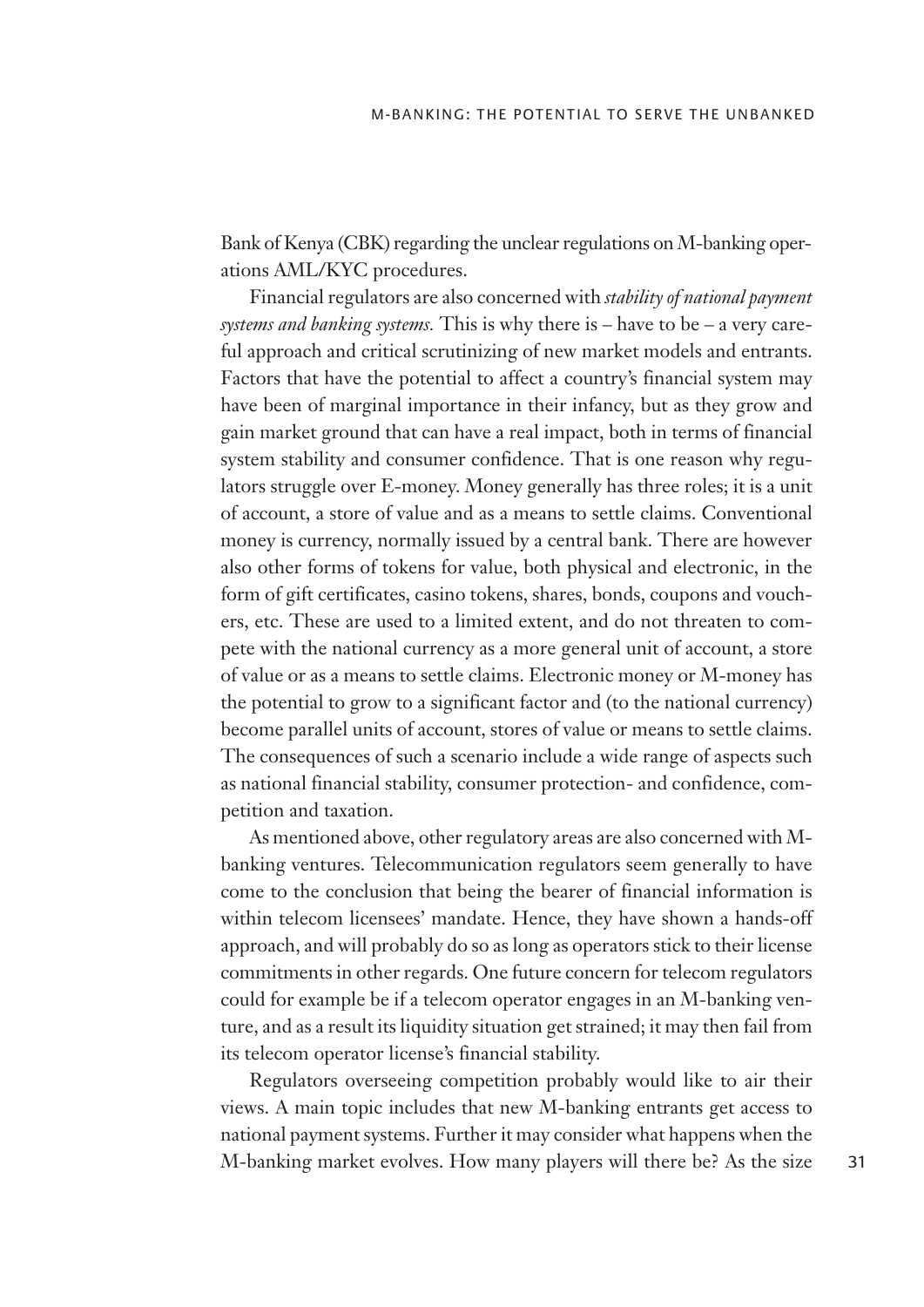and number of users to reach or to be reached by in an M-banking network is an important factor in competition, is there a risk that one player will emerge as the largest one, and other, smaller initiatives die? That could in such case lead to a rural banking monopoly, which of course is not desirable. Further the competition regulator may be interested in if the new market entrant locks up customers to stay with a certain mobile operator.

As financial systems are delicate due to consumer protection, market/consumer confidence and financial stability, and hence tightly regulated, they tend to be short of both innovation and competition. It is therefore crucial that relevant policy makers and regulators have the ability to take on a pragmatic approach, to take into account overall national development ambitions, to critically review and discuss limitations in traditional regulation for new initiatives as well as risks that these new initiatives may bring. In this review, consumer protection is central and of importance to all actors, as consumer protection relates to consumer confidence in banking services (which in many developing countries is weak amongst previously unbanked people). Consequently, consumer protection and consumer confidence is linked to the success and the sustainability of a new venture. It is further important that regulators across regulatory disciplines (finance, payments, AML/KYC/CFT, e-commerce, telecommunications, competition) are discussing market evolution, opportunities and risks as well as the holistic legal and regulatory environment it requires.

Recent mobile systems have shown that innovative solutions can stretch financial services to users and geographic areas that previously have lacked such services. Hopefully we will also see international guiding principles that enable innovative solutions such as international mobile remittances to/from sub-Saharan Africa.

Ample further reading<sup>13</sup> can be found on regulatory environments, for example on e-commerce legislation (acceptance of digital signatures, etc.).

<sup>13.</sup> For example DFID/Bankable Frontier Associates: "The enabling environment for mobile banking in Africa" and Ivan Mortimer-Schutts section in Vodafones Policy Paper Series, Number 6, July 2007" The transformational potential of Mtransactions".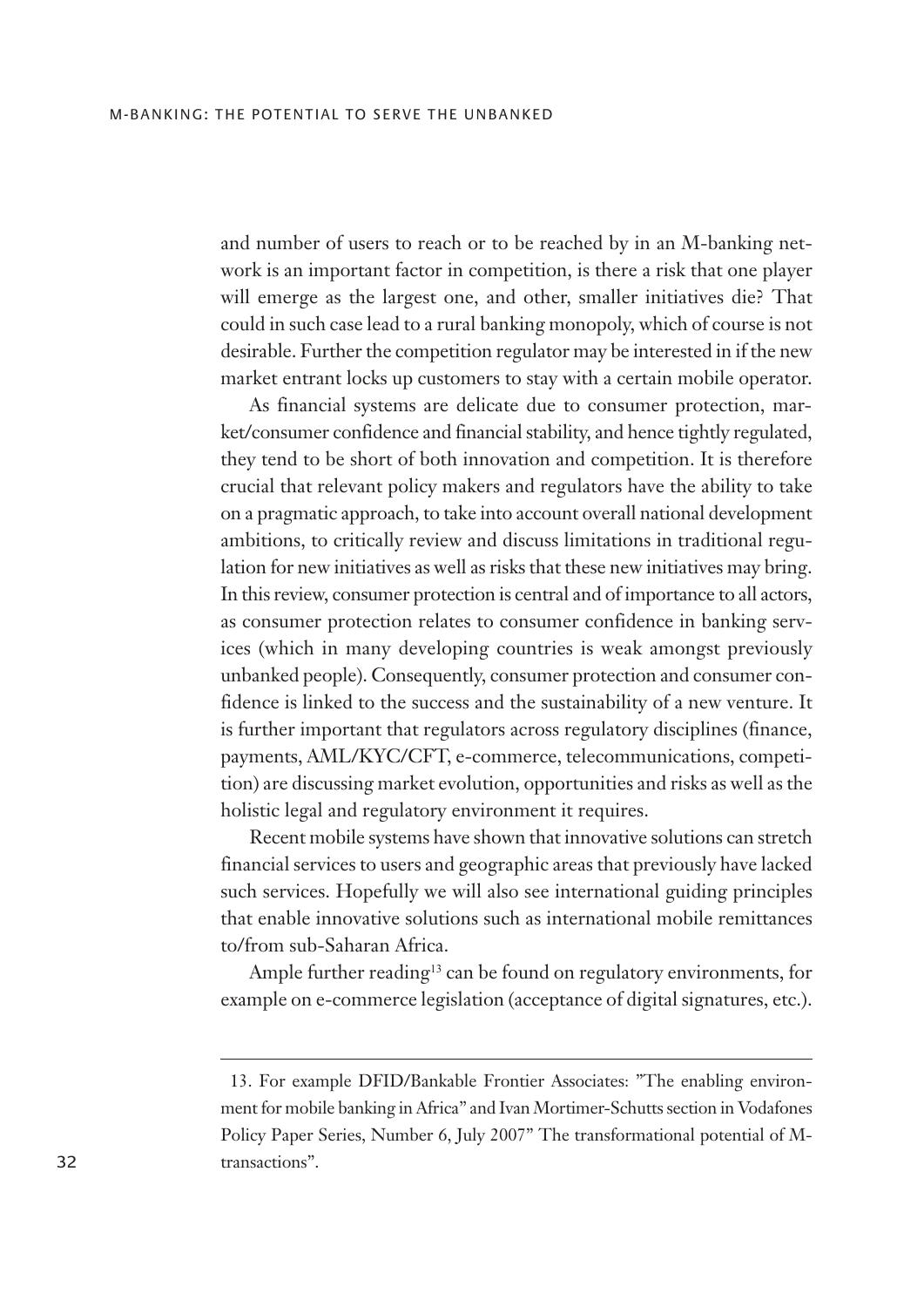The study's review of M-banking boils down to the identification of four main areas that have a bearing on the development of M-banking markets. These are i) the issue of real needs among unbanked people, ii) the drivers for inclusion of unbanked, iii) the role of regulating M-banking in speeding up or slowing down diffusion, iv) the motives and rationale for key stakeholders to invest and push development forward.

## Supply, demand and usage

The unbanked are almost exclusively found among the financially weaker in society with hardly any formal income and below the poverty line. Money circulation is there but cash based, and savings are of such petite magnitude that informal schemes dominate. To generalize, the majority of unbanked people live in an "informal" economy far from regulatory and revenue authorities. So what would make them interested in formalizing banking when everything else in their lives is informal? The question is posed as a word of caution to counterbalance the hype about M-banking and its transformational capabilities.

What the review has shown is that unbanked are willing to adopt new technology when it meets a "real" need that translates into a demand for a specific service such remittance or topping up airtime. Hence, in reality M-banking currently competes more with Western Union, Moneygram, and buses than with banks. Market uptake shows that there is a need for convenient and affordable remittance service. There is little data on why remittance is in such high demand but it normally works as "distribution of wealth" in the direction from Diaspora to friends and family in home countries, as well as from urban to rural areas.

The case studies from Kenya and South Africa support the importance of offering a simple and locally accepted service for rapid uptake. Although to compare WIZZIT vs. M-Pesa is not straightforward because the context is fundamentally different such as level of economic development, need for sending money, available options, density of ATM, WIZZIT's resources vs. Safaricom's. We may only hypothesize at this stage, lacking baseline data on the different outcomes. Is it the cash-out model used by WIZZIT that is the barrier, or is demand just less?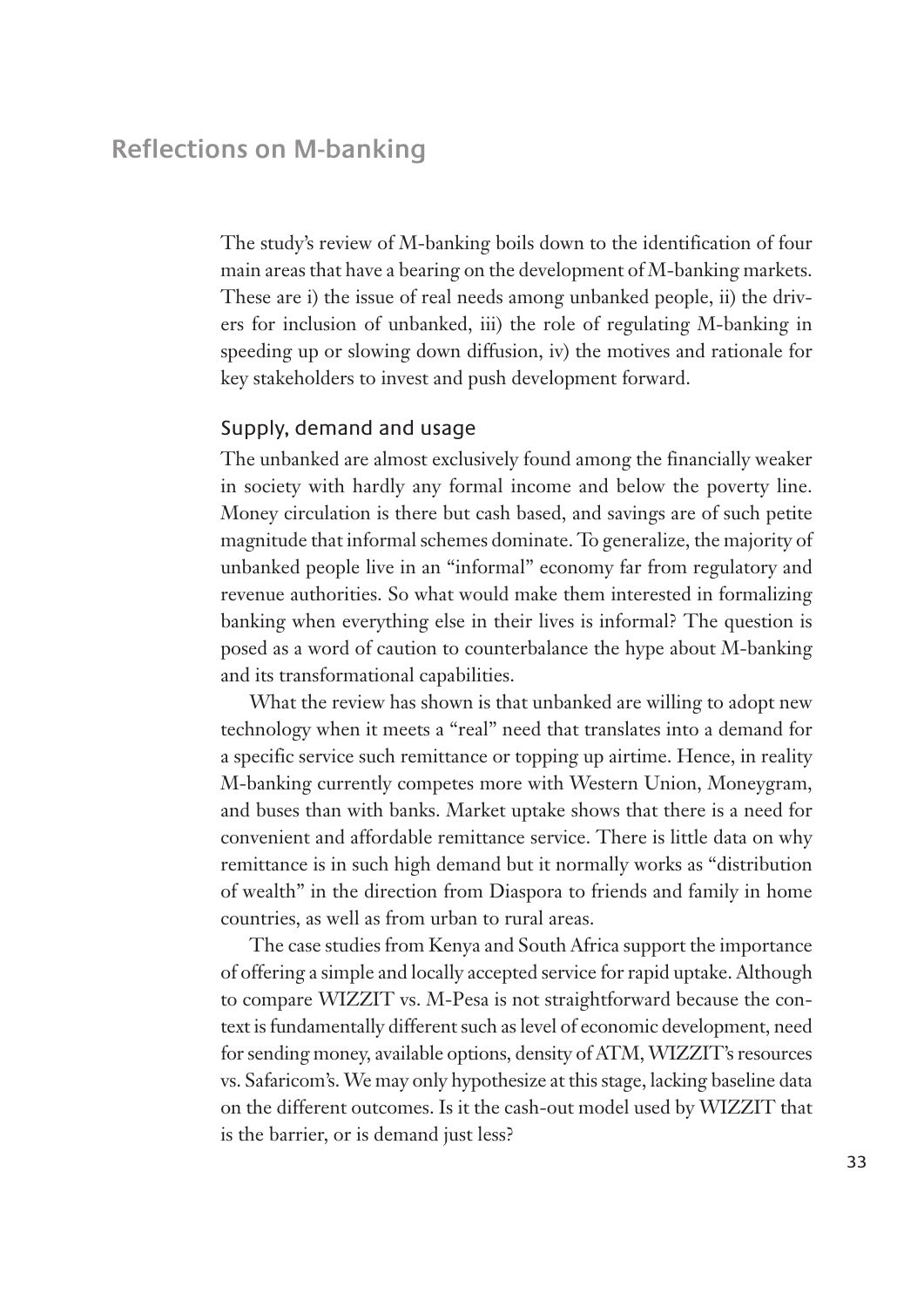### Mobile banking vs. overall development

A more fundamental issue is the transformational power of banking or Mbanking. The correlation between formal employment, high income and formal banking has been corroborated by numerous studies but what drives what? There is little evidence of economic development triggered by Mbanking. We adhere to the viewpoint that socio-economic development is the main thrust whereas access to basic banking services can support and lubricate economic activity, not create it.

A related issue is to view M-banking as an entry point into formal banking and access to more sophisticated services. Even for this case we have come across no data to support this assumption. On the contrary, newly banked use their bank accounts for withdrawal only. The Mzansi and WIZZIT accounts are fairly new phenomena and many account holders have never had accounts previously, which mean the behaviour may change over time.

M-banking and mobile phone business in general contribute directly to economic development by creating opportunity for income generation. Buying and selling of airtime has become a considerable job creator, in particular in urban areas. M-banking will consolidate the importance of the telecom sector in the economy.

To conclude, sub-Saharan Africa markets are willing to adopt technologies to facilitate *M-transactions*rather than M-banking for the time being. Consumption of M-banking is a different ballgame than consuming Mtransaction services from a regulatory, market organizing, and user perspective. M-banking is more of a leap towards formal banking whereas Mtransactions in the M-Pesa form are a true "African" solution to solve a current problem; there is no vision of turning M-Pesa customers into bank customers. Whether M-Pesa will comprise a smooth transition to formal banking remains to be seen.

#### Policy and regulation

So far policy makers and regulators have taken on a "wait and see" approach to existing M-banking initiatives. The attitude seems to be carefully positive, but regulators will eventually have to clarify the rules of the game. It is not an easy task, as the issue is highly complex on one hand and the M-banking 34 evolutionary pace and curve are difficult to predict on the other hand.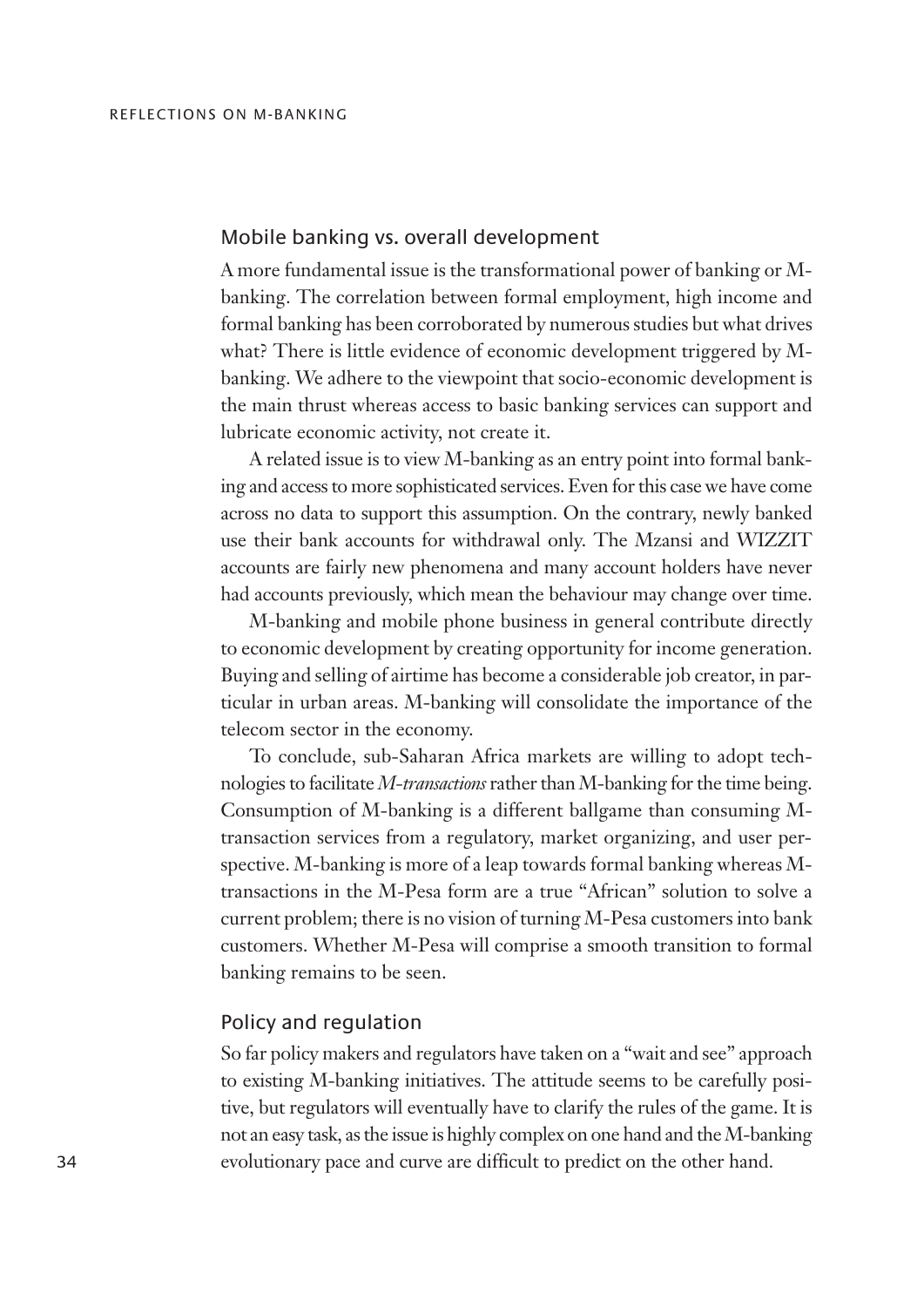A few aspects are lessening entrepreneurs' legal and regulatory risks, and that is the fact that the services are needed, used and that market uptake is increasing. Further, to withdraw access to financial services from groups that previously have been excluded would – regardless of actual needs and usage –from a political standpoint be very difficult. Increased lobbying efforts amongst well-established banks would however be to expect, not necessarily because banks want to enter the same market segment now, but for example because new market entrants would have the potential to absorb market segments that in the future could become interesting to a retail bank. In Kenya, lobbying is said to have started regarding the AML/KYC/CFT topics<sup>14</sup>. Vodafone claims in a recent presentation<sup>15</sup> that M-Pesa is a payment service, and not a deposit taking financial service, and that this is clarified against the definitions of the Kenyan Banking Act.

One relevant question is whether the AML/KYC/CFT issues are the greatest vulnerability of M-banking actors. Undoubtedly the prevention of money-laundering, terrorism and criminal activities are high priorities almost everywhere. But it is not unlikely that regulators adopt a more riskbased approach and tighten procedures on traceability, monitoring tools, suspicious pattern recognition and warning systems, rather than to crack down harsher on poor people's possibilities to use affordable money transaction services. A more risk-prone approach would be to question how much criminal behaviour or terrorism one farmer is capable of with 2 USD per day, and instead focus on appropriate warning systems which sound the alarm when suspicious transfer patterns occur.

Another area where legislative and regulatory lobbying is to be expected is on consumer protection, and maybe more rightly so. If an M-banking operator goes out of business or gets strained for liquidity there is an obvious risk for the individual. Other areas would be if it from a competitive-

<sup>14.</sup> Anyanza, James, The Standard Online Edition (2008) Banks panic over M-Pesa, Sokotele.

<sup>15.</sup> Vodafone, M-Pesa Mobile Money Transfer, Regulating Transformational Branchless Banking, Windsor, UK, March 2008.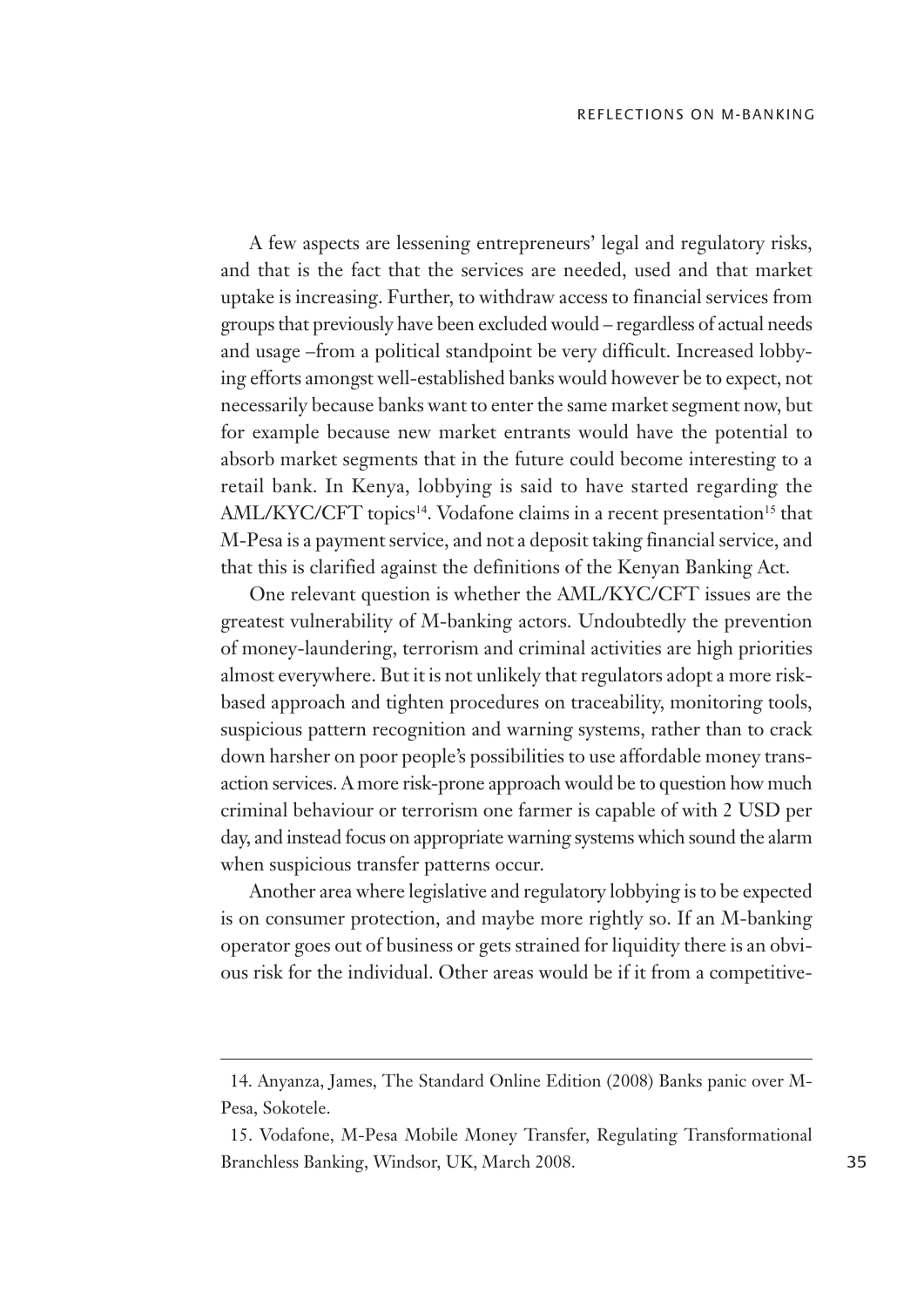ness perspective is acceptable that you cannot switch your mobile operator without changing banks.

On all the regulatory issues above, as well as on e-commerce policies and on new market entrants access to national payment systems, most actors would benefit from a better defined set of rules.

### Investment drivers and viability

Regarding the various M-banking business models that so far have seen the light of day; all come with pros and cons. The model chosen depends for example upon regulatory environment, access to brand name for marketing of services, how it is perceived on the market as well as financial strength. Even though access to M-banking is believed to bring philanthropic effects, the business models build upon the generation of some sort of profit. That profit however, may not come in the form of direct, hard revenues at the end of the day.

None of the initiatives we have talked to have been particularly keen to discuss profitability. Reasons for this may vary, and it is clear that the motivation to offer M-banking services differs. For example, a telco-owned M-banking operation where the M-banking functionality requires that you retain a certain mobile operator is one such alternative motivation. The revenue here comes in the form of less churn<sup>16</sup> and maybe also as smaller marketing spending. Hence, it may make sense for a telecom operator to cross-subsidize its M-banking operation for some time, forever, or for as long it is allowed to do so. A typical retail bank, which historically has been more focussed on better-off market segments, may have seen its M-banking service as a convenient and loyalty creating extra access channel for its existing clients. A retail bank may also nurse an ambition to "acquire" virgin market shares that may become of future interest as prospective clients' financial situation evolves.

<sup>16.</sup> Churn rate is a measure of customer "loyalty", and is calculated as the number of customers who discontinue a service during a specified time period divided by the average total number of customers over the same period.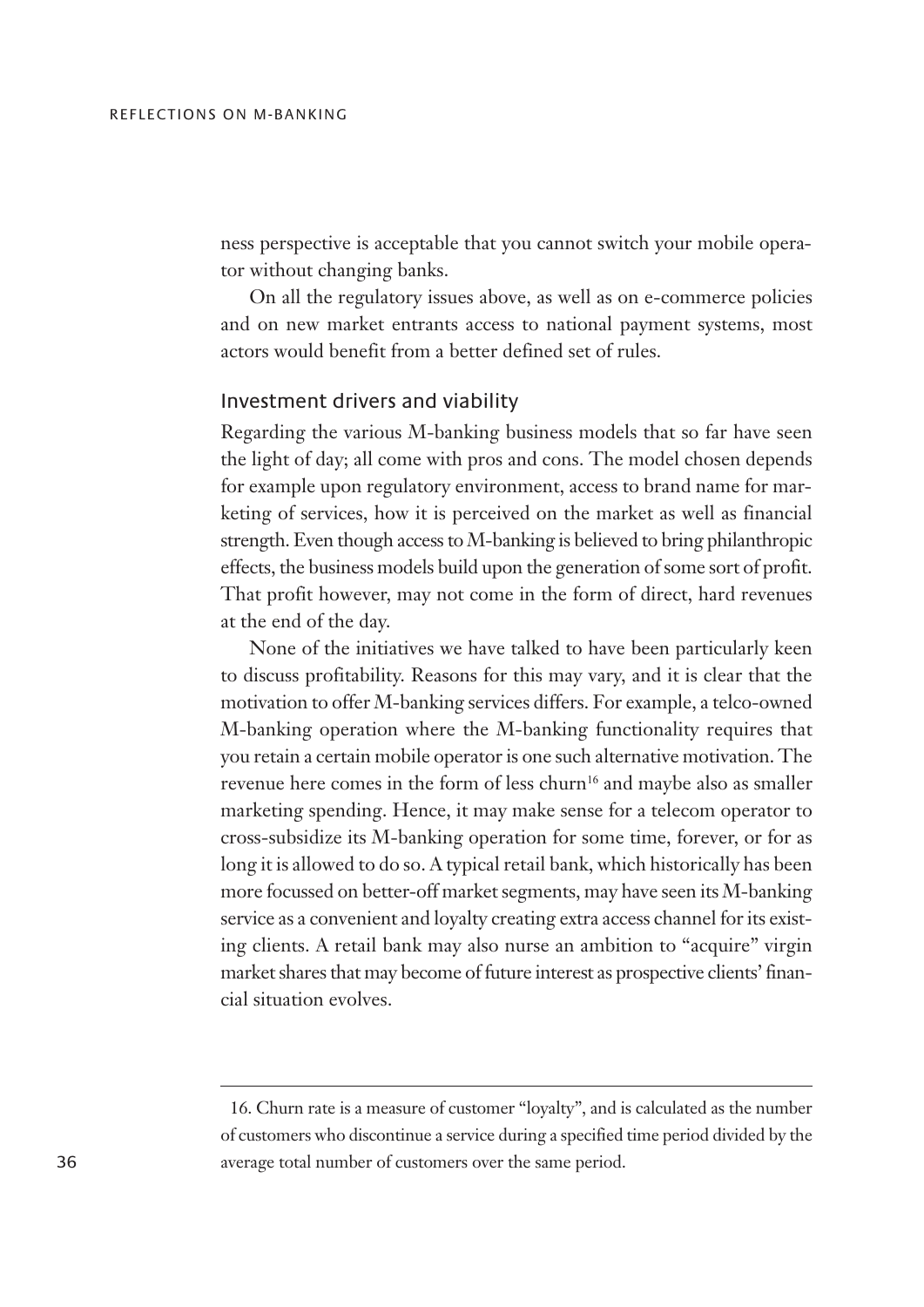Hence, we know very little about the commercial viability of current M-banking initiatives with existing services offered, volumes and consumer behaviour patterns. As usage increases and rural markets develop, the models that have won the hearts of the market will crystallize. We can assume that the market will continue to grow, along with increased awareness of product offerings. Most likely however, it will grow with the same sort of consumption pattern as we see today (mostly consumed services as remittances and airtime purchases), prior to any dramatic evolution regarding need for more advanced banking services. Most likely we will see a need for more advanced banking services along with the improvement of economic conditions for M-banked people. With this perspective, financial durability amongst M-banking providers may become a key factor if the business model builds upon consumption of more advanced banking services, but also to withstand regulatory uncertainties and potential lawsuits.

What we do know for certain is that the capacity for end users to get cash in and out of their M-banking provider is important, and will remain critical for a foreseeable future. Hence, we also know that agent structures, geographic distribution and agent liquidity are, and will be, issues crucial to success. The requirements for M-banking operator's liquidity will vary with its banking activities, but at least they are not exposed to any credit risk with current models; users cannot withdraw money if the balance in the account is not sufficient.

We also know very little about why there has been such a market uptake on remittances in Kenya, whereas the uptake has been slower in South Africa. It may have to do with the fact that the economic development has reached further in South Africa, or that the services offered in Kenya have been more attractive to the market there than the South African M-banking offers to that market. It may also be that the need for remittances is less in South Africa, or that alternative solutions function better in South Africa than in Kenya. This is clearly an important area to understand to clarify the adoption of financial services in rural markets.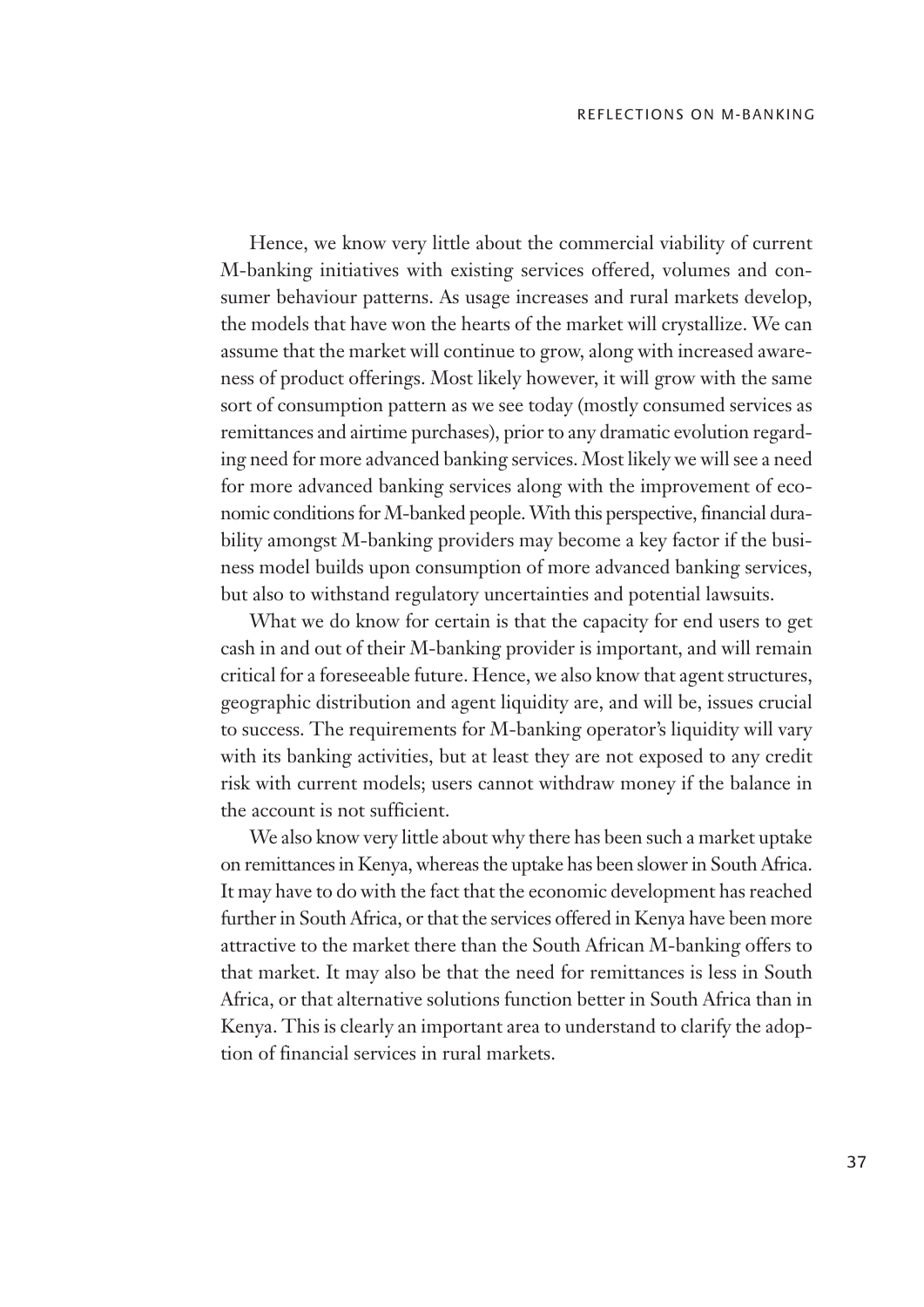# **Concluding remarks**

#### Key challenges for rapid diffusion

M-banking is diffusing rapidly in sub-Saharan Africa but the pace is dictated by a multitude of factors; general and country specific. The diffusion process resembles a learning curve which takes place at company and organizational level but also at a system level. To develop and adapt technologies that mobile banking utilizes takes time, which is not surprising considering the lack of standards in M-banking. The introduction of M-banking draws upon the successful marriage of two fundamentally different technological platforms; banking and mobile telephony. However, the daunting task of overcoming technological challenges will not constitute the major barrier in the future for fast diffusion in sub-Saharan Africa. Rather the organizing of markets and interaction between market forces and regulatory framework will comprise the key task in virgin markets. We will focus on three related issues; what type of actor should take the lead? Further, how to create a market that efficiently address and troubleshoot blocking mechanisms? Lastly, we discuss the demand-supply enigma.

The first issue might be phrased as who is best equipped to launch Mbanking ventures? Small innovative firms like WIZZIT or large MNCs (Multinational Corporations) such as Vodacom (Safaricom<sup>17</sup>)? Mainstreaming, replicating, using standard solutions, and economies of scale all speak in favour of large-scale organizations that easily can copy-cat models and adapt them to a new national context. M-Pesa's launch in Tanzania is such an example. The WIZZIT approach has its advantages when local adaptations are the key to success.

Functioning markets are more than commercial actors, and relies on a system of users, suppliers, research institutions, financial institutes, regulatory authorities, etc. Efficient communication and interaction is required across organizations to sort out question-marks as M-banking treads in unknown territory. Technology is probably the most well-known factor in

<sup>17.</sup> Safaricom is not an MNC per se but one of its major owners, Vodafone, is the largest telecom operator globally. Vodafone is as well a 50 percent owner of Vodacom of South Africa.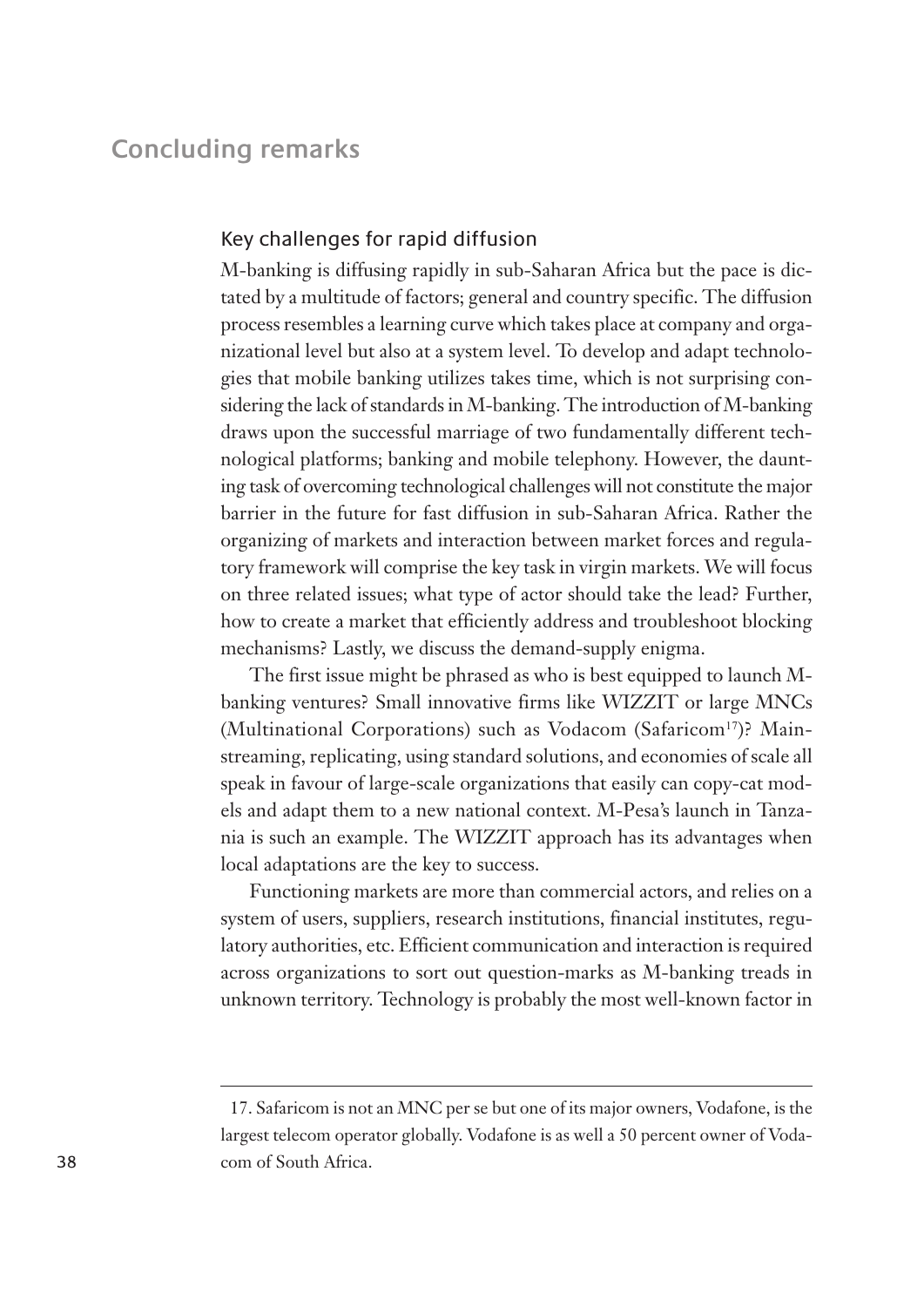the equation whereas the management of financial transactions on mobile networks is a new activity for the majority of stakeholders.

The success rate will ultimately draw on the mutually interdependent matching of supply and demand curves. Services offered must address "real" needs as perceived by the target group. These needs must be fairly straightforward converted into a demand for market growth. But the needs will not remain constant over time as the unbanked are just about to discover how M-banking can solve their "banking" problems. Therefore Mbanking operators must be flexible in launching offers to suit the financial behaviour of poor people. The case of Philippines demonstrates the need to introduce new features step-by-step as the market grows. Globe, one of the key players, enabled loan disbursements and repayments to rural banks after two years in operation (Porteous, 2006).

## Donor involvement: further scope for supporting M-transactions

Donors set substantial hope on M-banking services as a means to bring financial services to previously unbanked groups of society. For example, DFID have (in a co-financing agreement with Vodafone) supported the M-Pesa pilot with a £910 000 grant distributed via Financial Deepening Challenge Fund and IFC have made a direct investment in WIZZIT.<sup>18</sup> These two are exceptions and the bulk of donor support has so far targeted the knowledge pool of M-banking by funding a number of research and consultancy studies. There has been a need to clarify the scope for donor involvement by commissioning base line studies on what M-banking is and means to unbanked and poor people before actively intervening in the market.

We may infer, based on primary and secondary data collected under this relatively small project, that the development potential of M-banking is an amenable avenue of thought. However, despite the vast amounts of research conducted – the argument partly rests upon fairly weak evidential grounds.

Hence, it is important to identify and address knowledge gaps in our understanding. We will do this is by grouping the gaps in two fields; i) the

<sup>39</sup> 18. Nyaoke, Wiiliam (2008), International Finance Corporation, World Bank Group.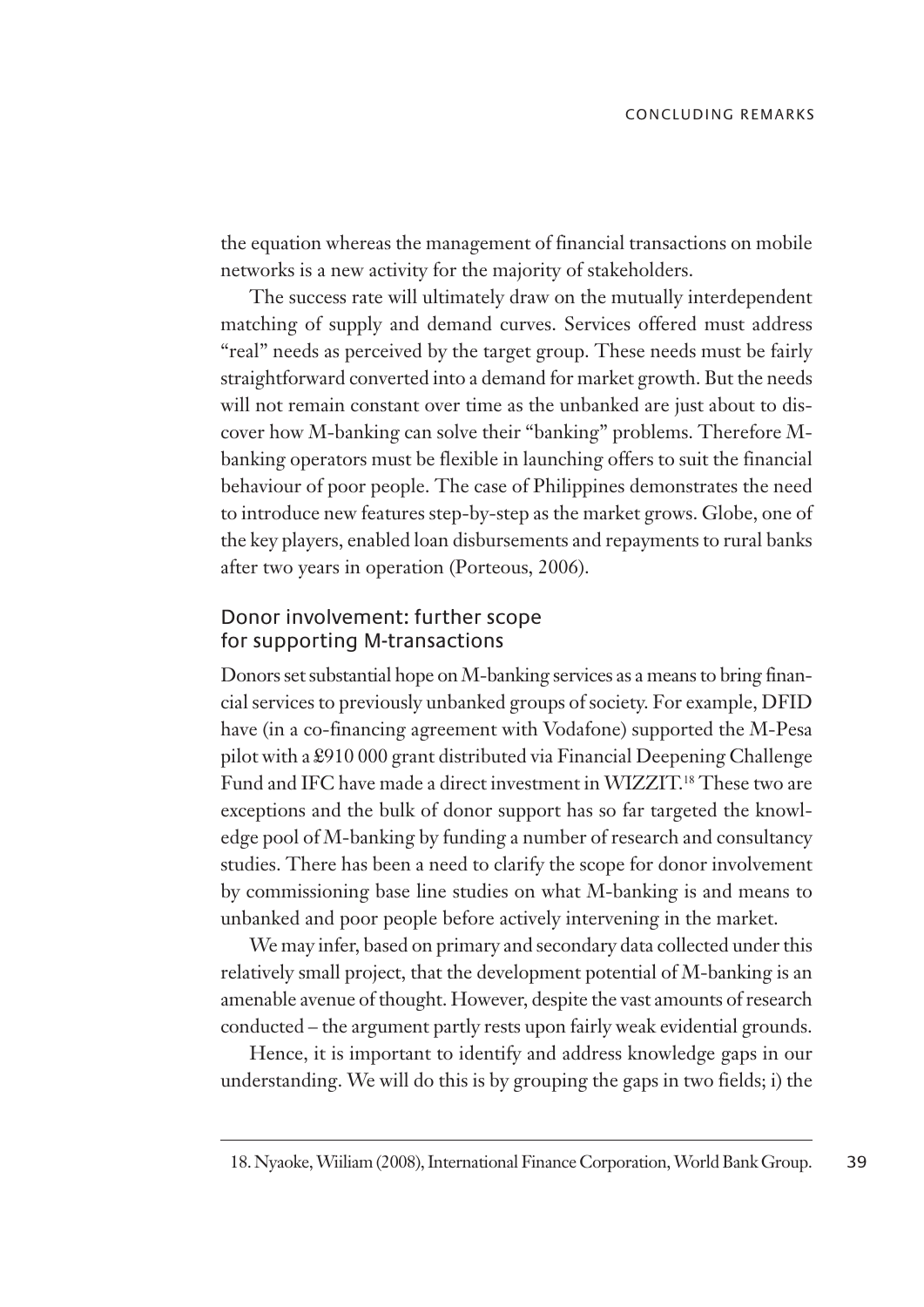diffusion process, ii) the impact on economic development and poverty alleviation.

Regarding the diffusion process little is actually known about the emergence of a "system". The interaction among stakeholders manifests that no single actor can launch an M-banking model and it should rightly be seen as an Innovation System. There has been no research of M-banking as a system which would be useful for targeting knowledge gaps in diffusing the service. Such a review should be carried out taken into account several stakeholders' perspective. An Innovation System survey is of particular interest in countries that do have a knowledge base for designing and developing M-banking models such as South Africa.

Turning to impact and effect on poverty there is presently scant data. We have made the observation that financial behaviour among unbanked is well-known but there are few hypotheses on why banking or specifically M-banking would contribute to economic development. There are a number of issues to address in future research:

- i) Can the current usage of M-banking trigger development?
- ii) Does this usage eventually lead to more sophistication? (such as M-banking services are being used to a significant extent other than for remittances, phone credit top-ups and balance checks.) Hence, will M-banking serve as the starting point to more structured banking?
- iii) Actual impact amongst users of M-banking services. Are there positive feedback loops between advanced users and their capacity to reduce poverty?

This hence suggests that further research very well could be aimed towards a deeper understanding of actual needs, actual uses and impact to date. Such knowledge would not only give at hand what M-banking has achieved to date, but it would also help us to predict the future evolutionary curve and generate a better understanding of the real potential of M-banking in short and long term. As market matures and users' conditions improve, more advanced user needs will evolve and a deeper understanding of which services really are relevant to users will be important.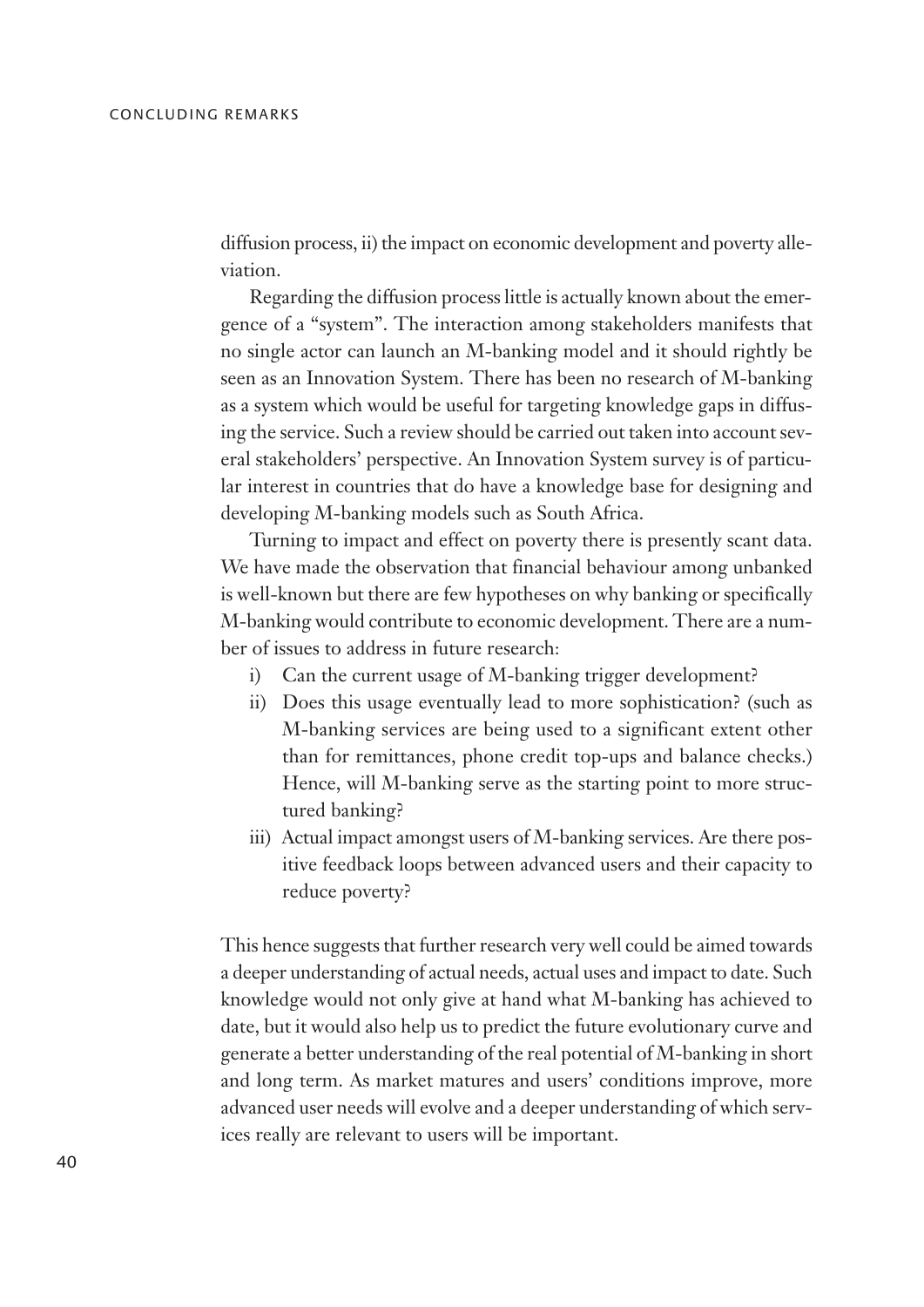On the SMME (Small, Medium and Micro Enterprises) side, we have only come across anecdotal evidence of extended trading and pure business applications as a consequence of enabling functionality of M-banking services. This is a further area where additional research should be motivated given the significance of economic development to alleviate poverty.

Further, there will be a tremendous need to support the development of legal frameworks and regulation. The two countries researched in this project indicate that these are lengthy processes, and dialogue facilitation as well as access to best practice cases are relevant. Other Sub-Saharan countries which have not moved so far in e-commerce or M-banking issues will most likely be in greater need of such support.

At an international level, a closer look at e-commerce and M-banking frameworks in the European Union reveals that the processes are "heavy" and have evolved slowly. In Sub-Saharan Africa, there are platforms for the establishment of internationally harmonised M-banking guidelines, for example SADC, ECOWAS and EAC to name a few. An international level of practices will be required if we in the future are to see international mobile remittances. To support these international processes is clearly one of the more important roles of donors, which could also boil down to coordinated policy and regulator development at a national level in a group of cooperating countries.

Lastly, donors could also engage in brand neutral market education and awareness campaigning. In countries where M-banking is recognized as important for economic development and financial inclusion, donors could sponsor initiatives increasing people's understanding of what generic Mbanking services are, and what they can do.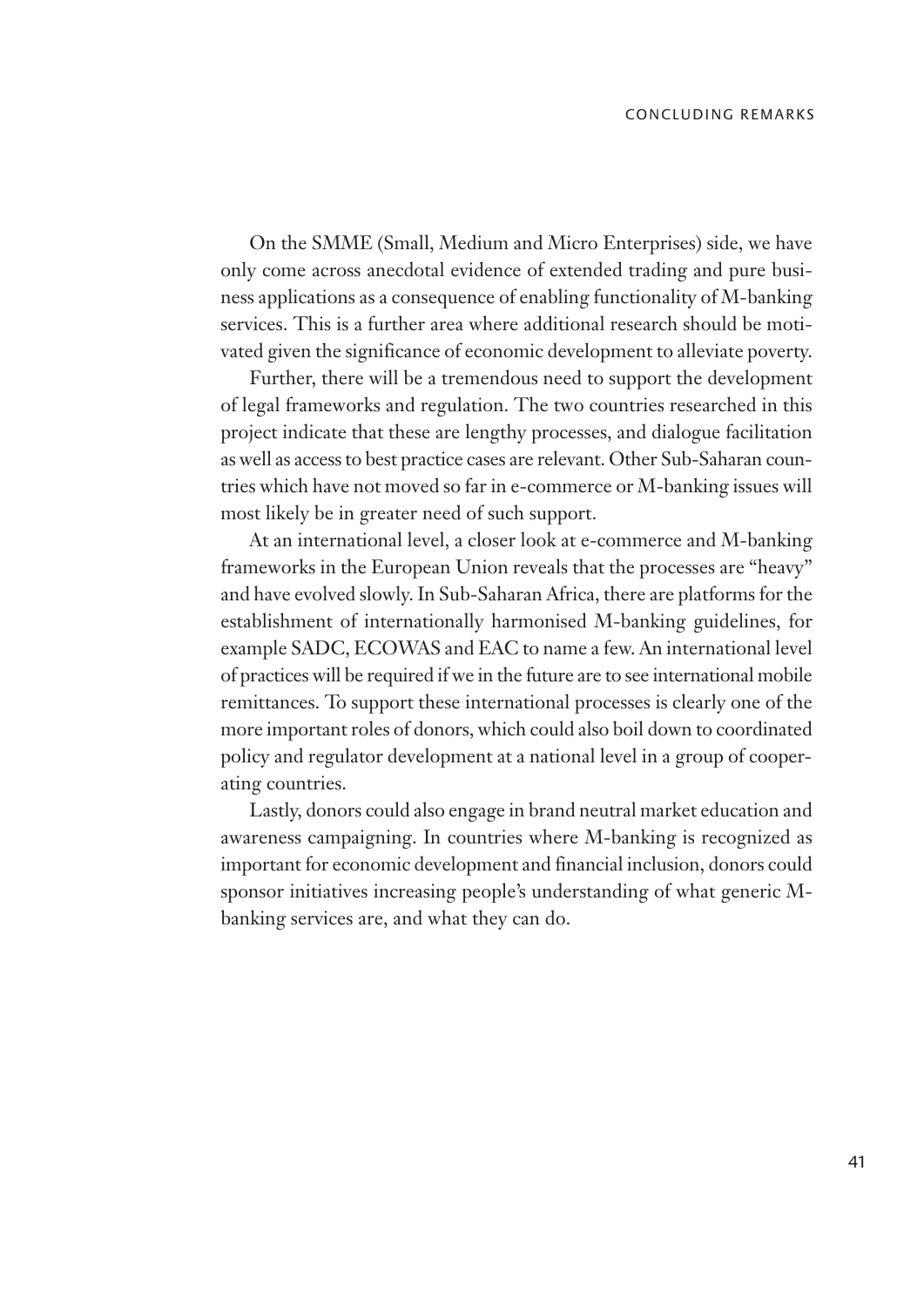# **Bibliography**

ADL (2005), Global M-payment Update, Arthur D. Little

Anyanza, James, The Standard Online Edition (2008) Banks panic over M-Pesa, Sokotele

Aron, Morris (24 March 2008) Nairobi Business Daily, M-Pesa's Bid to Enter UK Runs Into Legal Hurdles

Basu, Indrajit (2 jan 2008), Governmet Technology Digital Communities, Mobile Phone Payment System Blossoms in Kenya.

Burch S. (2007), Knowledge sharing for rural development, ALAI

Business Report (16:th September 2005), "WIZZIT has done its homework"

CGAP (2008), Focus Note, Banking on Mobiles – Why, How, for Whom?

CGAP (2006), Mobile Phone Banking and Low-Income Customers Evidence from South Africa

CGAP (2008), Regulating Transformational Branchless Banking: Mobile Phones and Other Technology to Increase Access to Finance

Ericsson (2007), Can mobile communications close the Digital Divide?, white paper by Ericsson AB

Financial Mail (Nov 25 2005), Waving the wand

Furuholt B. & Kristiansen S. (2007), A rural-urban digital divide? Regional aspects of Internet use in Tanzania

FSD Kenya (October 2007), Financial Access in Kenya, Results of the 2006 national survey

Gamos (2003), INNOVATIVE DEMAND MODELS FOR TELECOMMUNICATIONS SERVICES, DFID and CTO, (Study on Botswana)

Gamos (2007), Senegal Household Survey, M-Payment Analysis, DFID, CATIA, DFID – Transformational M-Payments

Government Gazette, Regulation Gazette No.: 8103, Vol. 473, Department of Finance, Government of South Africa (Exemption 17) <sup>42</sup>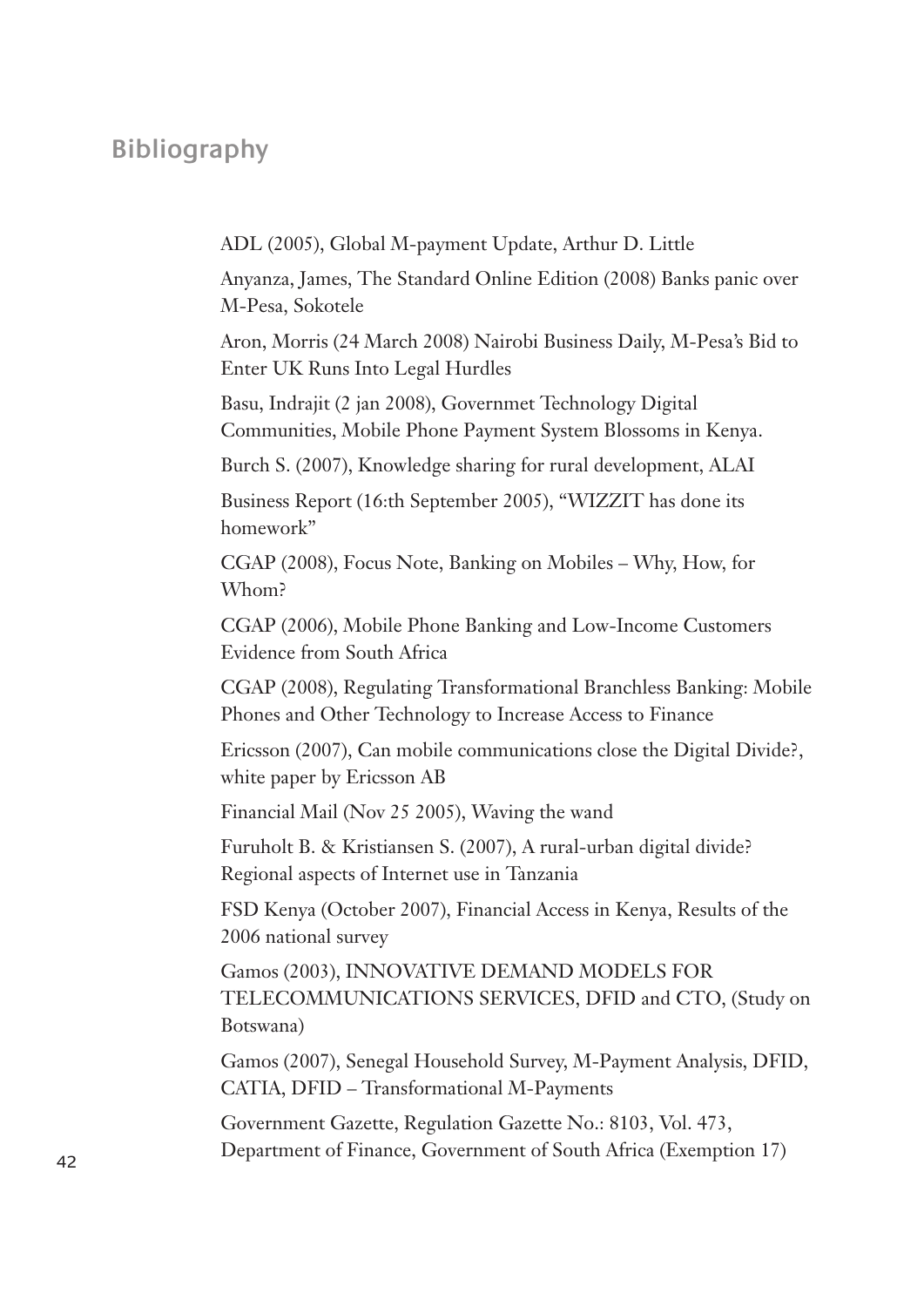Helms, Brigit (2006) Access for all, building inclusive financial systems (CGAP)

Hughes, Nick and Lonie, Susie (2007), M-PESA Mobile Money for the unbanked (MIT Press)

Jenkins, Beth (2008) Developing Mobile Money Ecosystems, IFC and Harvard Kennedy School

Krebsbach K., (2008), "Waiting for the Call," U.S. Banker

Maverick Magazine (Nov 2005), Talking about a revolution

Mobile 2007 (2007), market data & trends, ENTER, 2007

MTN (2008), MTN Banking Fact Sheet,

Parratt, Dave, MTN (2007?), Two years of MTN MobileMoney

Porteous D. (2006), The enabling environment for mobile banking in Africa, DFID

Porteous D. with Wishart N. (2006), "M-banking: A knowledge map" Commissioned by infoDev and DFID

Porteous D. (2007), Just how transformational is m-banking?, Commissioned by Finmark

Porteous, D. (2008), Is m-banking advancing access to basic financial services in South Africa? Commissioned by Finmark Trust and Bankable Frontier Associates

Safaricom (2008), Press Release, Feb. 10th 2008

Scanagri (2005), ICT Socio-Economic Feasibility Study – Socioeconomic feasibility study on ICT connectivity and services in three selected areas in Tanzania

SDC (2003), What makes ICTs effective to people?, (Swiss Aid)

SDC (2005), SDC ICT4D Strategy

Sida (2007), The innovative use of mobile applications in the Philippines – lessons for Africa

South African Reserve Bank (2006), Position paper on electronic money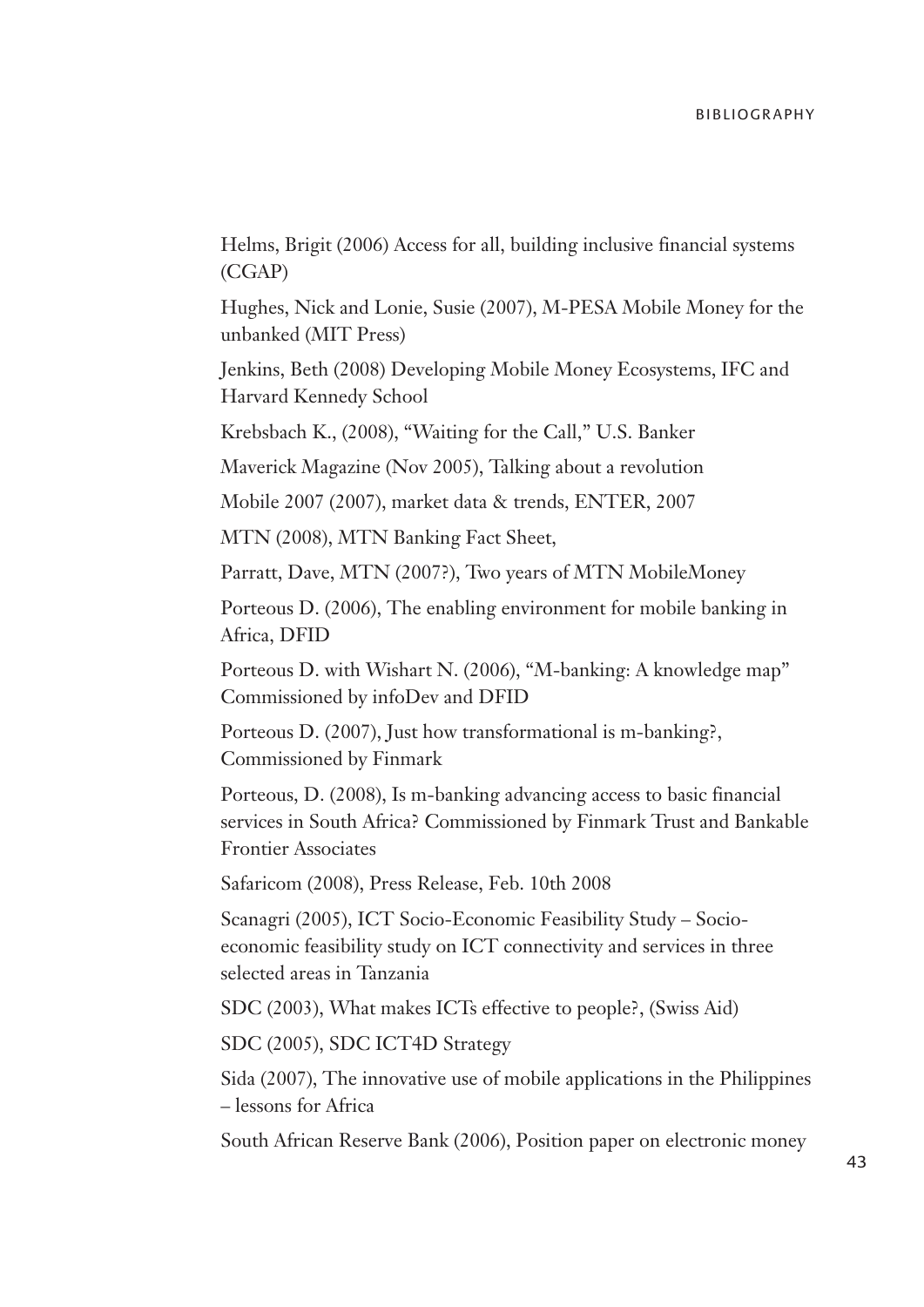Southern African Wireless Communications (2005), South African m-banking market heats up, News Reviews

UNCTAD (2001) Finance and e-finance for SMEs as a means to enhance their operations and competitiveness

UNCTAD (2006), Using ICTs to achieve growth and development

UNEP Financial initiative, CEO brief (2005), Sustainability banking in Africa

Whitfield, Bruce (9 March 2006), Slowly as she goes (Finweek)

Vodafone (2006), Economic empowerment through mobile

Vodafone (2007), The Transformational Potential of M-Transactions, Moving the debate forward, The Policy Paper Series, Number 6, July 2007

Vodafone, CGAP (2006), Report on Mobile Banking for the World's poor

Vodafone (2008), M-Pesa Mobile Money Transfer, Regulating Transformational Branchless Banking, (Windsor presentation, March 2008)

Wishart N. (2006), "MICRO-PAYMENT SYSTEMS AND THEIR APPLICATION TO MOBILE NETWORKS", commissioned by infoDev, GSMA and IFC

Wood, de Cleene et al., AICC (2004), Sustainable banking in Africa

World Wide Worx (2007), Mobility 2007, Cellphone banking grows up, (report summary)

Wright, Biancha (October 2005), SA Computer Magazine, Cellphone banking reinvented

Interviews and visits Cracknell, David (2008), Microsave Gitau, Peter (2008), Family Bank Hoffmann, Jenny (2008), Risk Frontier Juma, Nadeem (2008), E-Fulusi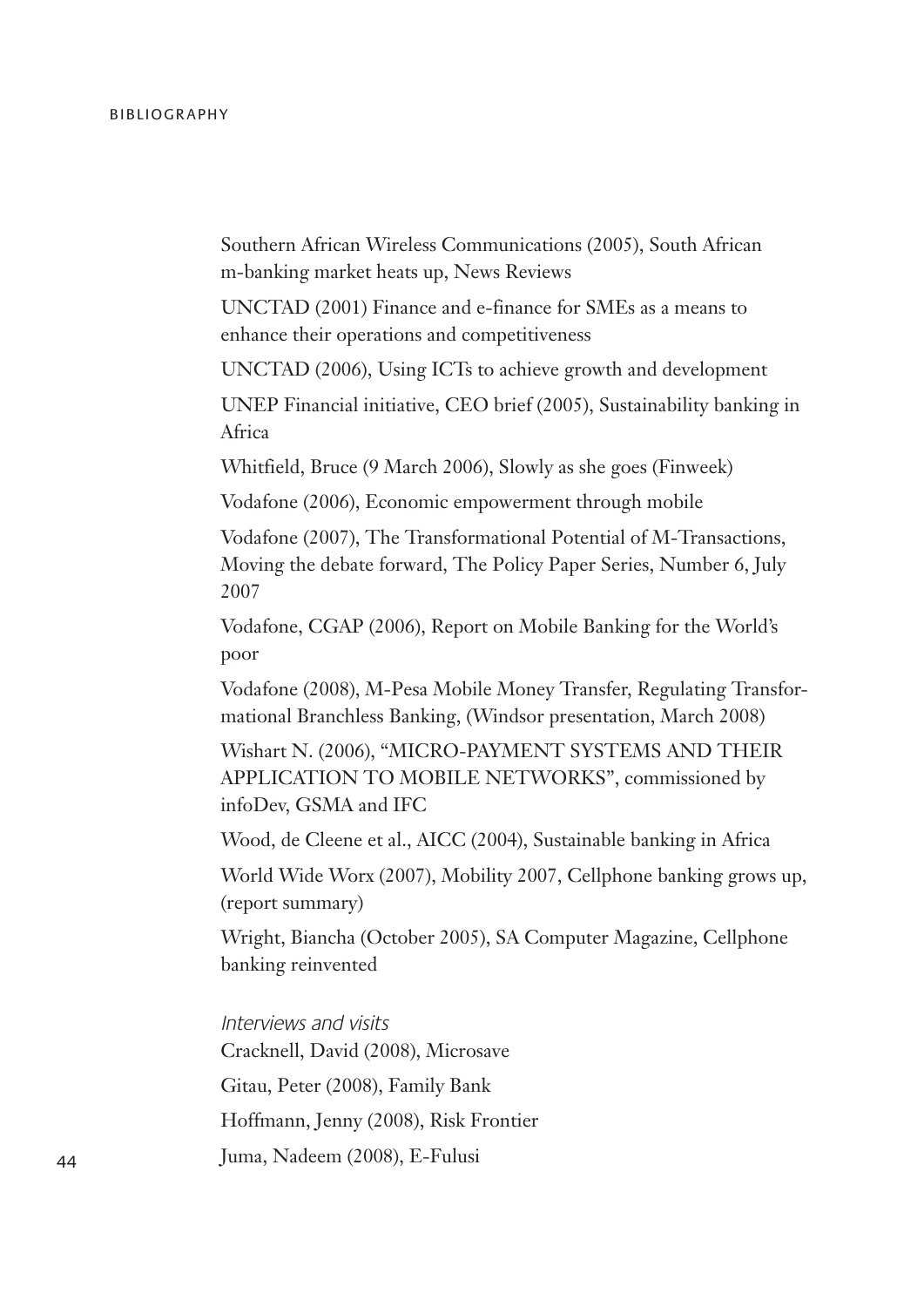Mbui, James and Ngeta Useki, Chris (2008), STIMA SACCO Mitchell, Dave and Olivier, Margaret (2008), South African Reserve Bank Mukudi, Hashim (2008), Celtel Mwaura Nduati, Stephen (2008), Central Bank of Kenya Nyaoke, Wiiliam (2008), International Finance Corporation Paratt, Dave (2008), MTN-Banking Pulver, Caroline (2008), Financial Sector Deepening (FSD), Kenya Richardsson, Brian (2008), WIZZIT: Smorfitt, Rob (2008), The South African Chamber of Commerce & Industry Takacs, Dominic (2008), Nedbank Toure, Mamadou and Bassiri, Houtan (2008), International Finance Corporation Van Wyk, Yolande (2008), First National Bank Vaughan, Pauline (2008), M-Pesa Voogt, Jacques (2008), Vodacom